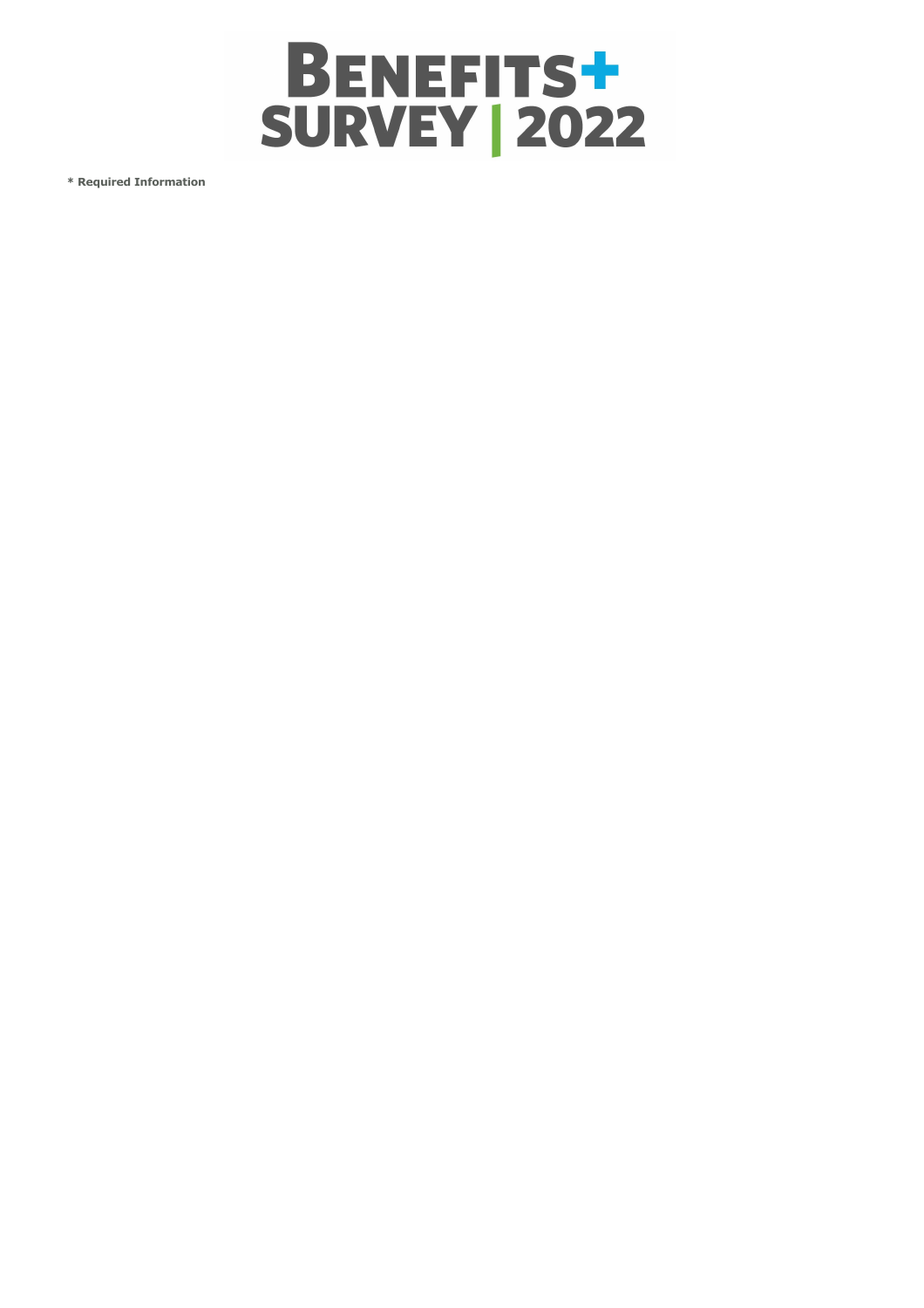# **Welcome to the 2022 Benefits Plus Survey!**

**The goal of this survey is to provide employers in the Pacific Northwest with helpful and timely data that will assist them in making benefit and policy decisions and build awareness of trends in these areas. Your participation is important to help provide useful and actionable data back to your organization.**

**This survey will take approximately 40-60 minutes to complete. Many of the answers to the questions in this survey will often be found in your employee handbook and benefits documents. We encourage you to have these documents available when completing this survey as it will save you time.**

**If you use the "Save & Continue Later" feature, you will be emailed a link to resume the survey. If you do not see the email in your Inbox, please check your Junk Email folder.** 

**Please note that you must complete all nine (9) sections of this survey in order to qualify as a participant. If you would like a PDF file of this survey, please click the Print Blank Survey icon, located toward the top-right of the window. A PDF with your survey responses will be available for download upon clicking "Save & Continue Later" or upon final submission.** 

**Important Dates:**

**Survey Launch: Tuesday, May 24, 2022 Input Deadline: Friday, July 8, 2022 Survey Report Publication: Early September Effective Date of Information: April 30, 2022**

**Please enter your organization's most recent information as of April 2022**

# **Survey Sections:**

| <b>Information About Your Organization</b>                  |
|-------------------------------------------------------------|
| <b>Time-off Practices</b>                                   |
| <b>Compensation Benefits Practices</b>                      |
| <b>Health &amp; Welfare Benefits Practices</b>              |
| Life Insurance, Disability, & Retirement Benefits Practices |
| <b>Pandemic and COVID-19</b>                                |
| <b>Diversity, Equity, &amp; Inclusion</b>                   |
| <b>Other Policies &amp; Practices</b>                       |
| <b>Your Contact Information</b>                             |
|                                                             |

**By filling out this survey form, you agree that we will process your data in line with our [Privacy Policy.](https://www.archbright.com/en-us/survey-privacy-policy)**

**Your responses provide a holistic view of the benefits landscape in the Pacific Northwest and will be kept confidential. The survey responses will be anonymous to all others except for the survey team, who compiles and scrub the data for any identifying information and subsequently removes it. You will not be contacted for sales purposes based on your responses.**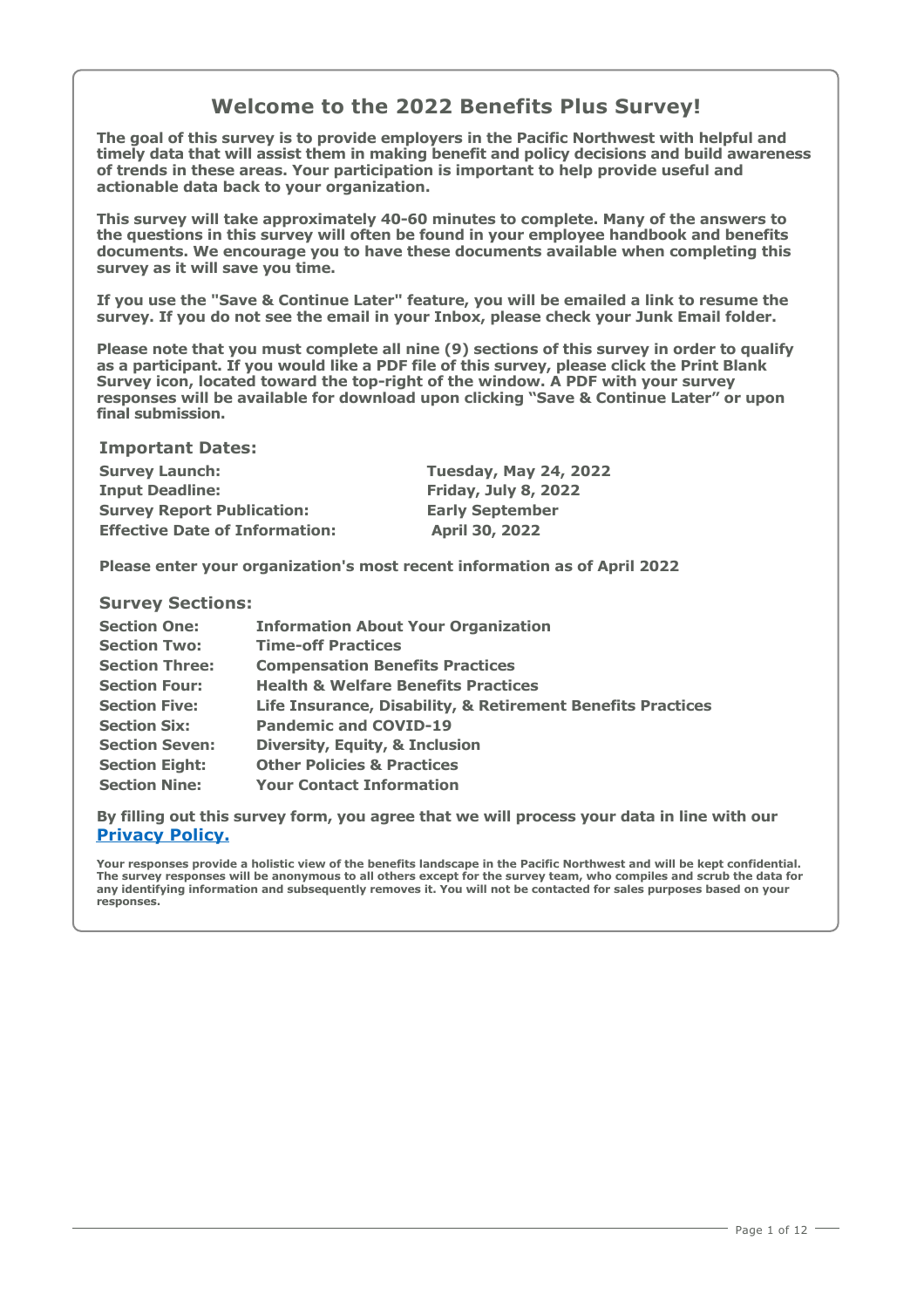# **Section One: Information About Your Organization**

**\* 2. Industry Category**

**Category descriptions are not all-inclusive, you may need to select the closest option even if your specific product or service is not listed. (Select one option)**

- **C** Construction
- O Durable Goods Manufacturing
- **O** Education Services
- Financial (Banking, Insurance, Real Estate)
- **O** Health Services
- Information (Communication, Broadcasting)
- Leisure / Hospitality Services
- Natural Resources / Mining
- O Non-Durable Goods Manufacturing
- **O** Professional / Business Services
- **O** Public Administration
- O Retail Trade
- **O** Services, not elsewhere classified
- **O** Social Services
- Transportation / Warehousing
- **O** Utilities
- O Wholesale Trade
- O Other Industry

**NOTE :** Answer the below question only if answer to Q#2 is Other Industry

**\* 3. If you selected 'Other Industry,' please describe your organization's industry.**

#### **\* 4. Region**

# **Please select the state where the majority of your employees work. (Select one option)**

- O Oregon
- Washington
- O Other state in the Pacific Northwest

#### **\* 5. Annual Gross Revenue for your Organization in 2021 Please select the best revenue category for your organization. (Select one option)**

- C Less than \$1 million
- **O** \$1 million to \$2.9 million
- $\bigcap$  \$3 million to \$4.9 million
- $\bigcirc$  \$5 million to \$9.9 million
- $\bigcirc$  \$10 million to \$14.9 million
- $\bigcap$  \$15 million to \$24.9 million
- $\bigcap$  \$25 million to \$49.9 million
- **O** \$50 million to \$249.9 million
- $\bigcirc$  \$250 million or more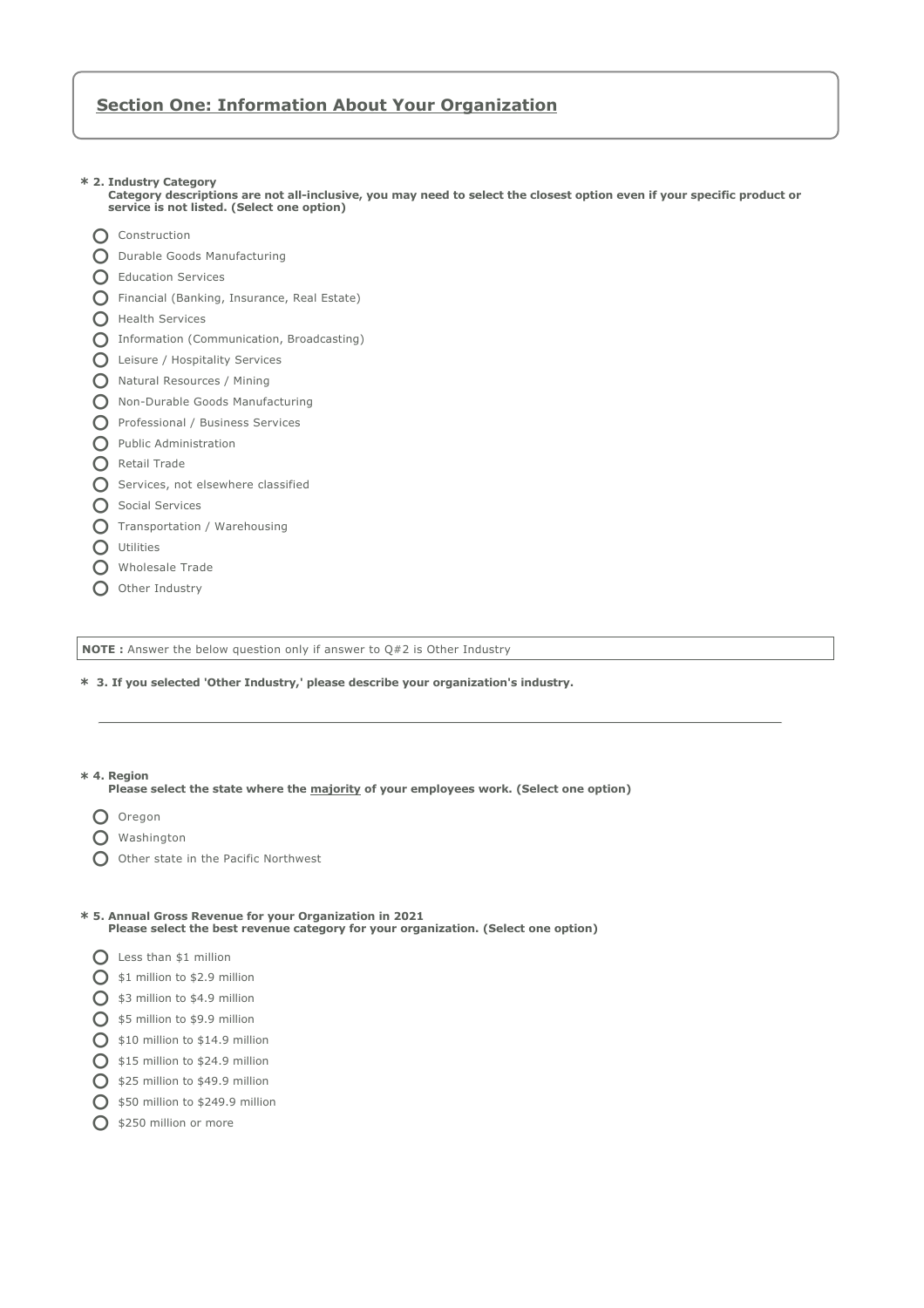# **\* 6. Number of Employees**

**Please select the category corresponding to the total number of employees employed by your organization. (This should include full-time, part-time, and variable schedule employees. This should not include any independent contractors or employees provided by and paid through a temporary agency.) (Select one option)**

- $\bigcap$  1 to 24 employees
- 25 to 49 employees
- 50 to 99 employees
- 100 to 149 employees
- 150 to 249 employees
- 250 to 499 employees
- **O** 500 or more employees

# **\* 7. Ownership Structure**

**For the purposes of this survey, any reference to "Not for Profit" or "Nonprofit" is used interchangeably. Please select your organization's ownership structure from the following options. (Select one option)**

**O** For Profit

- O Nonprofit
- **O** Public Sector

## **\* 8. Union Status**

**Please select the union status that reflects the majority of your employee population. (Select one option)**



O Non-Union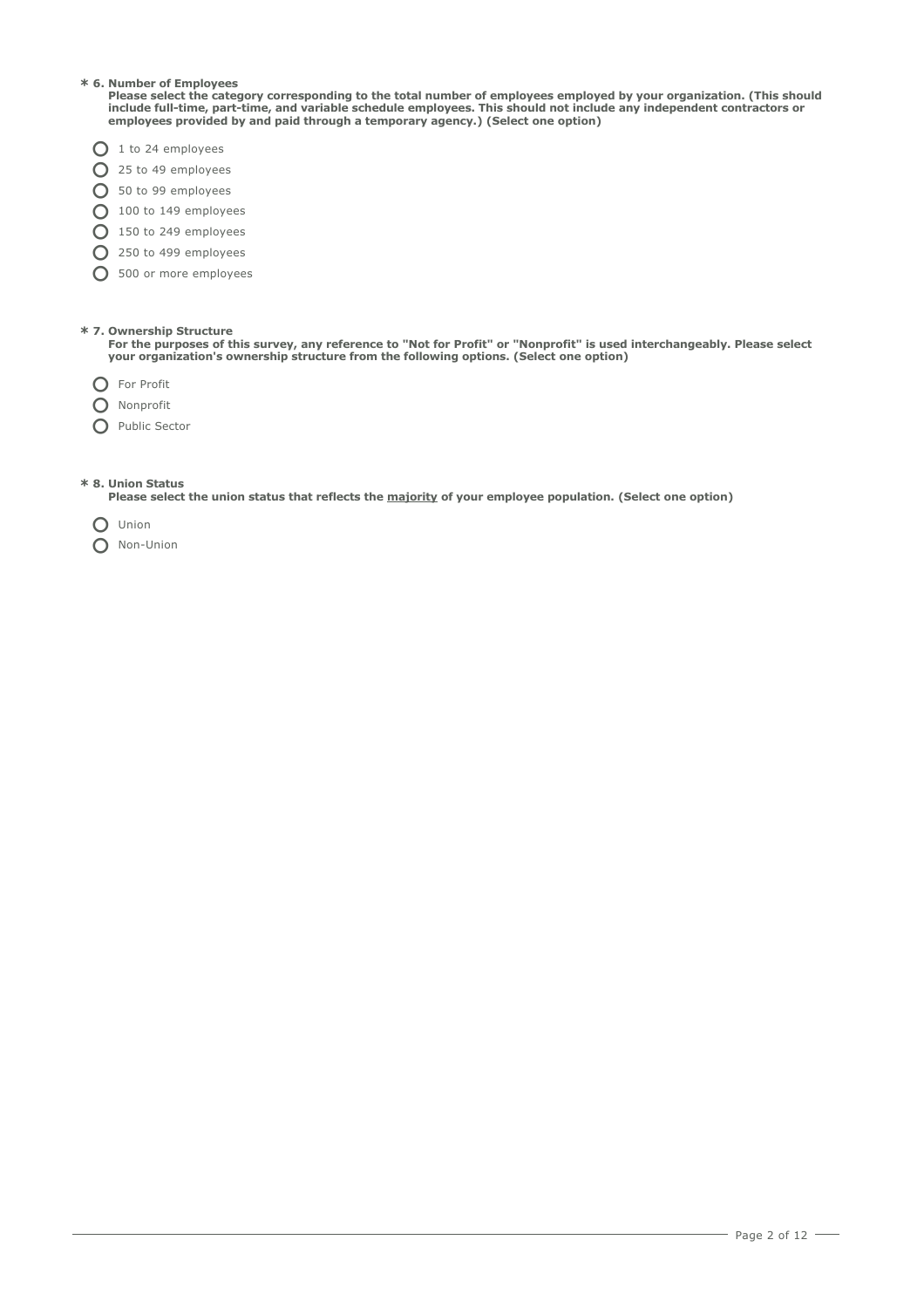# **Section Two: Paid Time Off Practices**

# **\* 9. Which of the following paid time off benefits do you provide your employees?**

- **Please select the one that applies to the majority of your employees. (Select one option)**
- $\bigcap$  Paid traditional leave for vacation and sickness (separate/non-pooled)
- $\bigcirc$  Paid Time Off/PTO (pooled vacation and sick) leave
- **C** Catastrophic leave
- O Unlimited PTO
- O Only legally mandated leave
- O None

### **10. Do you cap the maximum accrual an employee may accumulate?**

**(If a cap on an accrual plan is reached, the employee will no longer accrue time off in this bank until time off is utilized and the number reduced.)**

|                             | Yes | <b>No</b> | N/A |
|-----------------------------|-----|-----------|-----|
| (a) Paid vacation leave     |     |           |     |
| (b) Paid sick leave         |     |           |     |
| (c) PTO (pooled) leave      |     |           |     |
| (d) Catastrophic leave bank |     |           |     |

#### **\* 11. When is PTO/Vacation/TIme Off awarded? Please select all that apply.**

All leave hours/days are front-loaded at the beginning of the year

- Partial leave hours/days are front-loaded at the beginning of the year, and the remainder accrues
- □ Leave accrues per pay period based on hours worked
- □ Leave accrues per pay period based on days worked
- □ Leave accrues per pay period based on weeks worked
- □ Leave accrues per pay period based on months worked
- □ Leave accrues quarterly
- **C** Leave accrues yearly
- □ Leave accrues on some other basis
- □ Leave is unlimited and not tracked in above-listed ways
- □ Leave is awarded on some other basis

### **12. Do you allow employees to rollover time from one plan year to the next?**

|                              | Yes | <b>No</b> | N/A |
|------------------------------|-----|-----------|-----|
| *(a) Paid vacation leave     |     |           |     |
| *(b) Paid sick leave         |     |           |     |
| *(c) PTO (pooled) leave      |     |           |     |
| *(d) Catastrophic leave bank |     |           |     |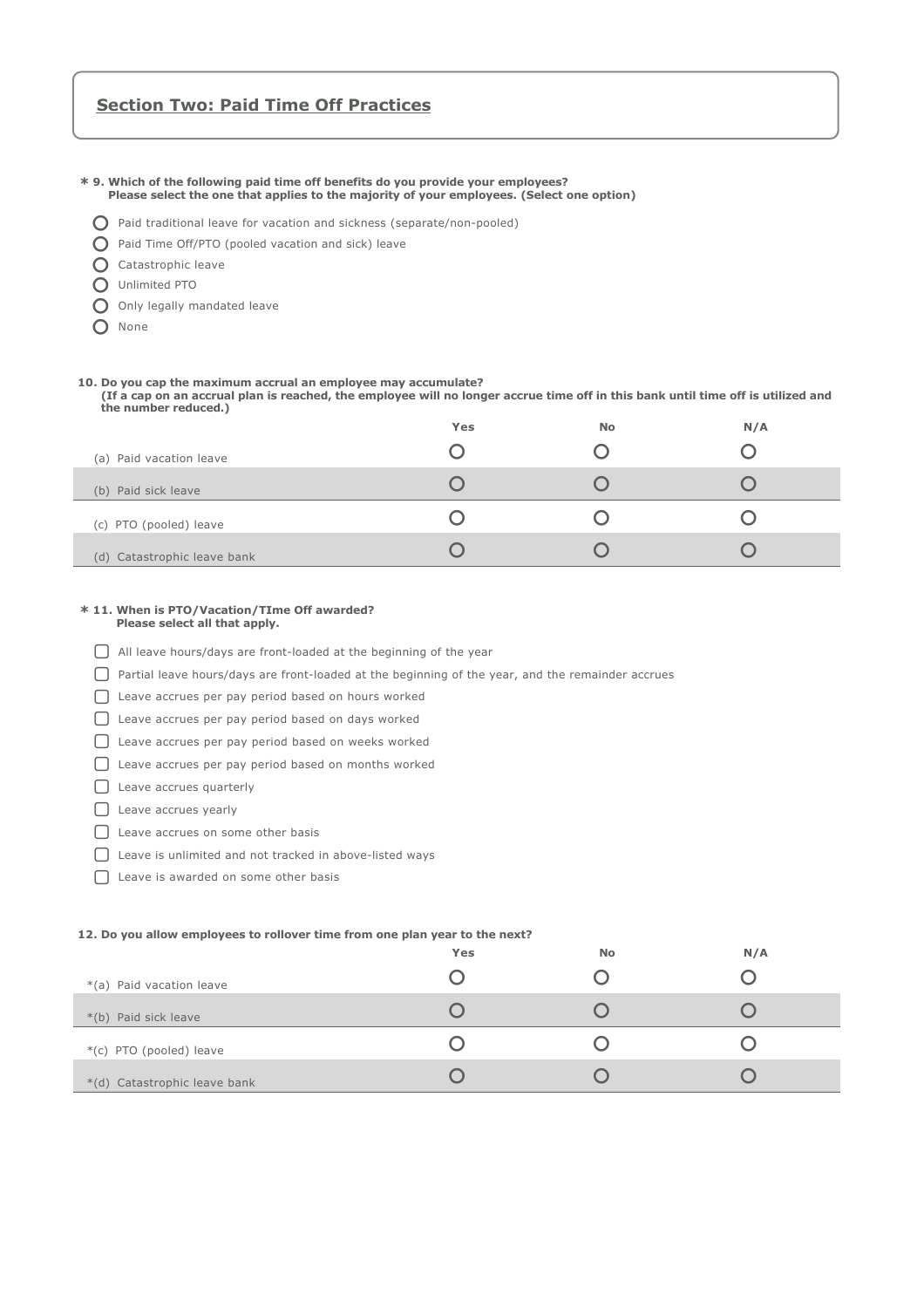#### **13. What is the maximum amount of time an employee is allowed to rollover between years? Please select the rollover in days or N/A for not applicable.**

|                              | $\Omega$<br>Days | $1 - 10$<br><b>Days</b> | $11 - 20$<br>Days | $21 - 30$<br>Days | $31 - 40$<br>Days | $41 - 50$<br><b>Days</b> | $51 - 60$<br><b>Days</b> | $61+$<br>Days | N/A |
|------------------------------|------------------|-------------------------|-------------------|-------------------|-------------------|--------------------------|--------------------------|---------------|-----|
| *(a) Paid vacation leave     |                  |                         |                   |                   |                   |                          |                          |               |     |
| *(b) Paid sick leave         |                  |                         | $\cup$            | $\cup$            | $\circ$           | $\circ$                  |                          |               |     |
| *(c) PTO (pooled) leave      |                  |                         | $\cup$            | $\cup$            | $\circ$           | $\cup$                   | Ő                        |               |     |
| *(d) Catastrophic leave bank |                  |                         | $\left( \right)$  | $\cup$            | $\cup$            | $\cup$                   | $\mathbf C$              |               |     |

| 14. What is the maximum amount of time an employee is paid upon termination? |           |                         |                          |                          |                   |                   |                   |               |     |
|------------------------------------------------------------------------------|-----------|-------------------------|--------------------------|--------------------------|-------------------|-------------------|-------------------|---------------|-----|
|                                                                              | 0<br>Days | $1 - 10$<br><b>Days</b> | $11 - 20$<br><b>Days</b> | $21 - 30$<br><b>Days</b> | $31 - 40$<br>Days | $41 - 50$<br>Days | $51 - 60$<br>Days | $61+$<br>Days | N/A |
| *(a) Paid vacation leave                                                     |           |                         |                          | O                        |                   |                   |                   |               |     |
| *(b) Paid sickness leave                                                     |           |                         |                          | $\cup$                   | $\cup$            |                   |                   |               |     |
| $*(c)$ PTO (pooled) leave                                                    |           |                         |                          | $\left( \right)$         |                   |                   |                   |               |     |
| Catastrophic leave bank<br>$*(d)$                                            |           |                         |                          | $\mathcal{O}$            | $\left( \right)$  | $\mathcal{C}$     |                   |               |     |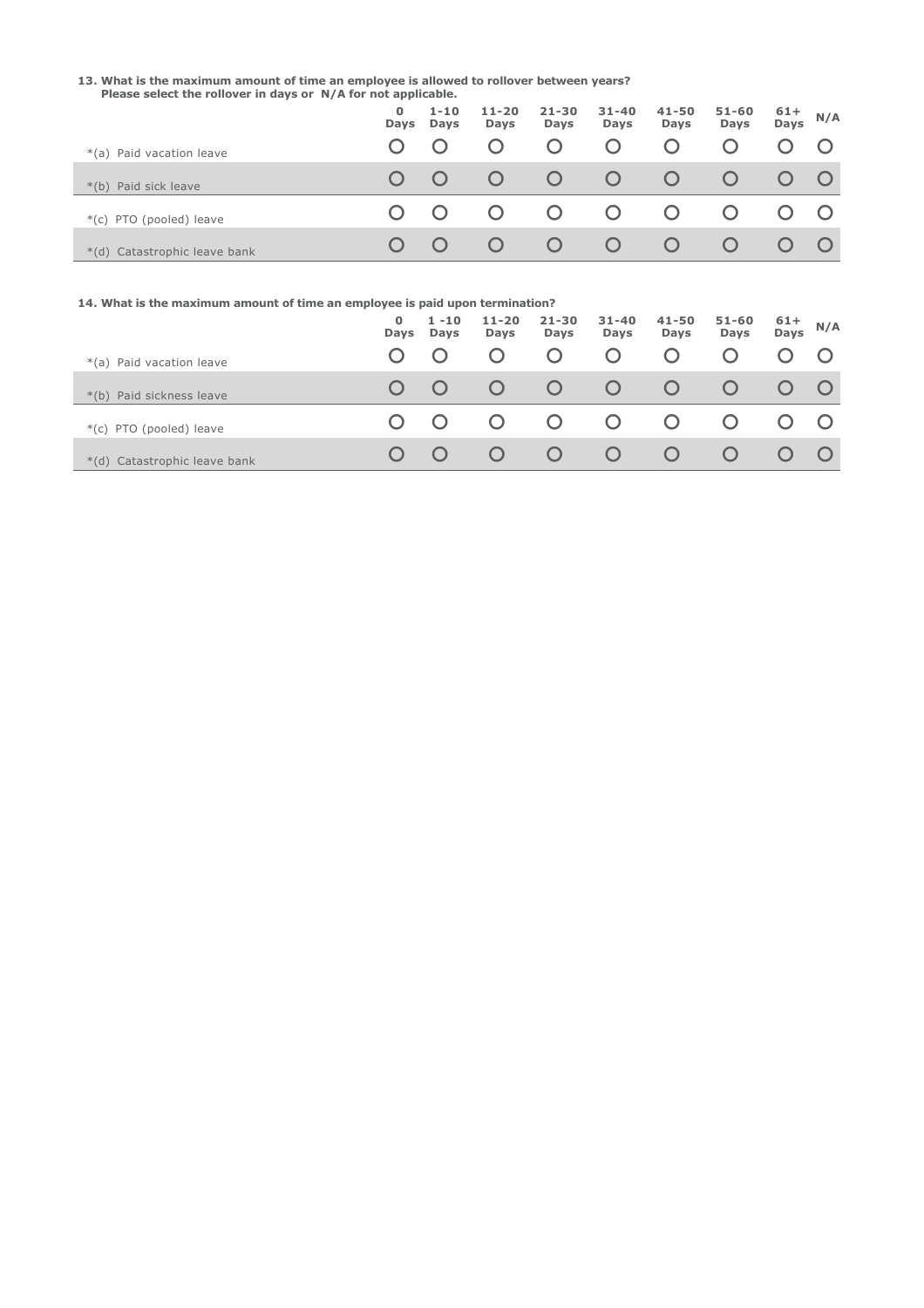| 15. Which of the following time off benefits do you provide?<br>Please select the option that applies to the majority of your employees per line. |                       |                                |                |  |  |  |
|---------------------------------------------------------------------------------------------------------------------------------------------------|-----------------------|--------------------------------|----------------|--|--|--|
|                                                                                                                                                   | <b>Full-time only</b> | <b>Full-time and Part-time</b> | Not applicable |  |  |  |
| *(a) Paid vacation leave                                                                                                                          | O                     | ( )                            | O              |  |  |  |
| *(b) Paid sick leave                                                                                                                              | $\bigcap$             | $\bigcap$                      | $\bigcap$      |  |  |  |
| *(c) Catastrophic leave bank                                                                                                                      | O                     | O                              | $\bigcap$      |  |  |  |
| *(d) Paid jury duty leave                                                                                                                         | O                     | O                              | O              |  |  |  |
| *(e) Paid personal day(s)                                                                                                                         | $\bigcap$             | O                              | O              |  |  |  |
| *(f) Paid holiday(s)                                                                                                                              | O                     | O                              | O              |  |  |  |
| *(g) Paid bereavement leave                                                                                                                       | $\bigcirc$            | ∩                              | $\bigcap$      |  |  |  |
| *(h) Paid floating holiday(s)                                                                                                                     | $\bigcap$             | $\bigcap$                      | $\bigcap$      |  |  |  |
| *(i) Paid maternity leave                                                                                                                         | $\bigcap$             | ∩                              | ∩              |  |  |  |
| *(j) Paid paternity leave                                                                                                                         | O                     | O                              | O              |  |  |  |
| *(k) Paid parental leave (non-specific)                                                                                                           | O                     | O                              | O              |  |  |  |
| *(I) Paid new pet leave                                                                                                                           | O                     | O                              | O              |  |  |  |
| *(m) Paid volunteering/community service leave                                                                                                    | O                     | O                              | O              |  |  |  |
| *(n) Paid birthday leave                                                                                                                          | O                     | O                              | O              |  |  |  |
| *(o) Paid sabbatical leave                                                                                                                        | O                     | O                              | O              |  |  |  |
| *(p) Unpaid sabbatical leave                                                                                                                      | $\bigcap$             | O                              | O              |  |  |  |
| *(q) Unlimited PTO                                                                                                                                | O                     | ∩                              | $\bigcap$      |  |  |  |
| *(r) Other leave                                                                                                                                  | $\left( \ \right)$    | 〔 〕                            | 〔 〕            |  |  |  |

**NOTE :** Answer the below question only if answer to Q#15(r) is Full-time only OR Full-time and Part-time

**\* 16. What other leave options do you provide?**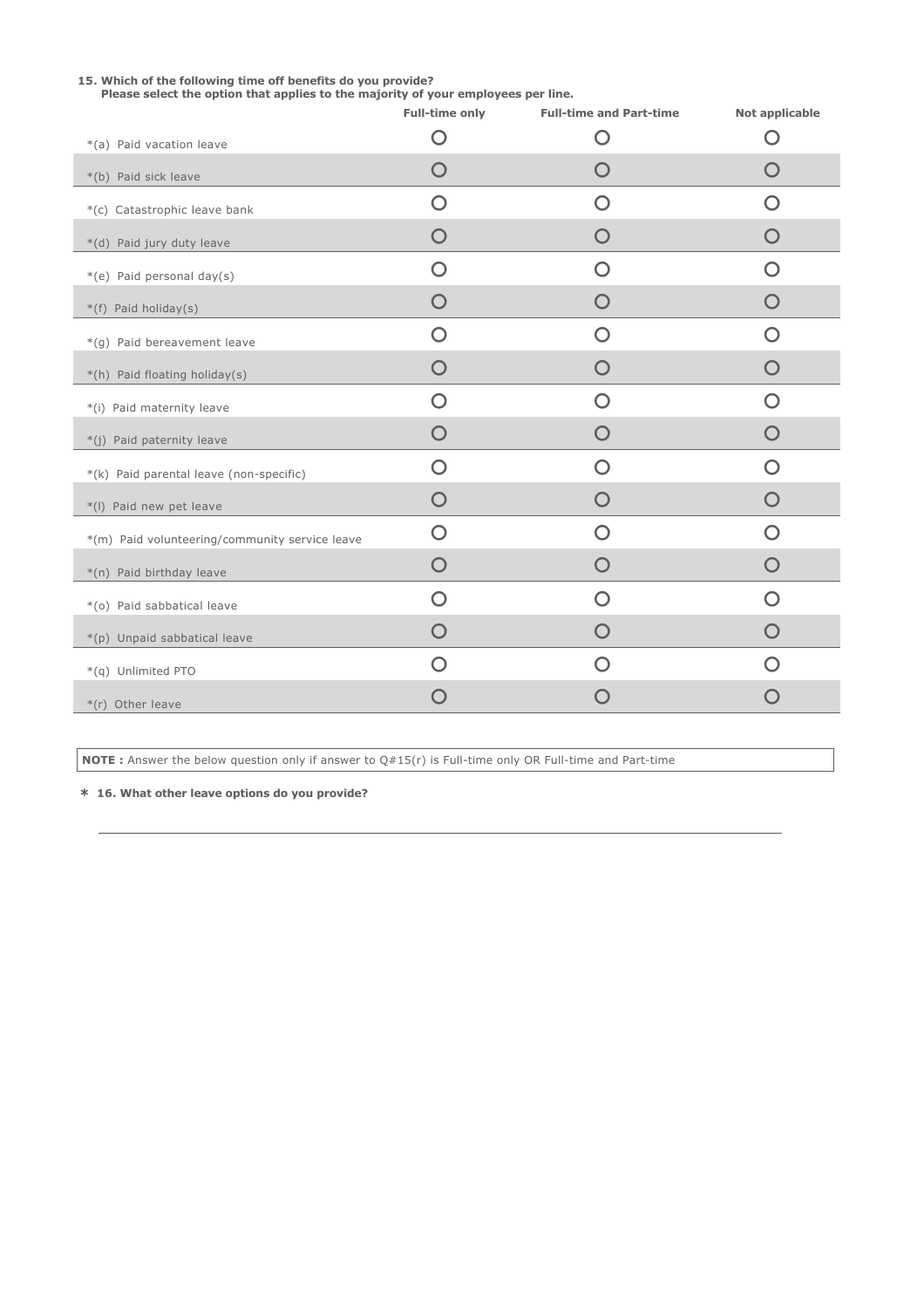#### **17. If your organization provides the following time off benefits, please indicate the average number of days annually per employee. Please indicate the average of days or N/A for not applicable.**

|                                                | 0<br>Days    | $1 - 10$<br>Days | $11 - 20$<br>Days | $21 - 30$<br>Days | $31 - 40$<br>Days | $41 - 50$<br>Days | $51 - 60$<br>Days | $+61$<br>Days                                   | N/A                                             |
|------------------------------------------------|--------------|------------------|-------------------|-------------------|-------------------|-------------------|-------------------|-------------------------------------------------|-------------------------------------------------|
| *(a) Paid vacation leave                       | 〔 〕          | O                | O                 | O                 | O                 | O                 | O                 | O                                               | $\left( \begin{array}{c} 1 \end{array} \right)$ |
| *(b) Paid sick leave                           | O            | O                | O                 | O                 | $\bigcirc$        | O                 | O                 | $\bigcirc$                                      | $\bigcirc$                                      |
| *(c) Catastrophic leave bank                   | O            | O                | $\bigcirc$        | O                 | O                 | O                 | $\bigcirc$        | O                                               | O                                               |
| *(d) Paid jury duty leave                      | $\mathsf{O}$ | $\bigcirc$       | $\bigcirc$        | $\bigcirc$        | $\bigcirc$        | $\bigcirc$        | $\bigcirc$        | $\bigcirc$                                      | $\bigcirc$                                      |
| *(e) Paid personal day(s)                      | O            | O                | $\overline{O}$    | O                 | O                 | O                 | $\bigcirc$        | O                                               | $\bigcirc$                                      |
| *(f) Paid holidays                             | O            | $\mathsf{O}$     | $\bigcirc$        | $\bigcirc$        | O                 | $\bigcirc$        | $\bigcirc$        | $\bigcirc$                                      | $\bigcirc$                                      |
| *(g) Paid bereavement leave                    | O            | O                | O                 | O                 | O                 | O                 | O                 | O                                               | O                                               |
| *(h) Paid floating holiday                     | O            | O                | $\bigcirc$        | $\bigcirc$        | O                 | $\bigcirc$        | $\bigcirc$        | $\bigcirc$                                      | $\bigcirc$                                      |
| *(i) Paid maternity leave                      | O            | O                | O                 | O                 | O                 | O                 | O                 | O                                               | $\bigcirc$                                      |
| Paid paternity leave<br>$*(j)$                 | $\mathsf{O}$ | $\bigcirc$       | $\bigcirc$        | $\bigcirc$        | $\bigcirc$        | $\bigcirc$        | $\bigcirc$        | $\bigcirc$                                      | $\bigcirc$                                      |
| *(k) Paid parental (non-specific) leave        | O            | O                | $\overline{O}$    | $\bigcirc$        | O                 | $\bigcirc$        | $\bigcirc$        | $\overline{O}$                                  | $\bigcirc$                                      |
| *(I) Paid family leave                         | O            | $\mathsf{O}$     | $\bigcirc$        | $\bigcirc$        | O                 | $\bigcirc$        | $\bigcirc$        | $\bigcirc$                                      | $\bigcirc$                                      |
| *(m) Paid new pet leave                        | O            | O                | O                 | O                 | $\bigcap$         | O                 | $\bigcirc$        | $\bigcap$                                       | O                                               |
| *(n) Paid volunteering/community service leave | O            | $\bigcirc$       | $\bigcirc$        | O                 | O                 | $\bigcirc$        | $\bigcirc$        | $\bigcirc$                                      | $\bigcirc$                                      |
| *(o) Paid birthday leave                       | O            | $\bigcirc$       | $\bigcirc$        | O                 | O                 | $\bigcirc$        | O                 | O                                               | $\bigcirc$                                      |
| *(p) Paid sabbatical leave                     | Ő            | O                | $\bigcirc$        | O                 | O                 | O                 | $\bigcirc$        | $\bigcirc$                                      | $\bigcirc$                                      |
| *(q) Unpaid sabbatical leave                   | O            | $\bigcap$        | O                 | O                 | O                 | O                 | $\bigcirc$        | $\left( \begin{array}{c} 1 \end{array} \right)$ | $\bigcap$                                       |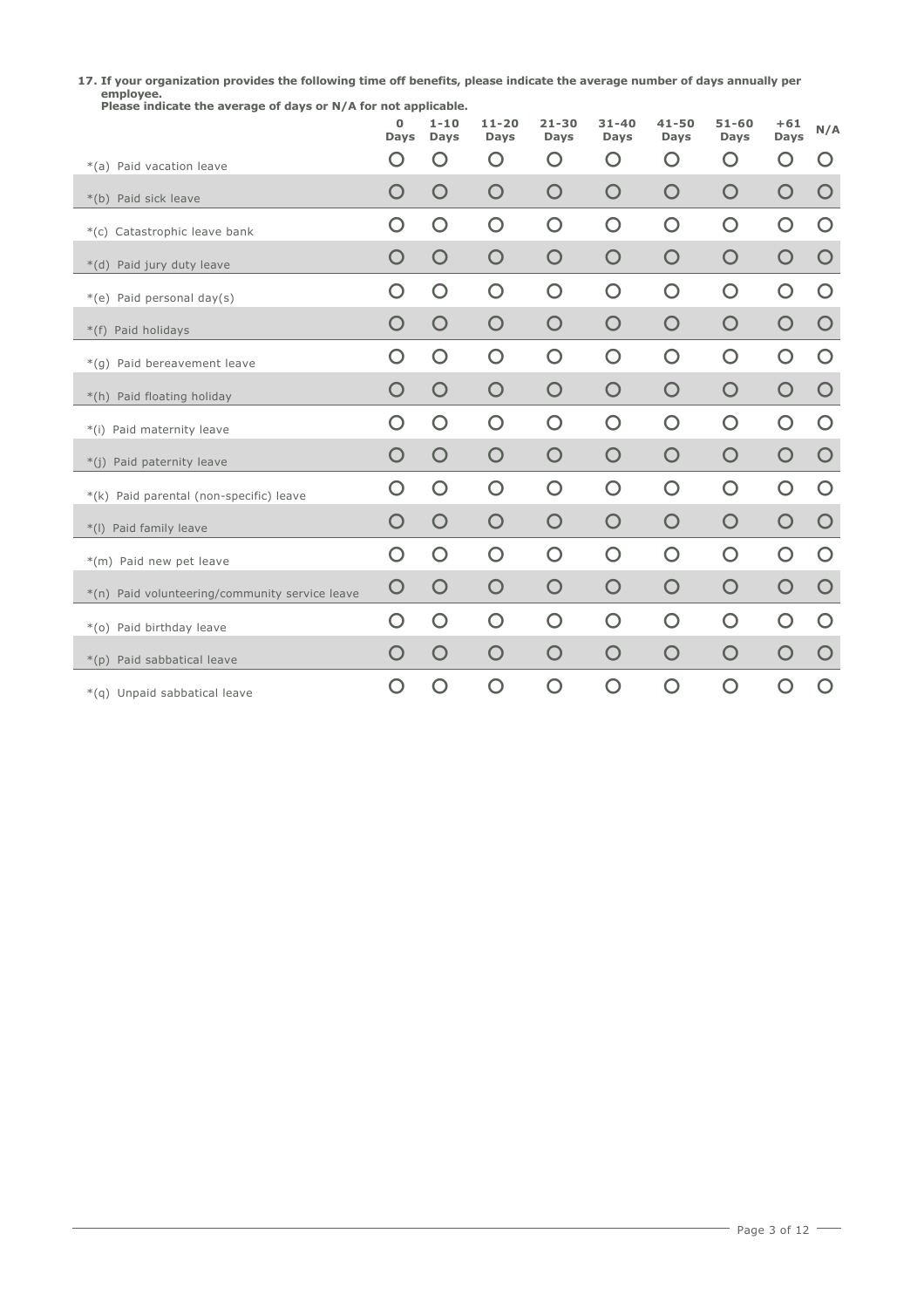# **Section Two: Paid Time Off Practices Continued**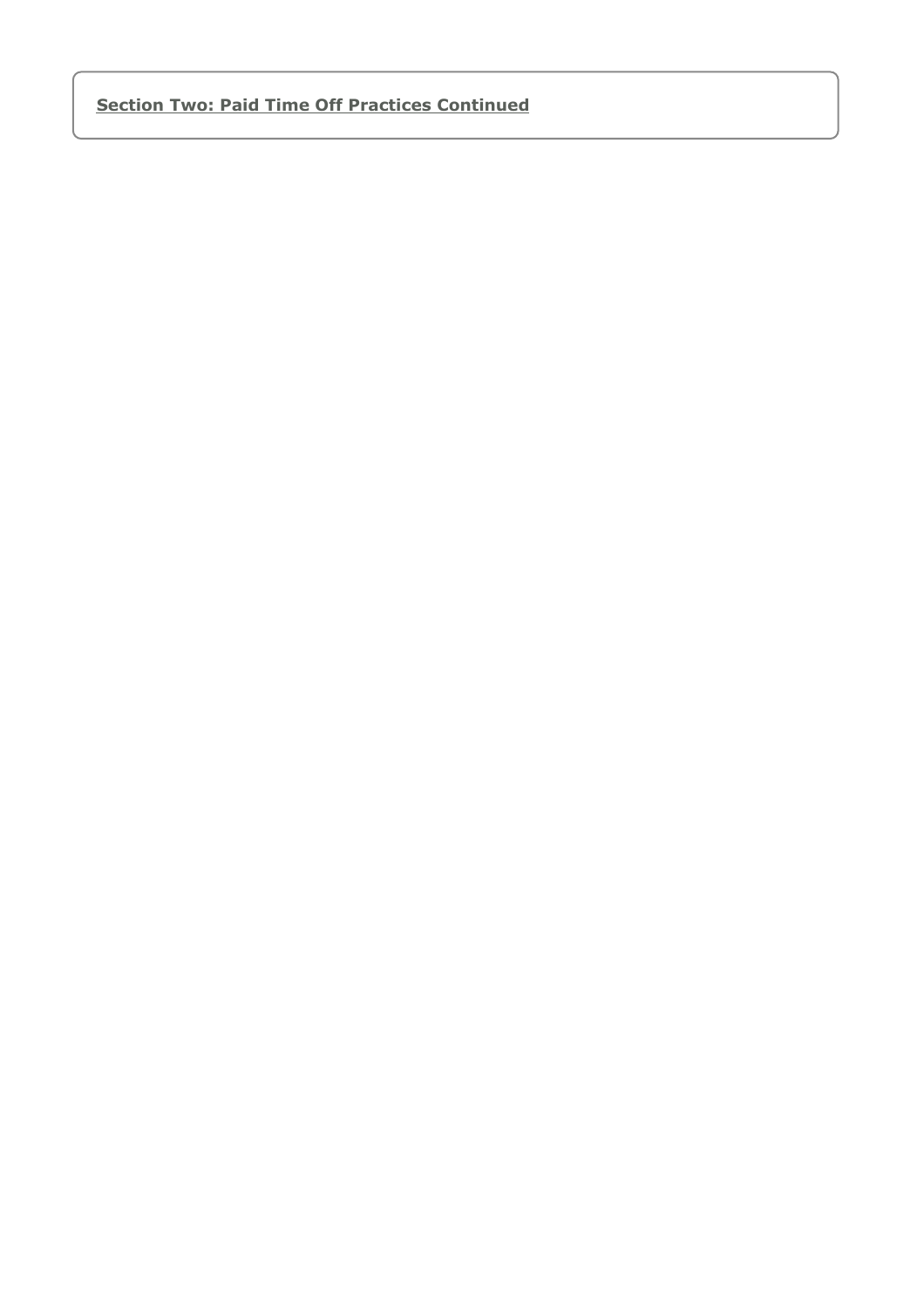# **Please indicate the option that applies to the majority of your employees per line.** \*(a) New Year's Eve Day \*(b) New Year's Day \*(c) Day After New Year's Day \*(d) Martin Luther King Jr. Day \*(e) Presidents' Day \*(f) Cesar Chavez Day \*(g) Good Friday \*(h) Easter Sunday \*(i) School Spring Break \*(j) Earth Day \*(k) Memorial Day \*(l) Juneteenth \*(m) Independence Day \*(n) Day After Independence Day \*(o) Labor Day \*(p) Rosh Hashanah \*(q) Yom Kipper \*(r) Indigenous Peoples' Day \*(s) Columbus Day \*(t) Veterans Day \*(u) Thanksgiving Day \*(v) Day After Thanksgiving Day \*(w) Christmas Eve Day \*(x) Christmas Day \*(y) Day After Christmas Day \*(z) Birthdays \*(aa) Personal Holidays \*(ab) Other holiday(s) **Normal Work Day Day Off - UNPAID Day Off or Partial-Day Off - PAID**  $\circ$   $\circ$   $\circ$   $\circ$  $\circ$   $\circ$   $\circ$   $\circ$  $\circ$   $\circ$   $\circ$   $\circ$  $\circ$   $\circ$   $\circ$   $\circ$  $\circ$   $\circ$   $\circ$   $\circ$  $\circ$   $\circ$   $\circ$   $\circ$  $\circ$   $\circ$   $\circ$   $\circ$  $\circ$   $\circ$   $\circ$   $\circ$  $\circ$   $\circ$   $\circ$   $\circ$  $\circ$   $\circ$   $\circ$   $\circ$  $\circ$   $\circ$   $\circ$   $\circ$  $\circ$   $\circ$   $\circ$   $\circ$  $\circ$   $\circ$   $\circ$   $\circ$  $\circ$   $\circ$   $\circ$   $\circ$  $\circ$   $\circ$   $\circ$   $\circ$  $\circ$   $\circ$   $\circ$   $\circ$  $\circ$   $\circ$   $\circ$   $\circ$  $\circ$   $\circ$   $\circ$   $\circ$  $\circ$   $\circ$   $\circ$   $\circ$  $\circ$   $\circ$   $\circ$   $\circ$  $\circ$   $\circ$   $\circ$   $\circ$  $\circ$   $\circ$   $\circ$   $\circ$  $\circ$   $\circ$   $\circ$   $\circ$  $\circ$   $\circ$   $\circ$   $\circ$  $\circ$   $\circ$   $\circ$   $\circ$  $\circ$   $\circ$   $\circ$   $\circ$  $\circ$   $\circ$   $\circ$   $\circ$  $\circ$   $\circ$   $\circ$

**18. Please select all that apply for the majority of your employees for 2021.**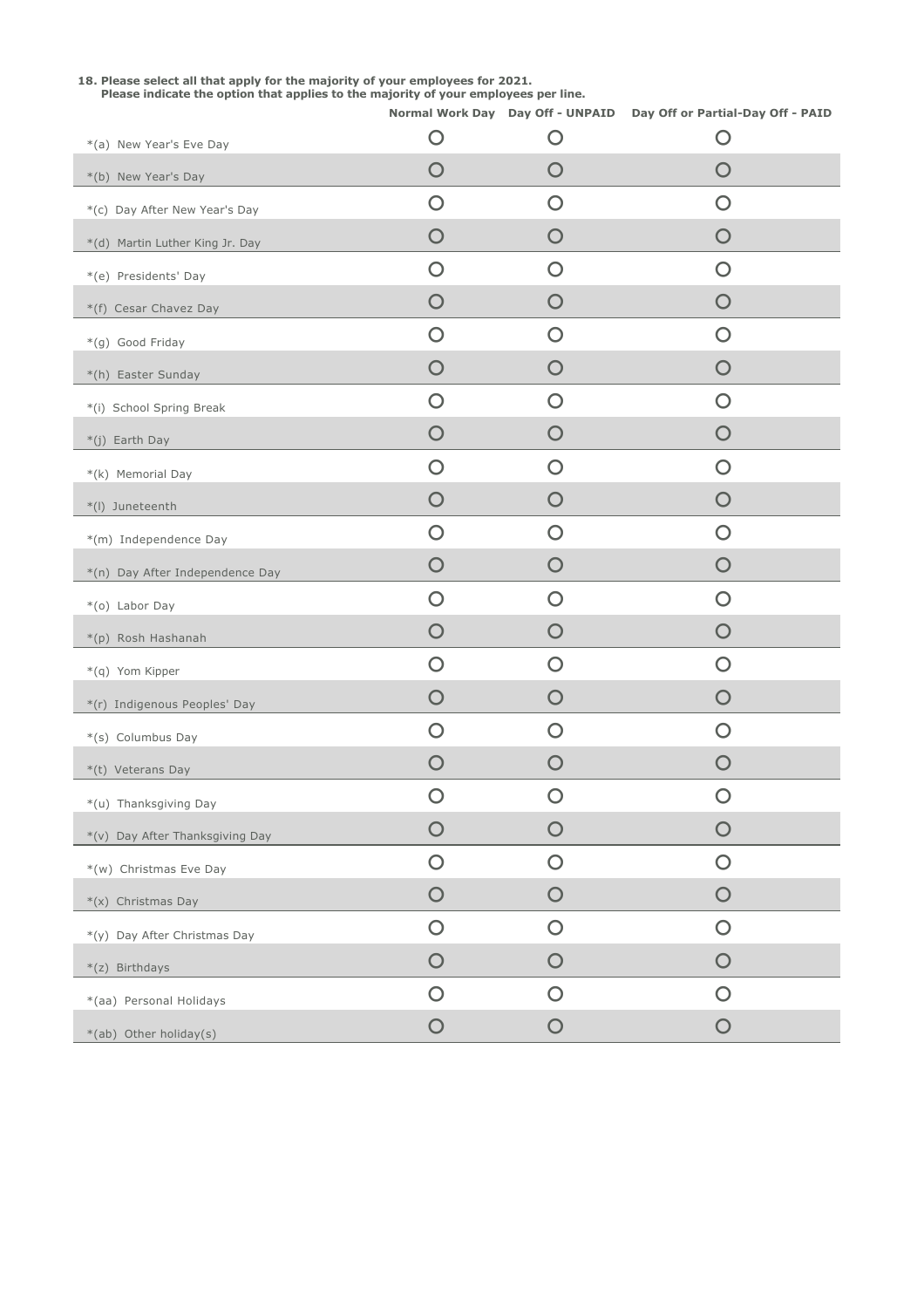**NOTE :** Answer the below question only if answer to Q#18(ab) is Day Off - UNPAID OR Day Off or Partial-Day Off - PAID

### **\* 19. What other holidays do you provide to your employees that are not listed above?**

#### **\* 20. Do you offer employees the option to choose between more than one holiday schedule? (Select one option)**

- We only offer 1 holiday schedule, employees do not have a choice
- $\bigcap$  We offer 2 or more holiday schedule choices to employees
- $\bigcap$  Employees may define their own holiday schedule
- **\* 21. Must your non-exempt employees be employed a minimum number of days before being eligible for holiday pay? Please select one that represents your policy for the majority of your employees. (Select one option)**
	- No, employees are eligible immediately upon hire
	- $\bigcap$  Yes, employees must wait a specified period of time
	- $\bigcirc$  N/A-we do not offer paid holidays to our employees

**NOTE :** Answer the below question only if answer to Q#21 is Yes, employees must wait a specified period of time

- **\* 22. If you require a waiting period for your non-exempt employees to receive holiday pay, please select the waiting period that applies: (Select one option)**
	- $\bigcirc$  1st of the month following date of hire, or less than 30 days
	- $\bigcirc$  1st of the month following 30 days of employment, or greater than 30 days but fewer than 60 days
	- $\bigcap$  1st of the month following 60 days of employment, or greater than 60 days but fewer than 90 days
	- $\bigcirc$  1st of the month following 90 days of employment, or greater than 90 days but fewer than 180 days
	- $\bigcap$  1st of the month following 180 days of employment, or greater than 180 days but fewer than 365 days
	- $\bigcirc$  1st of the month following 365 days of employment, or greater than 1 year
	- $\bigcap$  Other wait periods

**NOTE :** Answer the below question only if answer to Q#22 is Other wait periods

**\* 23. What other wait periods do you provide that are not found in the list above?**

**\* 24. Do you have work requirements for employees to receive holiday pay? Please select the option that applies for the majority of your employees. (Select one option)**

- $\bigcirc$  Employees must work the day before and/or the day after the holiday
- $\bigcap$  Employees must either work the day before and/or after the holiday, or be an approved absence
- O No requirements
- O Other work requirements

**NOTE :** Answer the below question only if answer to Q#24 is Other work requirements

**\* 25. What other work requirements does your organization stipulate that are not found in the list above?**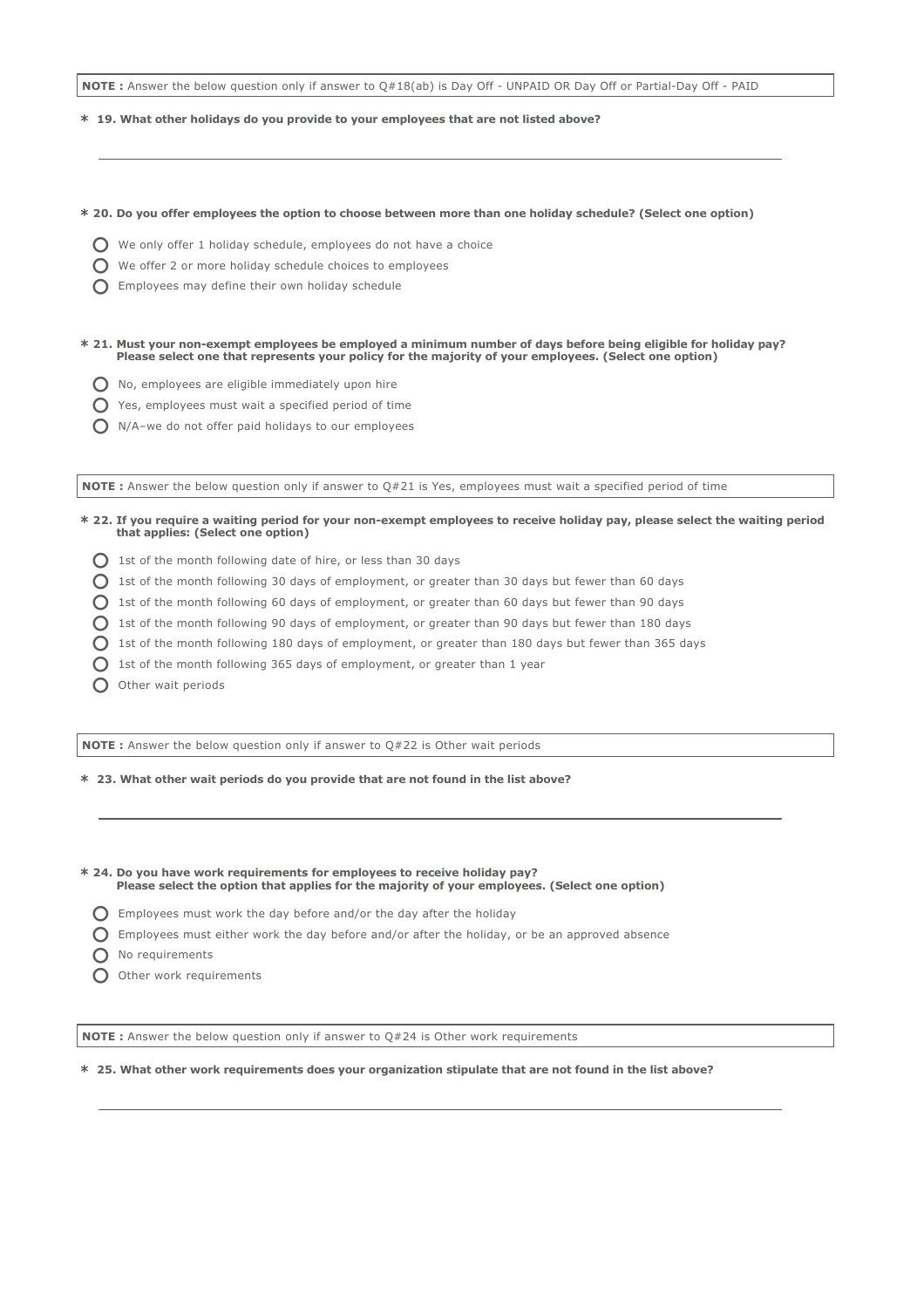# **\* 26. What type of incentive do you offer employees for working on a holiday? Please select the option that is most applicable for a majority of your employees. (Select one option)**

- **O** Regular pay only
- $\bigcirc$  Regular pay + alternate day off
- $O$  1.5X regular pay
- $\bigcirc$  1.5X regular pay + alternate day off
- 2X regular pay
- $Q$  2X regular pay + alternate day off
- Employee receives an alternate day off without additional pay
- **O** Some other type of compensation premium
- N/A–we are closed on holidays, employees do not work, this does not apply to our organization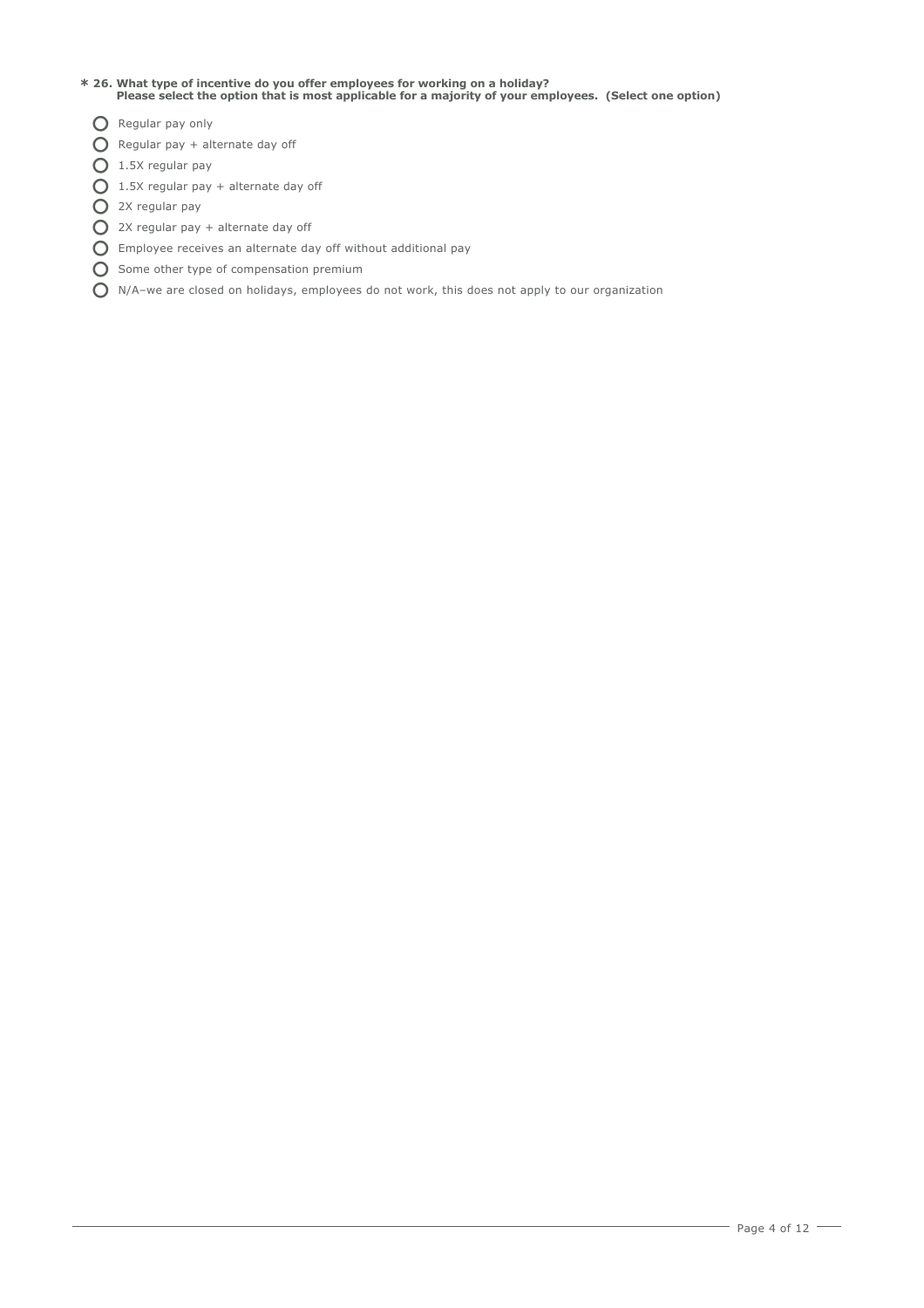# **Section Three: Compensation Practices**

| 24 or fewer hours                                                                                                                                     |
|-------------------------------------------------------------------------------------------------------------------------------------------------------|
| 25-29 hours                                                                                                                                           |
| 30-34 hours                                                                                                                                           |
| 35-39 hours                                                                                                                                           |
| 40 hours                                                                                                                                              |
| greater than 40 hours                                                                                                                                 |
|                                                                                                                                                       |
| * 28. How often do you pay your exempt employees?<br>Please select the one that applies to the majority of your exempt employees. (Select one option) |
| Weekly                                                                                                                                                |
| Every 2 weeks or 2 times monthly                                                                                                                      |
| Monthly                                                                                                                                               |

**Please select the minimum hours for the majority of your employees. (Select one option)**

**\* 27. How many hours per week must an employee work to be considered full-time?**

- 
- O Some other schedule
- **\* 29. How often do you pay your non-exempt employees? Please select the one that applies to the majority of your non-exempt employees. (Select one option)**
	- O Weekly

◯ Every 2 weeks or 2 times monthly

- O Monthly
- Some other schedule

#### **\* 30. If your organization experiences a temporary closure or implements temporary layoffs, how do/would you pay employees? Please select the one that applies to the majority of your employees. (Select one option)**

- 
- Time off will be unpaid, and employees will be required to use vacation/PTO
- Time off will be unpaid, and employees will NOT be required to use vacation/PTO
- $\bigcap$  Employees will be paid their regular pay for up to 2 weeks
- $\bigcirc$  Employees will be paid their regular pay for up to 4 weeks
- $\bigcirc$  Employees will be paid their regular pay for more than 4 weeks
- $\bigcap$  Employees will be paid a portion of their regular pay
- $\bigcap$  We are discussing providing employees a portion of their regular pay, although not yet decided
- O Unknown currently
- $\bigcirc$  We have no plans to temporarily shut down operations or implement temporary layoffs
- $\bigcap$  Other pay methods

**NOTE :** Answer the below question only if answer to Q#30 is Other pay methods

### **\* 31. What other pay methods do you look to employ that are not found from the list above?**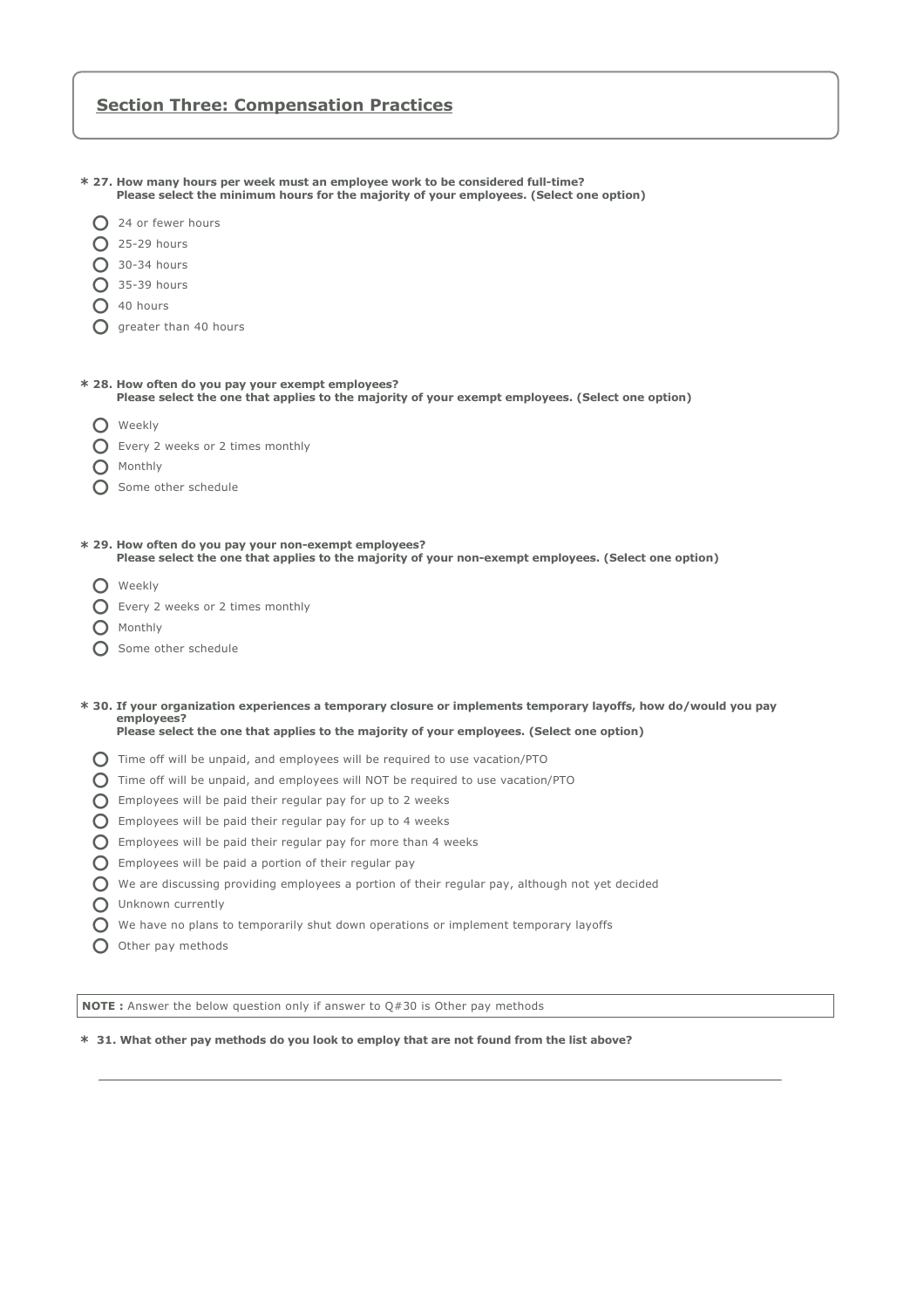# **\* 32. Does your organization use shifts? (Select one option)**

- $\bigcap$  No, our organization has only 1 recognized shift
- $\bigcap$  Yes, our organization utilizes more than 1 shift

**NOTE :** Answer the below question only if answer to Q#32 is Yes, our organization utilizes more than 1 shift

**\* 33. How many shifts does your organization employ? (Select one option)**

- Q 2 shifts
- ◯ 3 shifts

**NOTE :** Answer the below question only if answer to Q#33 is 2 shifts OR 3 shifts

**\* 34. Does your organization utilize a shift differential? (Select one option)**

- $\bigcap$  No, our organization does not employ a shift differential
- $\bigcap$  Yes, our organization does employ a shift differential as a flat dollar amount

**NOTE :** Answer the below question only if answer to Q#34 is Yes, our organization does employ a shift differential as a flat dollar amount

**35. What is the average shift differential dollar amount per hour for the majority of your employee population?**

|                             |  |  |  |  | $$0,50.51-$ \$1.01 - \$1.51 - \$2.01 - \$2.51 - \$3.01 - \$3.51 - \$4.01 N/A<br>\$0.50 \$1.00 \$1.51 \$2.00 \$2.50 \$3.00 \$3.50 \$4.00 + \$4.01 N/A |  |
|-----------------------------|--|--|--|--|------------------------------------------------------------------------------------------------------------------------------------------------------|--|
| *(a) 2nd shift differential |  |  |  |  | 00 0 0 0 0 0 0 0 0 0                                                                                                                                 |  |
| *(b) 3rd shift differential |  |  |  |  | 00000000000                                                                                                                                          |  |

**\* 36. Does your organization have established pay ranges? (Select one option)**

- O Yes
- $O$  No

**\* 37. Please select the statement that best describes your organization's practice in identifying job classifications within your compensation structure. Please select one. (Select one option)**

- $\bigcirc$  Market Pricing (only) use market pricing to value designated jobs that are used as benchmarks to group other jobs with  $\bigcirc$ similar characteristics into grades.
- $\bigcirc$  Ranking Method (only) compare one job to one or more jobs considered equal to, greater than, or lesser than in value.
- $\bigcirc$  Point Factor Method (only) job values are determined by total point count for a set of factors common to all jobs in an<br>O proanization organization.

 $\circ$ Classification Method (only) – a predetermined number of job groups or job classes are established, and jobs are assigned to these classifications.

- A combination of Market Pricing and one or more of the others.
- $\bigcap$  No formal structure.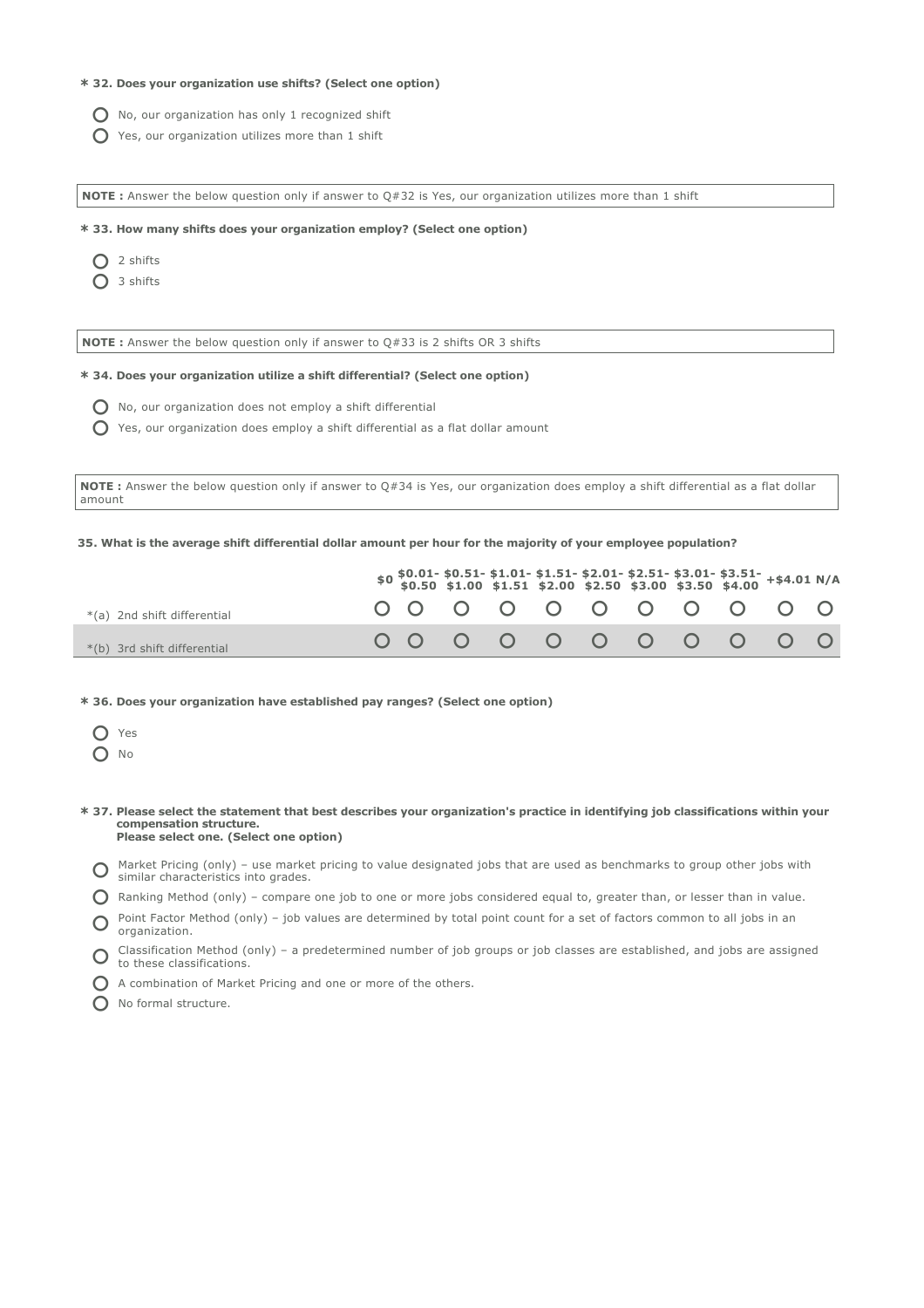#### **\* 38. How often do you review your organization's pay ranges for market adjustments? (Select one option)**

 $\bigcap$  We do not have a set schedule for market adjustments, or on an as-needed basis

- **O** Every 6 months
- O Yearly
- O Every other year
- $\bigcap$  3 to 4 years
- $\bigcap$  5+ years
- 

| * 39. How transparent is your organization in communicating and distributing your compensation philosophy and policies? |  |
|-------------------------------------------------------------------------------------------------------------------------|--|
| Please select one. (Select one option)                                                                                  |  |

- Little to no transparency very little to no information is shared with employees or managers
- $\bigcirc$  Somewhat transparent some basic information such as pay ranges and direct/indirect report pay is shared with managers and collection sympatic times such as annual review. and/or some employees, and only during specific times such as annual review
- $\bigcirc$  Moderately transparent Managers know the pay grades and ranges of their direct/indirect employees and employees only  $\bigcirc$ know their pay and potentially their grade/range
- $\bigcap$  Very transparent information such as pay grades are shared to most/all employees
- $\bigcirc$  Fully transparent information such as pay grades, pay ranges, and pay practices/policies is available to all employees and<br> $\bigcirc$  fully discussed fully discussed

**\* 40. Below please enter the average percent amount of your annual base salary increase for the given year. Enter the percent amount as a number between 0 and 100. For example, if you increased salaries by 2.2% enter 2.2. Enter 0 if no amount is/was provided in the given year. Increases for base pay include across-the-board, cost of labor adjustments, merit and/or equity adjustments. This does not include promotional or lump sum payments.**

| 2021 Actual<br>(percentage)              |  |
|------------------------------------------|--|
| 2022 Actual or<br>Projected (percentage) |  |
| 2023 Projected<br>(percentage)           |  |

#### **\* 41. How often are pay increases awarded? Please select the one that applies to the majority of your employees (if budgeting or revenue allows). (Select one option)**

- **O** Annually
- $\bigcap$  Semiannually
- O Upon employee anniversary
- $\bigcirc$  Other interval(s)
- ◯ No set interval, or when deemed appropriate

**NOTE** : Answer the below question only if answer to Q#41 is Other interval(s)

#### **\* 42. What other pay increase intervals do you provide that is not found on the list above?**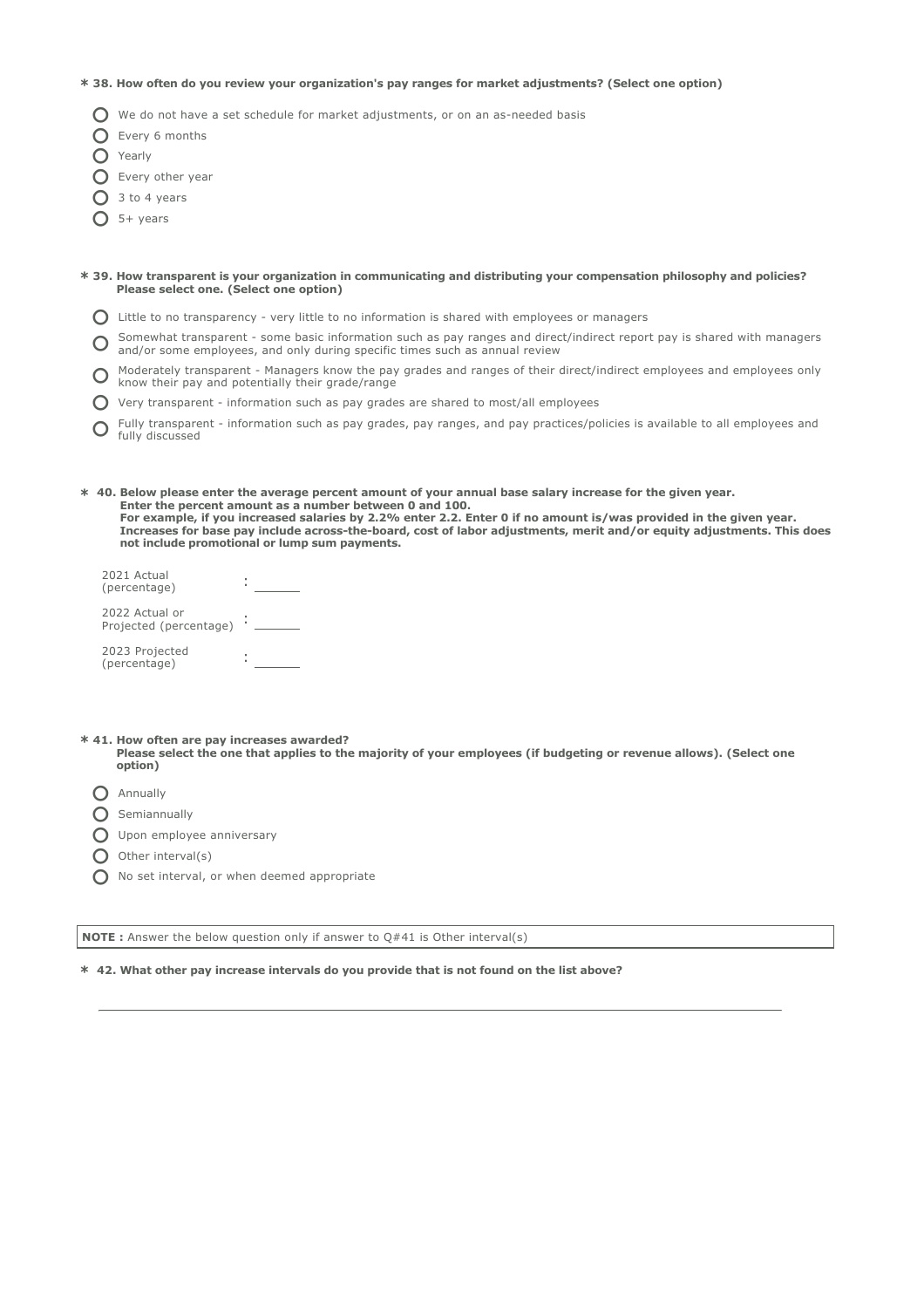#### **\* 43. On what basis are pay increases generally awarded? Please select one that applies to the majority of your employees. (Select one option)**

- $\bigcirc$  Eligible employees are awarded increases on/by their anniversary date
- $\bigcirc$  All eligible employees are awarded pay increases on the same annual cycle date
- $\bigcap$  There are multiple pay increase cycles during the year
- Discretionary; no set interval or schedule

# **\* 44. When are new employees eligible for pay increases? Please select the one that applies to a majority of your employees. (Select one option)**

- Q Less than 30 days
- $\bigcap$  31-60 days
- $O$  61-90 days
- $O$  91-180 days
- $O$  Over 180 days
- $\bigcap$  No set policy/at discretion
- $\bigcap$  N/A

**\* 45. Which of the following describes your organization's performance appraisal program in 2021? Please select all that apply for the majority of your employees.**

- $\Box$ Numeric/Alphabetical rating of performance (e.g., 1=Does not meet expectations; 2=Meets expectations; 3=Exceeds expectations, etc.)
- $\Box$ Forced distribution (e.g., All employees are scored but only 10% may receive an excellent and only 10% may receive an immediate improvement needed; all others are forced into mid-range/average scores)
- $\Box$ Ranking (e.g., The department contains 25 employees–the best performer is assigned a 1, the next best performer is assigned 2, and continues until you get to number 25)
- $\Box$ Coaching/Development (e.g., Ratings are not assigned; rather the manager provides a narrative often outlining strengths and/or areas for improvement, with a development plan to address these areas)
- $\Box$ Goal-based (e.g., Goals are assigned at the beginning of a period (quarterly or yearly) and the employee is assessed at end of period based on goal attainment)
- □ N/A we do not conduct performance appraisals/reviews

**NOTE :** Answer the below question only if answer to Q#45 is Numeric/Alphabetical rating of performance (e.g., 1=Does not meet expectations; 2=Meets expectations; 3=Exceeds expectations, etc.) OR Forced distribution (e.g., All employees are scored but only 10% may receive an excellent and only 10% may receive an immediate improvement needed; all others are forced into midrange/average scores) OR Ranking (e.g., The department contains 25 employees–the best performer is assigned a 1, the next best performer is assigned 2, and continues until you get to number 25) OR Coaching/Development (e.g., Ratings are not assigned; rather the manager provides a narrative often outlining strengths and/or areas for improvement, with a development plan to address these areas) OR Goal-based (e.g., Goals are assigned at the beginning of a period (quarterly or yearly) and the employee is assessed at end of period based on goal attainment)

### **\* 46. Please check all that apply to your 2021 performance management/appraisal program.**

- $\Box$  Employee completes self-appraisal
- **Manager completes appraisal**
- □ HR manages and tracks the performance appraisal process
- Senior management manages and tracks the performance appraisal process
- Reviews are completed on paper
- Reviews are completed using MS Word, MS Excel, or Google Docs
- Reviews are completed using a performance management software/application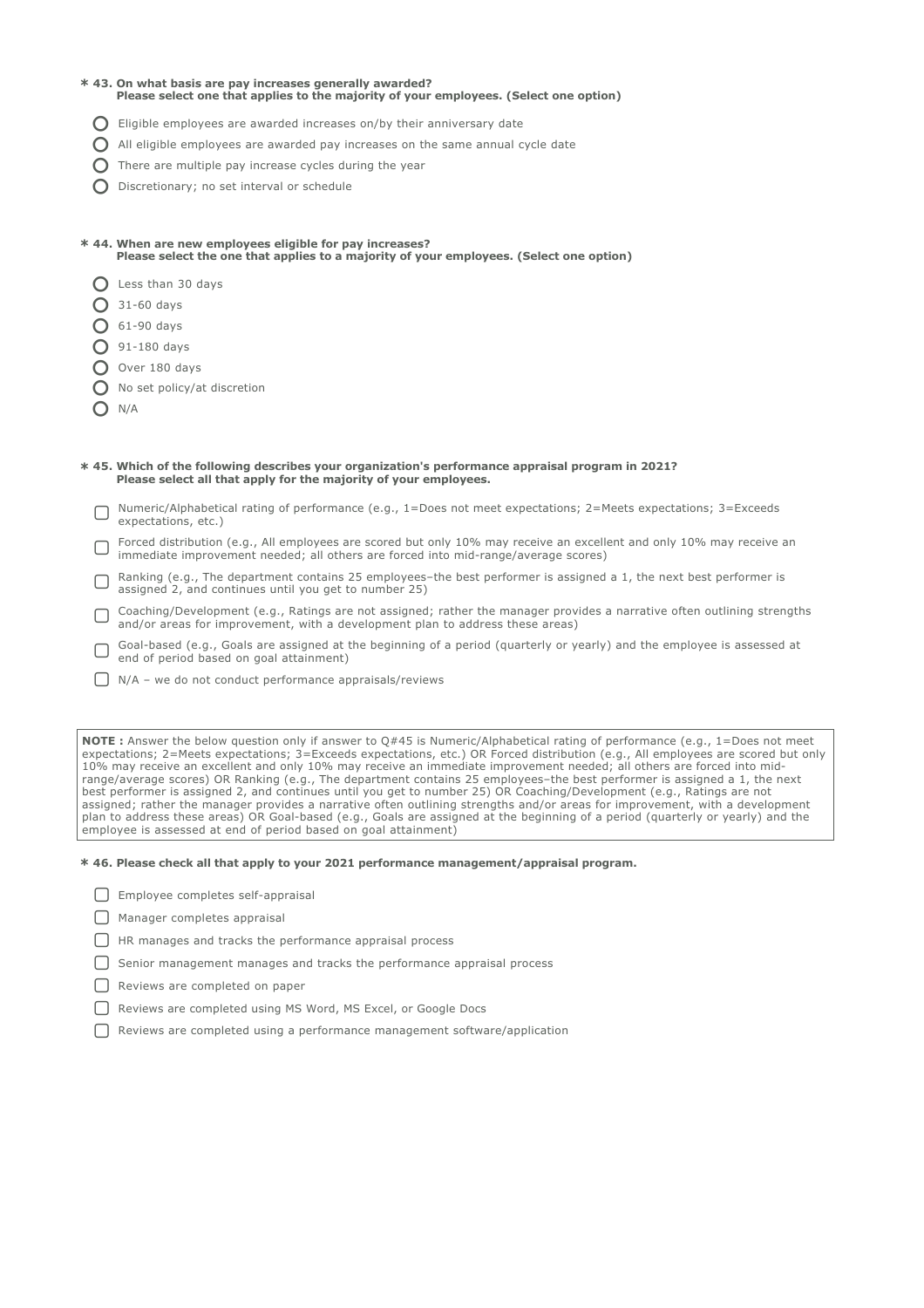**47. Please select all types of incentive plans you currently offer to managers (non-executives) in your organization. Please note that information for executives will be captured in our Executive Compensation Survey.**

|                                             | <b>Offered</b> | <b>Not Offered</b> |
|---------------------------------------------|----------------|--------------------|
| *(a) Individual performance bonus           |                |                    |
| *(b) Team-based performance bonus           |                |                    |
| *(c) Employee sign-on bonus                 |                |                    |
| *(d) Employee referral bonus                |                |                    |
| *(e) Employee retention bonus               |                |                    |
| *(f) Profit or gain sharing                 |                |                    |
| *(g) Stock incentives or employee ownership |                |                    |
| *(h) Safety bonus                           |                |                    |
| *(i) Quality bonus                          |                |                    |
| *(j) Production bonus                       |                |                    |
| *(k) Other bonus                            |                |                    |

**NOTE :** Answer the below question only if answer to Q#47(k) is Offered

**\* 48. What other bonuses do you currently offer to managers (non-executives) in your organization that was not listed above?**

#### **49. Please select all types of incentive plans you currently offer to individual contributors (non-managers) in your organization. Please select all that apply.**

|                                             | <b>Offered</b> | <b>Not Offered</b> |
|---------------------------------------------|----------------|--------------------|
| *(a) Individual performance bonus           |                |                    |
| *(b) Team-based performance bonus           |                |                    |
| *(c) Employee sign-on bonus                 |                |                    |
| *(d) Employee referral bonus                |                |                    |
| *(e) Employee retention bonus               |                |                    |
| *(f) Profit or gain sharing                 |                |                    |
| *(g) Stock incentives or employee ownership |                |                    |
| *(h) Safety bonus                           |                |                    |
| *(i) Quality bonus                          |                |                    |
| *(j) Production bonus                       |                |                    |
| *(k) Other bonus                            |                |                    |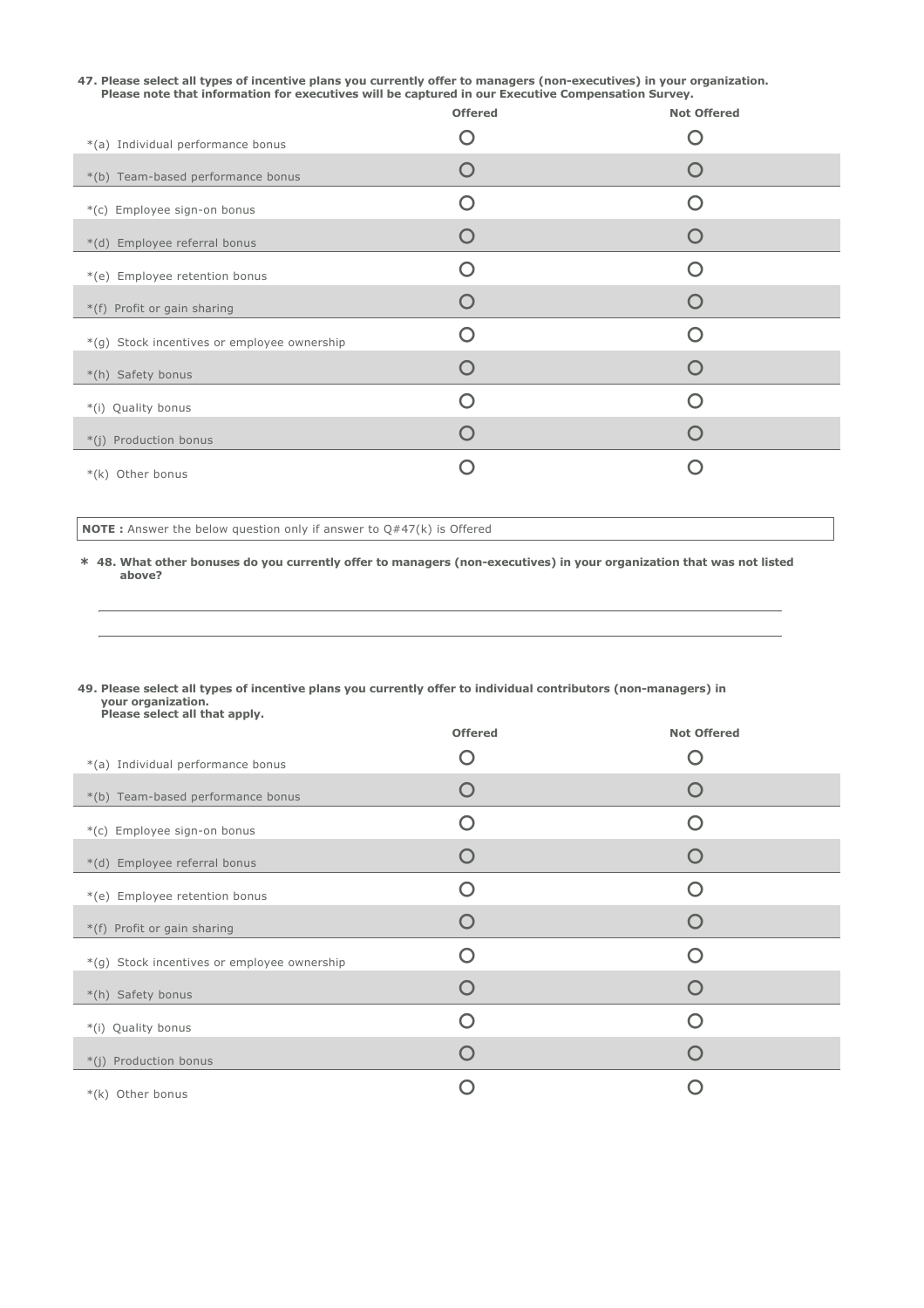```
NOTE : Answer the below question only if answer to Q#49(k) is Offered
```
- **\* 50. What other bonuses do you currently offer to individual contributors (non-managers) in your organization that was not listed above?**
- \* 51. Is your organization intending to give non-cash gifts at the end of this year? If so, at what value?<br>Please select the one that applies to the majority of your employees. (Select one option)
	- O None will be given
	- $\bigcap$  Tangible Gift(s) less than \$75 in value
	- Gift(s) with a value of \$75 or greater
	- O Undecided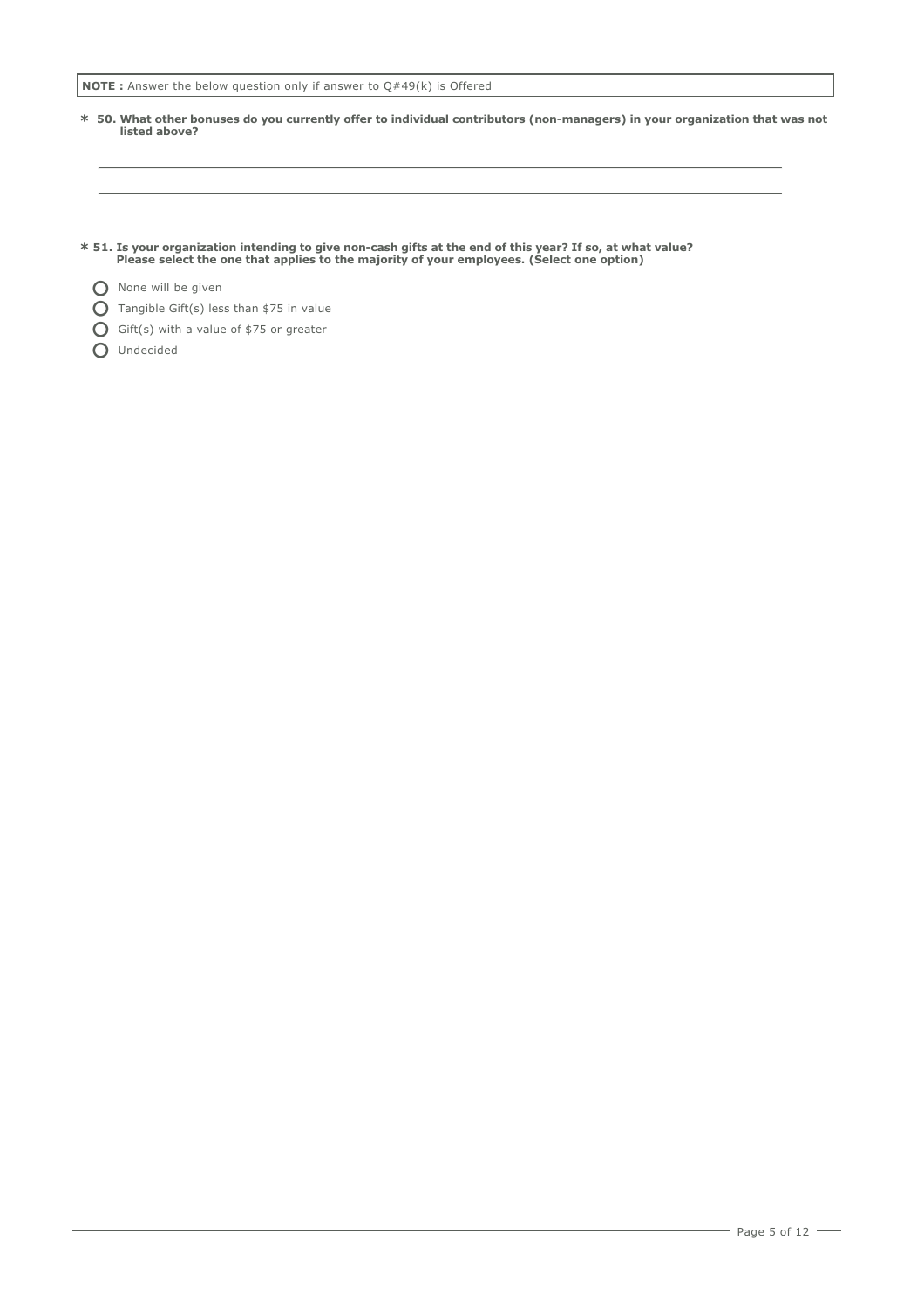# **Section Four: Health & Welfare Benefits Practices**

- **\* 52. How many hours per week are your employees required to work in order to receive full benefits? Please select the one that applies to a majority of your employees. (Select one option)**
	- **O** Fewer than 20 hours
	- $O$  20-24 hours
	- $O$  25-29 hours
	- $\bigcap$  30-34 hours
	- **O** 35-39 hours
	- O 40 hours
	- Greater than 40 hours
	- $O$  N/A

### **\* 53. Please select the month in which your organization holds its benefits open enrollment: (Select one option)**

- O January
- O February
- O March
- **O** April
- $O$  May
- O June
- O July
- O August
- ◯ September
- O October
- O November
- O December

### **\* 54. Are any of your benefits bundled? (Select one option)**

- Yes, our Medical & Dental is all one cost
- Yes, our Medical & Vision is all one cost
- Yes, our Dental & Vision is all one cost
- Yes, our Medical, Dental, & Vision is all one cost
- No, our benefits' costs are separate and not bundled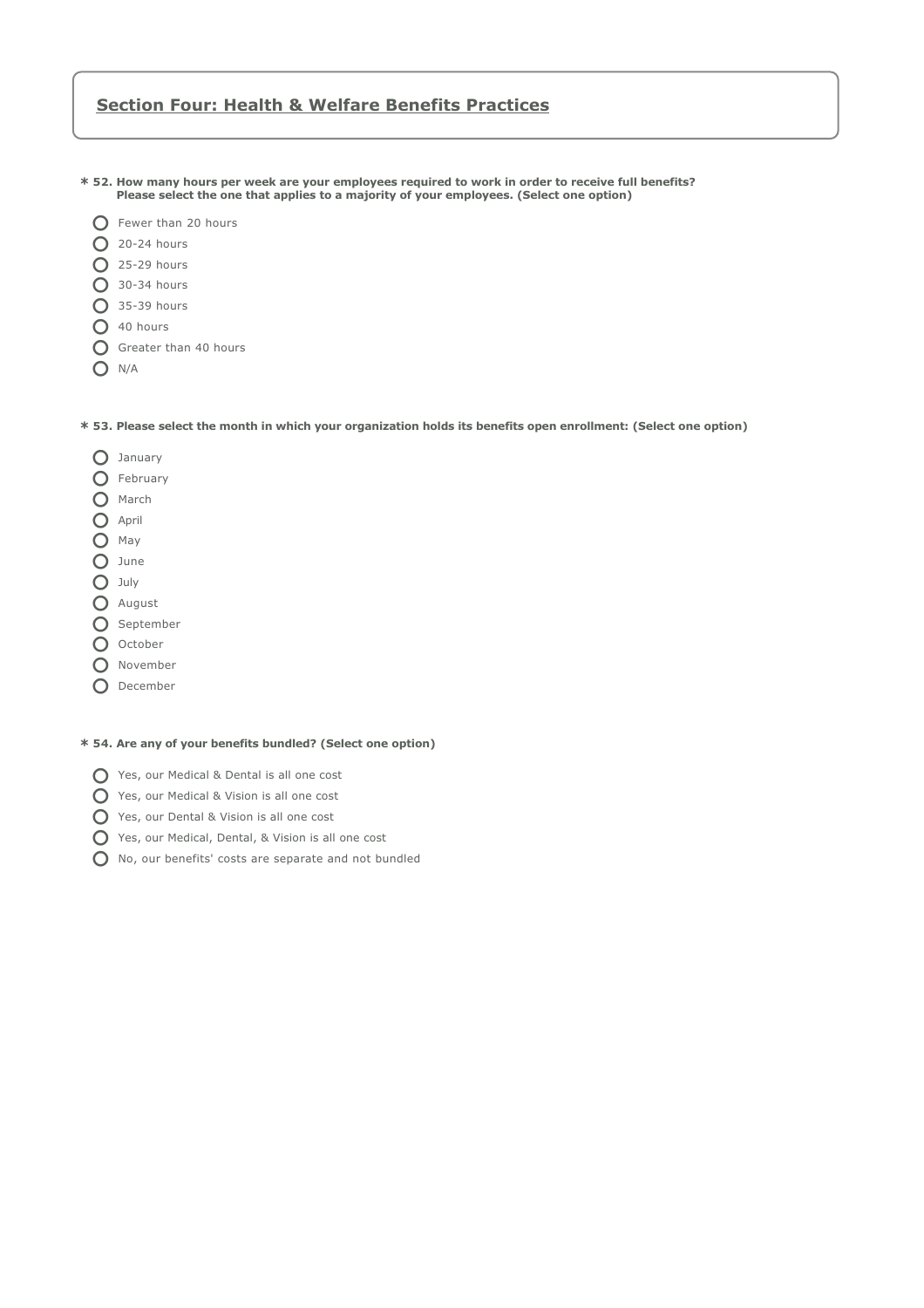# **55. Please select the benefit programs that applied for the majority of your employees for 2021.**

|                                                                                               | <b>Provided</b>                                 | <b>Not Provided</b>                             |
|-----------------------------------------------------------------------------------------------|-------------------------------------------------|-------------------------------------------------|
| *(a) Health insurance                                                                         | $\left( \begin{array}{c} 1 \end{array} \right)$ | $\left( \begin{array}{c} 1 \end{array} \right)$ |
| *(b) Health savings and/or spending accounts<br>(HSA)                                         |                                                 |                                                 |
| *(c) Health reimbursement accounts (HRA)                                                      | O                                               | Ω                                               |
| *(d) Flexible spending and/or savings accounts<br>(FSA)                                       |                                                 |                                                 |
| *(e) Prescription drug coverage included with<br>health insurance                             | $\left( \right)$                                | $\left( \begin{array}{c} \end{array} \right)$   |
| *(f) Dental insurance                                                                         | $\left( \ \right)$                              | ( )                                             |
| *(g) Vision insurance                                                                         | $\left( \right)$                                | 〔 〕                                             |
| *(h) Accidental death and dismemberment<br>insurance                                          | 〔 〕                                             | 〔 〕                                             |
| *(i) Long-term disability insurance                                                           | $\left( \right)$                                | $\left( \ \right)$                              |
| *(j) Short-term disability insurance                                                          | 〔 〕                                             | 〔 〕                                             |
| *(k) Supplemental accident insurance                                                          | O                                               | ( )                                             |
| *(I) Life insurance                                                                           | $\mathbf C$                                     | ( )                                             |
| *(m) Supplemental life insurance                                                              | O                                               | O                                               |
| *(n) Employee Assistance Program (EAP)                                                        | ( )                                             | 〔 〕                                             |
| *(o) Wellness program(s)                                                                      | O                                               | O                                               |
| *(p) CPR/first-aid training                                                                   | Ő                                               | ( )                                             |
| *(q) Onsite gym and/or supplemental off-site gym<br>membership (full or partially subsidized) | 〔 〕                                             |                                                 |
| *(r) Financial planning and/or financial education                                            |                                                 |                                                 |
| *(s) Adoption assistance                                                                      | O                                               | O                                               |
| *(t) Travel stipend                                                                           | $\left(\begin{array}{c} 1 \end{array}\right)$   |                                                 |
| *(u) Voluntary pet insurance                                                                  | O                                               | O                                               |
| *(v) Voluntary long-term care insurance                                                       | O                                               | O                                               |
| *(w) Commuter benefits-full or partial subsidy                                                | O                                               | O                                               |
| *(x) Parking-full or partial subsidy                                                          | O                                               | O                                               |
| *(y) Funding and time towards professional<br>development                                     | O                                               | O                                               |
| *(z) Legal assistance                                                                         | O                                               | O                                               |
| *(aa) Smoking cessation program                                                               | O                                               | O                                               |
| *(ab) Telemedicine/Virtual MD                                                                 | O                                               | O                                               |
| *(ac) Other benefit program(s)                                                                | $\bigcirc$                                      | $\bigcirc$                                      |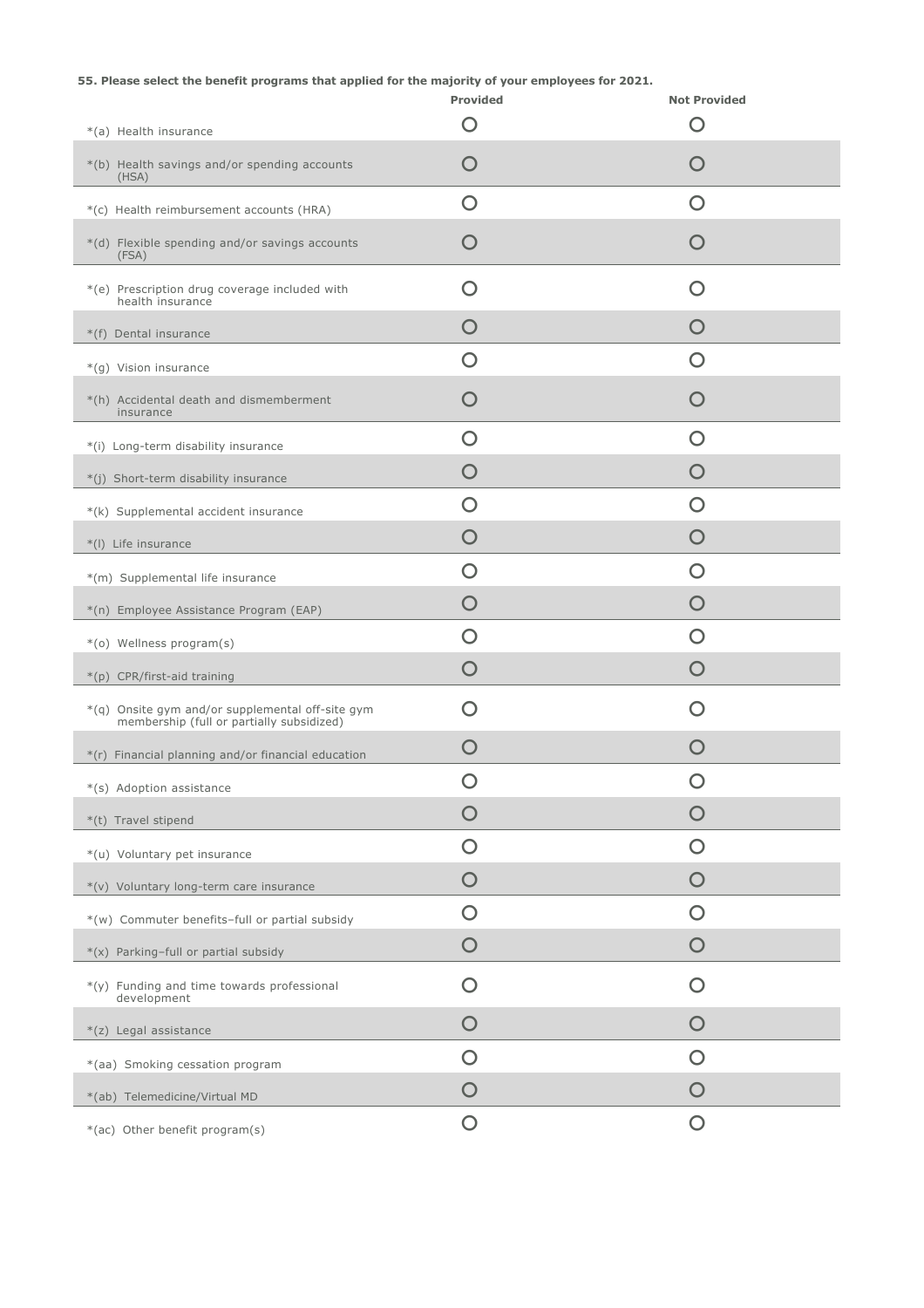**NOTE :** Answer the below question only if answer to Q#55(ac) is Provided

**\* 56. What other benefit program(s) does your organization offer that is not found on the list above?**

**NOTE :** Answer the below question only if answer to Q#55(b) is Provided

### **\* 57. Do you offer an employer contribution to your employees for HSAs? (Select one option)**

Yes, we provide an employer contribution to our employees' HSAs

 $\bigcirc$  No, we do not provide an employer contribution to our employees' HSAs

**NOTE :** Answer the below question only if answer to Q#57 is Yes, we provide an employer contribution to our employees' HSAs

#### **58. For the employer contribution that you provide for HSAs, what is the annual maximum dollar contribution that you provide?**

|                              |  |  |            |  |  | $$0 \$1-$1001-$2001-$3001-$4001-$5001-$6001-$7001-$8001+$0 $1000 $2000 $3000 $4000 $5000 $6000 $7000 $8000 $8000+$ |
|------------------------------|--|--|------------|--|--|--------------------------------------------------------------------------------------------------------------------|
| *(a) Employee Only           |  |  | 0000000000 |  |  |                                                                                                                    |
| $*(b)$ Employee + Dependents |  |  | 0000000000 |  |  |                                                                                                                    |

**59. Please select the coverage for the following healthcare options that you provided to a majority of your employees:**

|                                           | <b>Provided</b> | <b>Not Provided</b> |
|-------------------------------------------|-----------------|---------------------|
| *(a) Mental health coverage               |                 |                     |
| *(b) Chiropractic coverage                |                 |                     |
| *(c) Naturopathic coverage                |                 |                     |
| *(d) Contraceptive coverage               |                 |                     |
| *(e) Infertility treatment coverage       |                 |                     |
| *(f) Gender reassignment surgery coverage |                 |                     |
| $*(q)$ Other                              |                 |                     |
|                                           |                 |                     |

**NOTE :** Answer the below question only if answer to Q#59(g) is Provided

**\* 60. What other healthcare options does your organization offer that is not found on the list above?**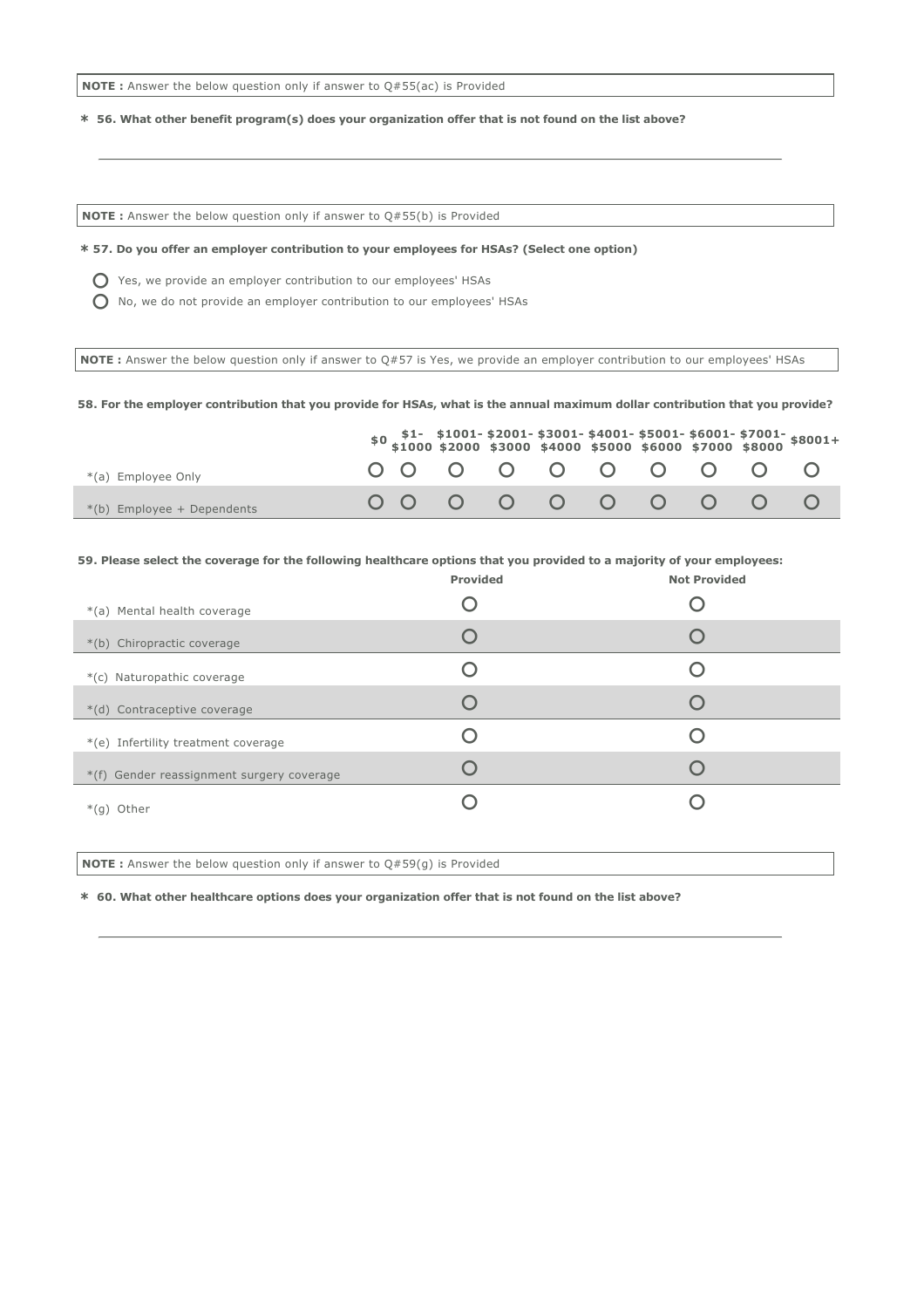#### **\* 61. Which of the following best describes your health plan's funding? (Select one option)**

- $\bigcirc$  Fully insured (a plan whereby the employer pays a premium for ins<br>in thisk of providing health coverage and associated claim payments.) Fully insured (a plan whereby the employer pays a premium for insurance coverage to an insurer company that assumes the
- $\Omega$ Self-insured (a plan whereby the employer provides employees with reimbursement for medical expenses. An employer may hire a third-party vendor to administer the plan and purchase stop-loss insurance to protect themselves from high-cost claim amounts on any one plan member, but the funding for the plan and the reimbursements are paid from the employer to the employee.)
- $\bigcap$ Partially self-funded/level funded (a plan whereby the employer pays a set amount each month to a healthcare services company to cover administrative costs, fees and embedded stop-loss insurance. Stop-loss provides for risk retention limitations and serves as a financial buffer for the employer.)
- $\bigcap$  N/A we do not offer health insurance
- **\* 62. How many medical plan options did your organization offer to a majority of your employees in 2021? (Select one option)**
	- $O<sub>1</sub>$  plan
	- $\Omega$  2 plan
	- ◯ 3 or more plans

#### **\* 63. What type(s) of medical plans do you offer? Select all that apply.**

- Health Maintenance Organization (HMO)
- Preferred Provider Organization (PPO)
- Point of Service (POS)
- Consumer-Driven Health Plan (CDHP)
- High-Deductible Health Plan (HDHP)
- Exclusive Provider Organization (EPO)
- □ Indemnity Plan (fee-for-service)
- $\Box$  Other plan type

**NOTE :** Answer the below question only if answer to Q#63 is Other plan type

- **\* 64. What other medical plan type does your organization offer that is not found on the list above?**
- **65. For the medical plan that you offer with the highest employee participation, what is the employee's monthly dollar contribution toward the premiums for this plan?**

|                              | $$0-$<br>\$100 | $$101-$<br>\$200 | $$201-$<br>\$300 | $$301-$<br>\$400 | $$401-$<br>\$500 | $$501-$<br>\$600 | $$601+$ |
|------------------------------|----------------|------------------|------------------|------------------|------------------|------------------|---------|
| *(a) Employee Only           |                | Ő                | Ő                | O                |                  |                  |         |
| $*(b)$ Employee + Spouse     |                |                  |                  |                  |                  |                  |         |
| $*(c)$ Employee + Child(ren) |                | Ő                |                  |                  |                  |                  |         |
| $*(d)$ Employee + Family     |                | Ő                | Ő                | Ő                |                  |                  |         |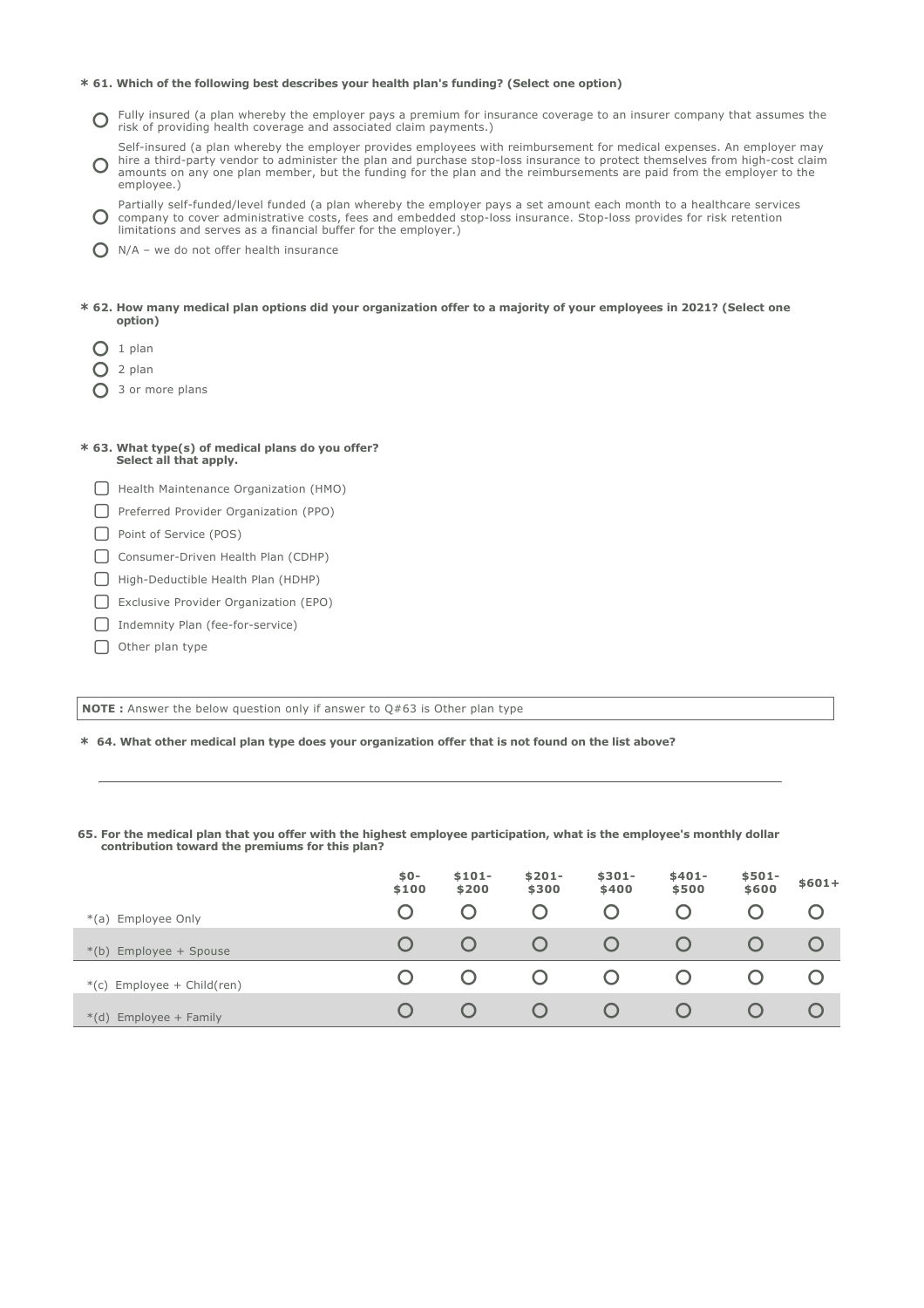| * 66. For the medical plan that you offer with the highest employee participation, does your organization contribute a percent |
|--------------------------------------------------------------------------------------------------------------------------------|
| or flat dollar amount toward the premium?                                                                                      |
| Please select one. (Select one option)                                                                                         |

- O Percentage
- O Dollar amount
- $O$  N/A
- 

**NOTE :** Answer the below question only if answer to Q#66 is Percentage

**67. For the medical plan with the highest employee participation, what percentage amount does your organization pay toward the premium? If your organization pays a dollar amount, please calculate it as a percentage. Please round up or down where appropriate.**

|  | ar vigamizanon pajo a avnar amoang picaoc caraalato it ao a percentager i icaoc roana ap or aomir micro appropriater |  |  |
|--|----------------------------------------------------------------------------------------------------------------------|--|--|
|  | 0% 1%-10% 11%-20% 21%-30% 31%-40% 41%-50% 51%-60% 61%-70% 71%-80% 81%-90% 91%-100%                                   |  |  |

| *(a) Employee $\bigcirc$<br>Only               | $\circ$    |  | Ő      | Ő       | O          |               |        |  |
|------------------------------------------------|------------|--|--------|---------|------------|---------------|--------|--|
| *(b) Employee $\bigcirc$<br>+ Spouse           | $\circ$    |  | $\cup$ | O       | $\bigcirc$ | Ő             | $\cup$ |  |
| *(c) Employee<br>$\Omega$<br>$+$<br>Child(ren) | $\bigcirc$ |  | O      | $\circ$ | $\circ$    | $\cup$        | Ő      |  |
| *(d) Employee $\bigcirc$<br>+ Family           | $\cup$     |  | $\cup$ | $\circ$ | $\Omega$   | $\mathcal{L}$ | $\cup$ |  |
|                                                |            |  |        |         |            |               |        |  |

**NOTE :** Answer the below question only if answer to Q#66 is Dollar amount

**68. For the medical plan with the highest employee participation, what dollar amount does your organization pay toward the premium? Please round up or down where appropriate.**

|                              |  |  |        |             |         |  | $$0$ \$1- \$251- \$501- \$751- \$1001- \$1251- \$1501- \$1751- \$2001- \$2251+<br>\$0 \$250 \$500 \$750 \$1000 \$1250 \$1500 \$1750 \$2000 \$2250 \$2251+ |
|------------------------------|--|--|--------|-------------|---------|--|-----------------------------------------------------------------------------------------------------------------------------------------------------------|
| *(a) Employee Only           |  |  | 000000 |             | $O$ $O$ |  |                                                                                                                                                           |
| $*(b)$ Employee + Spouse     |  |  |        | 00000000    |         |  |                                                                                                                                                           |
| $*(c)$ Employee + Child(ren) |  |  |        | 00000000000 |         |  |                                                                                                                                                           |
| $*(d)$ Employee + Family     |  |  |        | 00000000    |         |  |                                                                                                                                                           |

**69. For the medical plan with the highest employee participation, what is the In-Network Annual Deductible? If not applicable, select N/A.**

|                          |  | \$0- \$501-\$1001-\$2001-\$3001-\$4001-\$5001-\$6001-\$7001-\$8001+ N/A<br>\$500\$1000\$2000\$3000\$4000\$5000\$6000\$7000\$8000\$8000 |  |  |  |  |
|--------------------------|--|----------------------------------------------------------------------------------------------------------------------------------------|--|--|--|--|
| *(a) Individual Employee |  | 0 0 0 0 0 0 0 0 0 0 0 0                                                                                                                |  |  |  |  |
| $*(b)$ Family            |  | 0 0 0 0 0 0 0 0 0 0 0                                                                                                                  |  |  |  |  |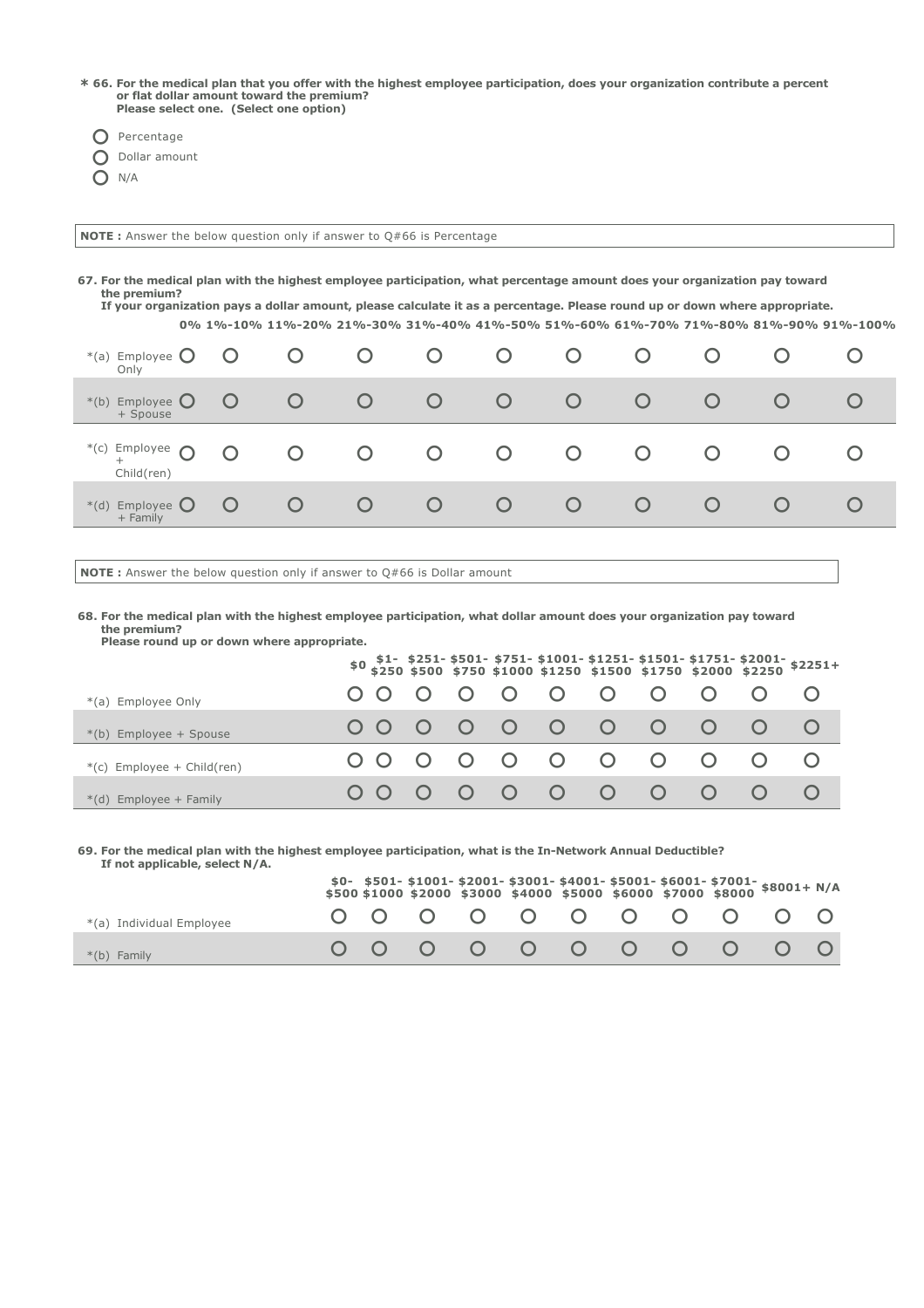**70. For the medical plan with the highest employee participation, what is the In-Network Calendar Year Out-of-Pocket Maximum (OOPM)?**

|     | If not applicable, select N/A.                                                                                             |           |            |           |                                                 |           |   |                                                              |                                                             |                |     |  |
|-----|----------------------------------------------------------------------------------------------------------------------------|-----------|------------|-----------|-------------------------------------------------|-----------|---|--------------------------------------------------------------|-------------------------------------------------------------|----------------|-----|--|
|     |                                                                                                                            |           |            |           |                                                 |           |   | \$2500 \$5000 \$7500 \$10000 \$12500 \$15000 \$17500 \$20000 | $$0-$ \$2501-\$5001-\$7501-\$10001-\$12501-\$15001-\$17501- | $$20001 + N/A$ |     |  |
|     | *(a) Individual Employee                                                                                                   |           |            |           |                                                 |           |   |                                                              |                                                             |                |     |  |
|     | *(b) Family                                                                                                                | $\bigcap$ | $\bigcirc$ | $\bigcap$ | O                                               | O         | O | $\bigcap$                                                    | O                                                           | ( )            |     |  |
|     | * 71. For the medical plan with the highest employee participation, does this plan have co-insurance (percentage) or a co- |           |            |           |                                                 |           |   |                                                              |                                                             |                |     |  |
|     | pay (amount) for a doctor's office visit? (Select one option)                                                              |           |            |           |                                                 |           |   |                                                              |                                                             |                |     |  |
|     | Yes, co-insurance                                                                                                          |           |            |           |                                                 |           |   |                                                              |                                                             |                |     |  |
|     | Yes, a co-pay                                                                                                              |           |            |           |                                                 |           |   |                                                              |                                                             |                |     |  |
|     | Yes, both co-insurance and a co-pay                                                                                        |           |            |           |                                                 |           |   |                                                              |                                                             |                |     |  |
| ( ) | No                                                                                                                         |           |            |           |                                                 |           |   |                                                              |                                                             |                |     |  |
|     |                                                                                                                            |           |            |           |                                                 |           |   |                                                              |                                                             |                |     |  |
|     | NOTE: Answer the below question only if answer to 0#71 is Yes, co-insurance OR Yes, both co-insurance and a co-pay         |           |            |           |                                                 |           |   |                                                              |                                                             |                |     |  |
|     | 72. For the medical plan with the highest employee participation, what is the co-insurance percentage for a doctor visit?  |           |            |           |                                                 |           |   |                                                              |                                                             |                |     |  |
|     | 0%-10% 11%-20% 21%-30% 31%-40% 41%-50% 51%-60% 61%-70% 71%-80% 81%-90% 91%+                                                |           |            |           |                                                 |           |   |                                                              |                                                             |                |     |  |
|     | $\bigcap$<br>*(a) Primary Care<br>O<br>(percentage)                                                                        | 〔 〕       |            | Ω         | $\left( \begin{array}{c} 1 \end{array} \right)$ |           |   |                                                              | $\bigcap$                                                   |                | ( ) |  |
|     | O<br>$\bigcap$<br>*(b) Urgent Care<br>(percentage)                                                                         | $\bigcap$ |            | $\bigcap$ | $\bigcap$                                       | $\bigcap$ |   | $\bigcap$                                                    | $\bigcap$                                                   | $\bigcap$      |     |  |
|     |                                                                                                                            |           |            |           |                                                 |           |   |                                                              |                                                             |                |     |  |
|     | <b>NOTE</b> : Answer the below question only if answer to $Q#71$ is Yes, a co-pay OR Yes, both co-insurance and a co-pay   |           |            |           |                                                 |           |   |                                                              |                                                             |                |     |  |
|     |                                                                                                                            |           |            |           |                                                 |           |   |                                                              |                                                             |                |     |  |

# **73. For the medical plan with the highest employee participation, what is the co-pay dollar amount for a doctor visit?**

|                            | \$0-<br>\$20 | $$21-$<br>\$40 | $$41-$<br>\$60 | $$61-$<br>\$80 | $$81-$<br>\$100                                                                                      | $$101-$<br>\$120 | $$121-$<br>$$140$ | $$141+$ |
|----------------------------|--------------|----------------|----------------|----------------|------------------------------------------------------------------------------------------------------|------------------|-------------------|---------|
| *(a) Primary Care (dollar) |              |                |                |                | $\begin{array}{ccccccccccccccccc} \circ & \circ & \circ & \circ & \circ & \circ & \circ \end{array}$ | $\circ$          |                   |         |
| *(b) Urgent Care (dollar)  |              |                |                |                |                                                                                                      | $\circ$          |                   |         |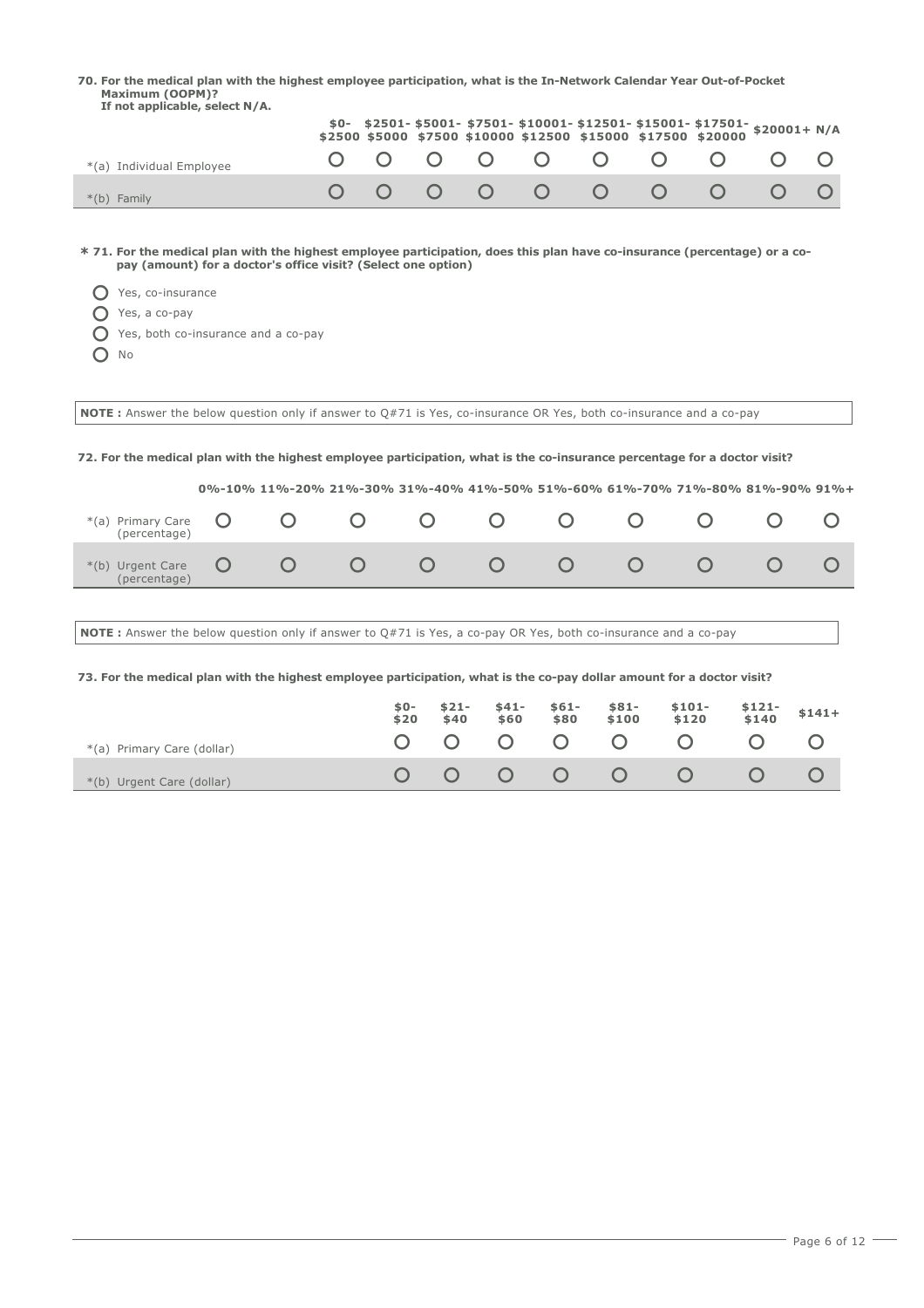| <b>Section Four: Health &amp; Welfare Benefits Practices Continued</b>                                                                                                                                                                                                |         |                                                                             |               |                              |      |                           |                     |   |                  |                            |                                                      |                  |                      |                |
|-----------------------------------------------------------------------------------------------------------------------------------------------------------------------------------------------------------------------------------------------------------------------|---------|-----------------------------------------------------------------------------|---------------|------------------------------|------|---------------------------|---------------------|---|------------------|----------------------------|------------------------------------------------------|------------------|----------------------|----------------|
| * 74. For the medical plan with the highest employee participation, does the plan have a prescription drug co-insurance or co-<br>pay? (Select one option)<br>Yes, co-insurance<br>Yes, a co-pay<br>Yes, both co-insurance and a co-pay<br>No                         |         |                                                                             |               |                              |      |                           |                     |   |                  |                            |                                                      |                  |                      |                |
| NOTE: Answer the below question only if answer to Q#74 is Yes, co-insurance OR Yes, both co-insurance and a co-pay                                                                                                                                                    |         |                                                                             |               |                              |      |                           |                     |   |                  |                            |                                                      |                  |                      |                |
| 75. For the medical plan with the highest employee participation, what is the co-insurance percentage for prescription drugs?                                                                                                                                         |         |                                                                             |               |                              |      |                           |                     |   |                  |                            |                                                      |                  |                      |                |
|                                                                                                                                                                                                                                                                       |         | 0%-10% 11%-20% 21%-30% 31%-40% 41%-50% 51%-60% 61%-70% 71%-80% 81%-90% 91%+ |               |                              |      |                           |                     |   |                  |                            |                                                      |                  |                      |                |
| *(a) Generic<br>(percentage)                                                                                                                                                                                                                                          | O       | $\mathcal{C}$                                                               | $\mathcal{O}$ |                              | O    |                           | $\mathcal{O}$       |   | $\mathcal{O}$    | O                          |                                                      | O                | $\mathcal{C}$        | ( )            |
| *(b) Brand Name<br>(percentage)                                                                                                                                                                                                                                       | $\circ$ | $\mathcal{C}$                                                               | $\bigcirc$    |                              | O    |                           | $\mathcal{O}$       |   | $\circ$          | O                          |                                                      | $\bigcirc$       | O                    |                |
| NOTE: Answer the below question only if answer to Q#74 is Yes, a co-pay OR Yes, both co-insurance and a co-pay<br>76. For the medical plan with the highest employee participation, what is the co-pay dollar amount for prescription drugs?<br>*(a) Generic (dollar) |         |                                                                             |               | $$0-$<br>\$20<br>$\mathbf C$ |      | $$21-$<br>\$40<br>$\circ$ | $$41-$<br>\$60<br>Ő | Ő | $$61-$<br>\$80   | $$81-$<br>\$100<br>$\circ$ | $$101-$<br>\$120<br>Ő                                |                  | \$121-<br>\$140<br>Ő | $$141+$<br>( ) |
| *(b) Brand Name (dollar)                                                                                                                                                                                                                                              |         |                                                                             |               | $\mathbf C$                  |      | $\circ$                   | O                   | Ő |                  | $\mathcal{O}$              | $\mathcal{C}$                                        |                  | $\mathbf C$          | O              |
| * 77. Do you offer eligible employees the ability to participate in a dental plan(s)? (Select one option)<br>Yes<br>No<br><b>NOTE</b> : Answer the below question only if answer to $Q#77$ is Yes                                                                     |         |                                                                             |               |                              |      |                           |                     |   |                  |                            |                                                      |                  |                      |                |
| 78. For the dental plan with the highest employee participation, what is the employee's monthly dollar contribution toward the<br>premiums for this plan?                                                                                                             |         |                                                                             |               |                              |      |                           |                     |   |                  |                            |                                                      |                  |                      |                |
|                                                                                                                                                                                                                                                                       |         |                                                                             |               |                              | \$40 | \$60                      |                     |   | \$80 \$100 \$120 | \$140                      | $$0- $21- $41- $61- $81- $101- $121- $141-$<br>\$160 | $$161-$<br>\$180 | $$181-$<br>\$200     | $$201+$        |
| *(a) Employee Only                                                                                                                                                                                                                                                    |         |                                                                             |               |                              | ()   |                           | Ő                   | Ő | O                | Ő                          | Ő                                                    | Ő                | Ő                    | Ő              |
| *(b) Employee + Spouse                                                                                                                                                                                                                                                |         |                                                                             |               |                              | ( )  | O                         | O                   | O | O                | Ő                          | O                                                    | Ő                | $\bigcirc$           | O              |
| *(c) Employee + Child(ren)                                                                                                                                                                                                                                            |         |                                                                             |               |                              | ( )  |                           | O                   | O | O                | Ő                          | O                                                    | O                | $\bigcirc$           | O              |
| *(d) Employee + Family                                                                                                                                                                                                                                                |         |                                                                             |               |                              |      |                           |                     | O | $\bigcirc$       | O                          | O                                                    | Ő                | $\bigcirc$           | $\mathbf C$    |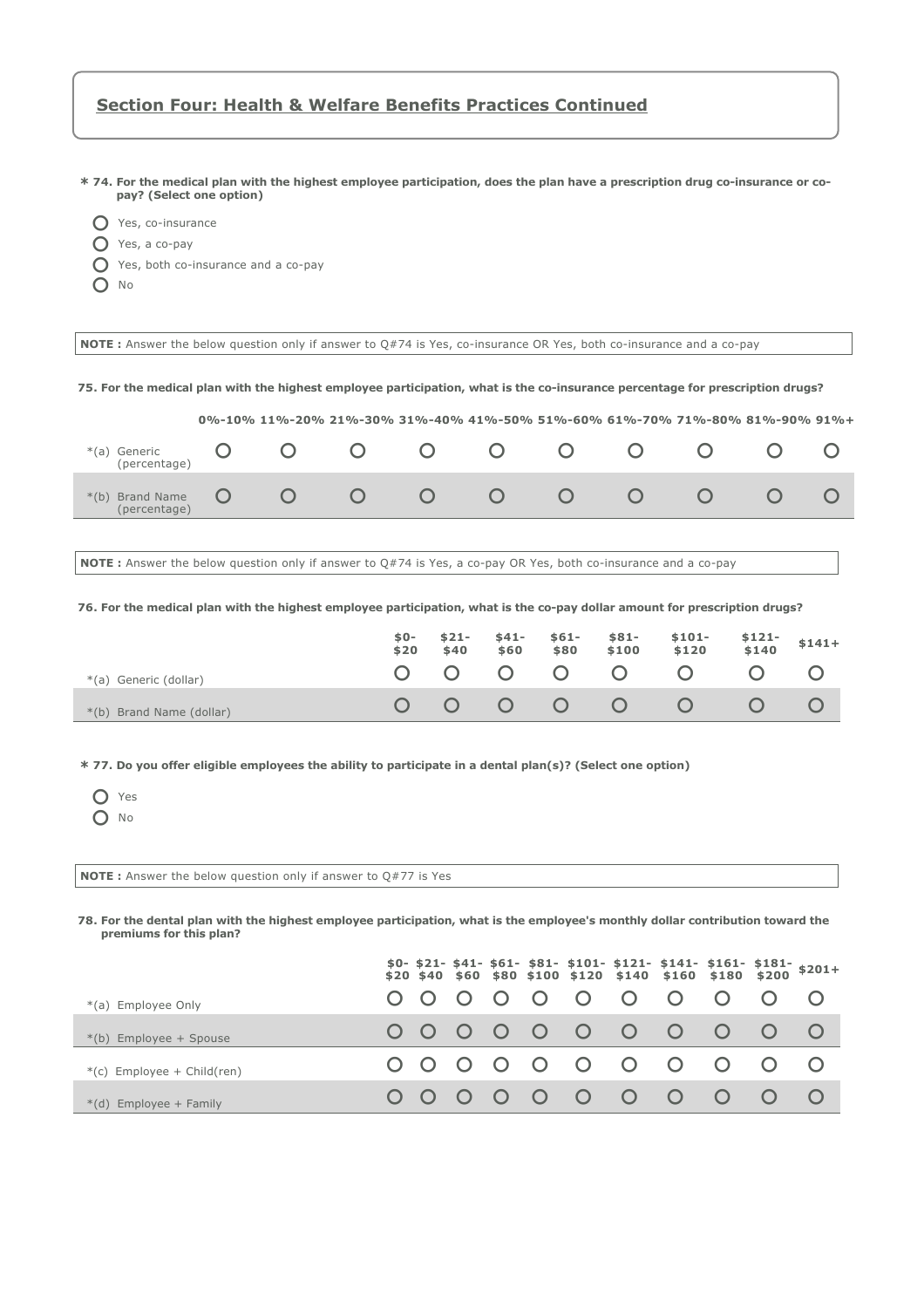**NOTE :** Answer the below question only if answer to Q#77 is Yes

**\* 79. For the dental plan with the highest employee participation, does your organization contribute a percentage or flat dollar amount toward the premium? (Select one option)**

O Percentage

O Dollar amount

**NOTE :** Answer the below question only if answer to Q#79 is Percentage

**80. For the dental plan with the highest employee participation, what percentage does your organization pay toward the premium? If your organization pays a dollar amount, please calculate it as a percentage.**

**0%-10% 11%-20% 21%-30% 31%-40% 41%-50% 51%-60% 61%-70% 71%-80% 81%-90% 91%+**

| *(a) Employee<br>Only              | Ő      | Ő |        | Ő      | Ő | O          | Ő | Ő      |   |  |
|------------------------------------|--------|---|--------|--------|---|------------|---|--------|---|--|
| $*(b)$<br>Employee<br>+ Spouse     | $\cup$ |   |        | $\cup$ | Ő |            | Ő |        |   |  |
| *(c) Employee<br>$+$<br>Child(ren) |        | Ő |        | Ő      | Ő | $\cup$     | Ő | Ő      |   |  |
| $*(d)$<br>Employee<br>+ Family     | Ő      |   | $\cup$ | Ő      | O | $\bigcirc$ | Ő | $\cup$ | Ő |  |

**NOTE** : Answer the below question only if answer to Q#79 is Dollar amount

#### **81. For the dental plan with the highest employee participation, what is the annual deductible?**

|                              |  |  |  |                       |         | $$0-$ \$21- \$41- \$61- \$81- \$101- \$121- \$141- \$161- \$181- \$201+<br>\$20 \$40 \$60 \$80 \$100 \$120 \$140 \$160 \$180 \$200 \$201+ |
|------------------------------|--|--|--|-----------------------|---------|-------------------------------------------------------------------------------------------------------------------------------------------|
| *(a) Employee Only           |  |  |  | 00000000              | $O$ $O$ |                                                                                                                                           |
| $*(b)$ Employee + Spouse     |  |  |  | 0 0 0 0 0 0 0 0 0 0   |         |                                                                                                                                           |
| $*(c)$ Employee + Child(ren) |  |  |  | 0 0 0 0 0 0 0 0 0 0 0 |         |                                                                                                                                           |
| $*(d)$ Employee + Family     |  |  |  | 0 0 0 0 0 0 0 0 0 0   |         |                                                                                                                                           |

**NOTE :** Answer the below question only if answer to Q#77 is Yes

### **82. For the dental plan with the highest employee participation, what is the annual maximum dental benefit?**

|                              |  |                                                                                  |               |           | $$0-$ \$501- \$1001- \$1501- \$2001- \$2501- \$3001- \$3500- \$4000+<br>\$500 \$1000 \$1500 \$2000 \$2500 \$3000 \$3500 \$4000 \$4000+ |
|------------------------------|--|----------------------------------------------------------------------------------|---------------|-----------|----------------------------------------------------------------------------------------------------------------------------------------|
| *(a) Employee Only           |  |                                                                                  |               |           |                                                                                                                                        |
| $*(b)$ Employee + Spouse     |  |                                                                                  | 0 0 0 0 0 0   | $-$ O $-$ |                                                                                                                                        |
| $*(c)$ Employee + Child(ren) |  |                                                                                  | 0 0 0 0 0 0 0 |           |                                                                                                                                        |
| $*(d)$ Employee + Family     |  | $\begin{array}{ccccccccccccc} \circ & \circ & \circ & \circ & \circ \end{array}$ |               | $ O-$     |                                                                                                                                        |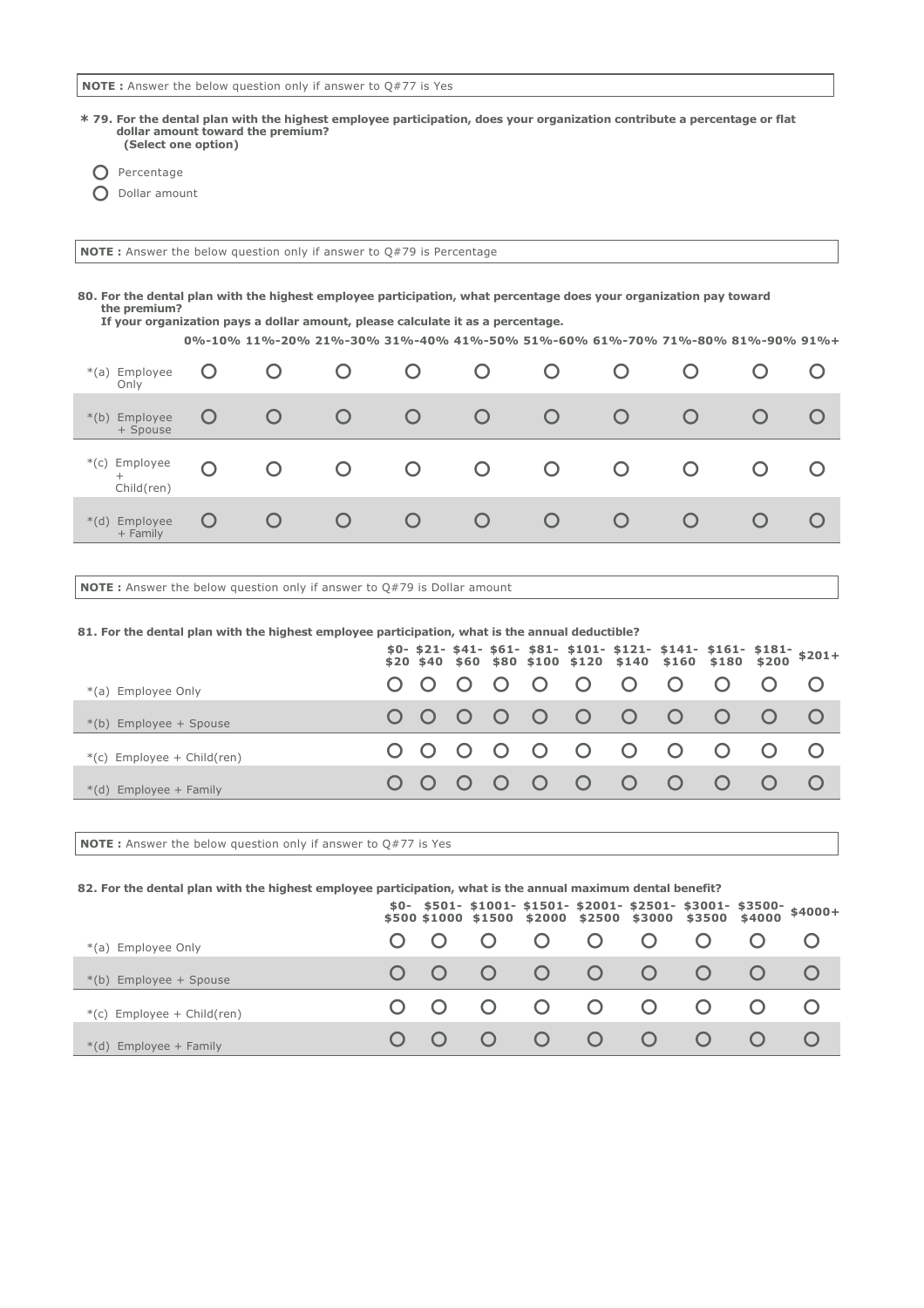**\* 83. What type of orthodontia coverage does your dental plan offer? (Select one option)**

Children only

O Chidren & adults

O None-we do not offer orthodontia coverage

**\* 84. Do you offer eligible employees the ability to participate in a vision plan(s)? (Select one option)**

O Yes

 $O$  No

**NOTE :** Answer the below question only if answer to Q#84 is Yes

**85. For the vision plan with the highest employee participation, what is the employee's monthly dollar contributions toward the premiums for this plan?**

|                              |  |        |                |                | $$0-$5$ \$6-\$10 \$11-\$15 \$16-\$20 \$21-\$25 \$26-\$30 \$31-\$35 \$36+ |  |
|------------------------------|--|--------|----------------|----------------|--------------------------------------------------------------------------|--|
| *(a) Employee Only           |  |        |                |                |                                                                          |  |
| $*(b)$ Employee + Spouse     |  |        | $\circ$        | $\cup$         |                                                                          |  |
| $*(c)$ Employee + Child(ren) |  | $\cup$ | $\overline{O}$ | $\overline{O}$ | $\cup$                                                                   |  |
| $*(d)$ Employee + Family     |  |        | $\cup$         | $\cup$         |                                                                          |  |

**NOTE :** Answer the below question only if answer to Q#84 is Yes

**86. For the vision plan with the highest employee participation, what percentage does your organization pay toward the premium? If your organization pays a dollar amount, please calculate it as a percentage.**

**0%-10% 11%-20% 21%-30% 31%-40% 41%-50% 51%-60% 61%-70% 71%-80% 81%-90% 91%+**

| *(a) Employee<br>Only                 | Ő | O   | Ő      | O      | O          | Ő             | Ő             | Ő                |   |
|---------------------------------------|---|-----|--------|--------|------------|---------------|---------------|------------------|---|
| *(b) Employee<br>+ Spouse             | Ő |     | $\cup$ | $\cup$ | $\bigcirc$ | $\mathcal{O}$ | $\mathcal{C}$ | $\left( \right)$ |   |
| *(c) Employee<br>$^{+}$<br>Child(ren) | O | O   | Ő      | Ő      | O          | Ő             | Ő             | $\circ$          | Ő |
| *(d) Employee<br>+ Family             | Ő | ( ) | $\cup$ | $\cup$ | $\circ$    | Ő             | Ő             | Ő                |   |
|                                       |   |     |        |        |            |               |               |                  |   |

**NOTE :** Answer the below question only if answer to Q#84 is Yes

**\* 87. What type of coverage is in your organization's vision plan? (Select one option)**

Exam only

Exam & materials (such as frames, lenses, and contact lenses)

 $\bigcap$  We give employees the option of Exam only or Exam & materials coverage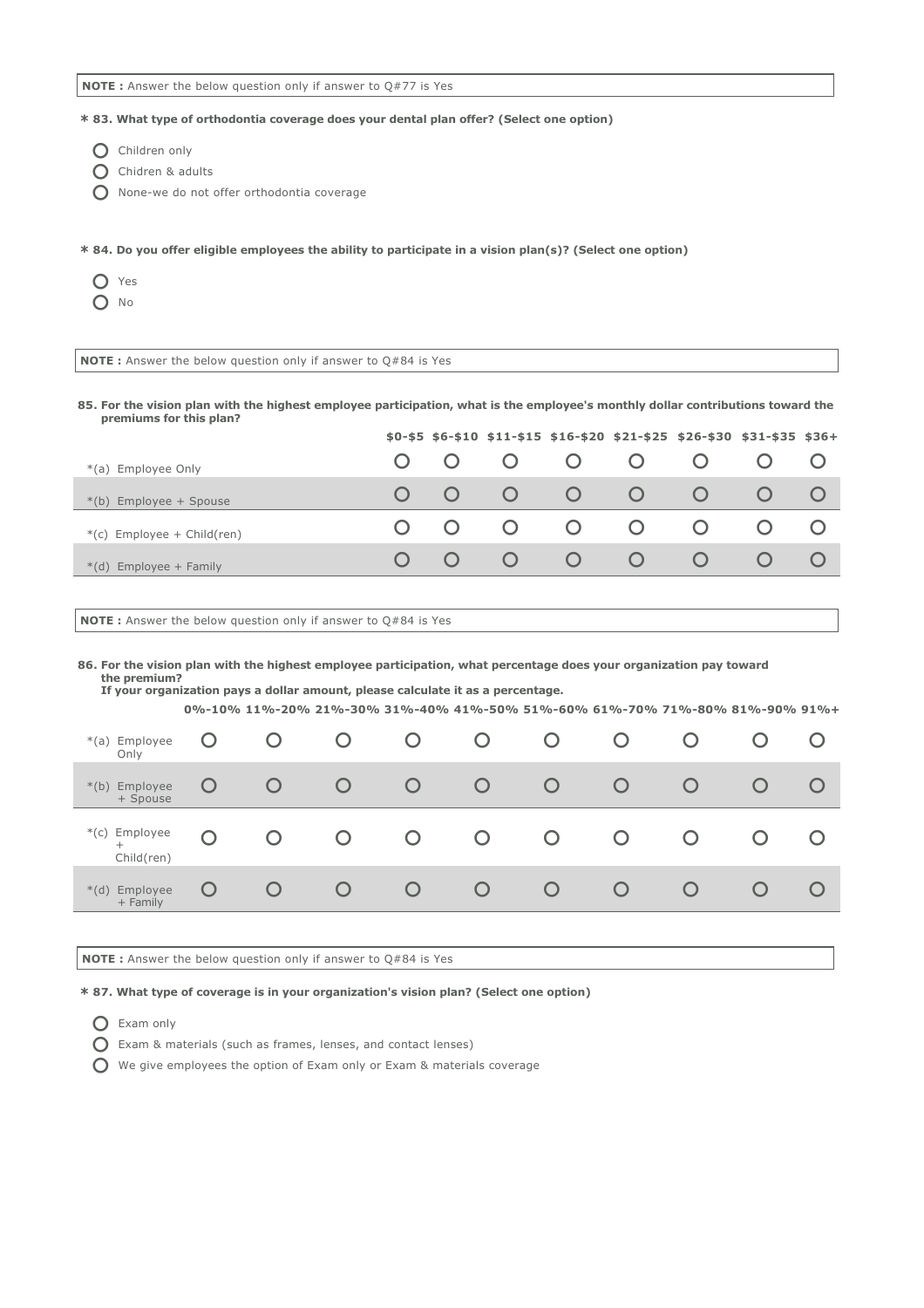### **88. For the vision plan with the highest employee participation, what are the maximum annual allowances?**

|                         |  |  |                       |  |  | $$0- $51- $101- $151- $201- $250- $301- $351- $401- $451- $501+ $50  $100  $150  $200  $250  $300  $350  $400  $450  $500  $501+$ |
|-------------------------|--|--|-----------------------|--|--|-----------------------------------------------------------------------------------------------------------------------------------|
| *(a) Lenses             |  |  | 0 0 0 0 0 0 0 0 0 0 0 |  |  |                                                                                                                                   |
| $*(b)$ Frames           |  |  | 0 0 0 0 0 0 0 0 0 0   |  |  |                                                                                                                                   |
| *(c) Contact Lenses     |  |  | 0 0 0 0 0 0 0 0 0 0 0 |  |  |                                                                                                                                   |
| *(d) Corrective Surgery |  |  | 0 0 0 0 0 0 0 0 0 0 0 |  |  |                                                                                                                                   |

# **89. Some organizations provide the following resources to employees.**

**Please check the option that applies to the majority of your employees (provided outside of OSHA requirements).**

|                                                        | Organization<br>pays all cost | Organization pays part of cost<br>(flat amount or percentage) | <b>Employee</b> | $N/A$ to my<br>pays all cost organization |
|--------------------------------------------------------|-------------------------------|---------------------------------------------------------------|-----------------|-------------------------------------------|
| *(a) Safety shoes                                      |                               |                                                               |                 |                                           |
| *(b) Safety glasses-nonprescription or<br>prescription |                               |                                                               |                 |                                           |
| *(c) Company logo items (shirts, mugs, pens, etc.)     |                               |                                                               |                 |                                           |
| *(d) Uniforms                                          |                               |                                                               |                 |                                           |
| *(e) Ergonomic items (chairs, keyboards, etc.)         |                               |                                                               |                 |                                           |
| *(f) Home office items                                 |                               |                                                               |                 |                                           |
| *(g) Cell phone                                        |                               |                                                               |                 |                                           |
| *(h) Home internet plan                                |                               |                                                               |                 |                                           |
| *(i) Company Car                                       |                               |                                                               |                 |                                           |
| *(j) Laptop/Personal Computer                          |                               |                                                               |                 |                                           |

#### **\* 90. Do you provide on-site childcare or childcare assistance? Select all that apply.**

- Yes, we provide on-site childcare for free to employees
- Yes, we have on-site childcare for a fee to employees
- Yes, we partner with a local childcare for reduced pricing for our employees
- $\bigcap$  Yes, we allow flexible employee schedules to match those of their child's school and/or daycare schedule
- O Other on-site childcare or childcare assistance
- No, we do not provide any on-site childcare or childcare assistance

**NOTE** : Answer the below question only if answer to Q#90 is Other on-site childcare or childcare assistance

#### **\* 91. What other on-site childcare or childcare assistance do you offer that is not found in the list above?**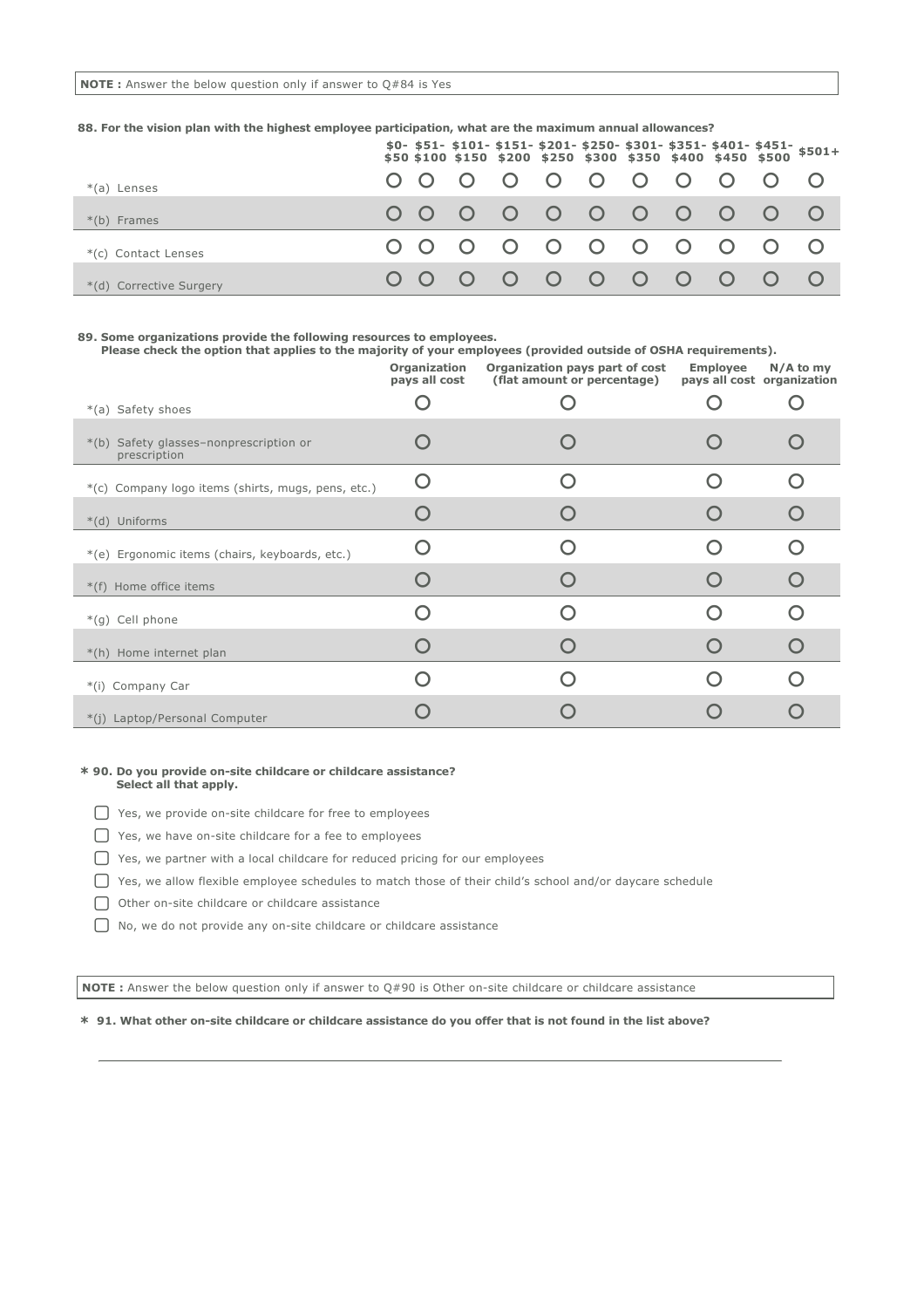# **\* 92. What best describes your organization's work environment? (Select one option)**

100% in office or activity-based work environment (e.g. field-based employees, classroom setting, manufacturing, etc.)

 $O$  100% remote

O Hybrid

**NOTE :** Answer the below question only if answer to Q#92 is Hybrid

**\* 93. If hybrid, what percent of the week is the majority of your employees required to be in the office or activity-based work environment? (Select one option)**

- 20% (1 day) in the office or activity-based work environment
- 40% (2 days) in the office or activity-based work environment
- 60% (3 days) in the office or activity-based work environment
- 80% (4 days) in the office or activity-based work environment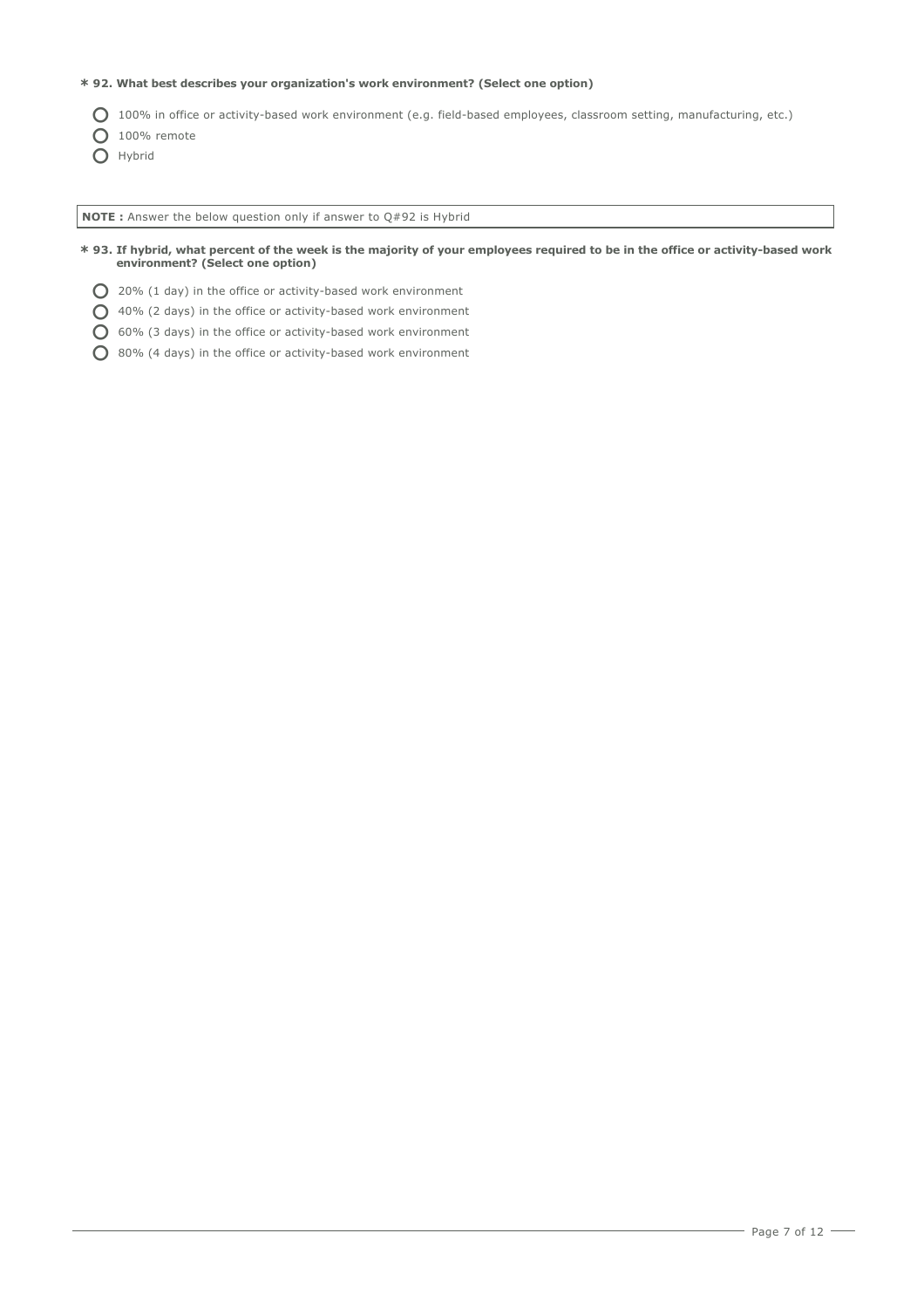# **Section Five: Life Insurance, Disability, & Retirement Benefits Practices**

**\* 94. Do you offer your employees Group Life and/or Accidental Death and Dismemberment (AD&D) Insurance? Please select the one that applies to the majority of your employees. (Select one option)**

O Yes

 $O$  No

| <b>NOTE</b> : Answer the below question only if answer to $Q#94$ is Yes                                                                                      |
|--------------------------------------------------------------------------------------------------------------------------------------------------------------|
| * 95. What percentage of the life insurance premium is paid by the organization? (Select one option)                                                         |
| 100%                                                                                                                                                         |
| 90-99%                                                                                                                                                       |
| 80-89%                                                                                                                                                       |
| 70-79%                                                                                                                                                       |
| 60-69%                                                                                                                                                       |
| 50-59%                                                                                                                                                       |
| 40-49%                                                                                                                                                       |
| 30-39%                                                                                                                                                       |
| 20-29%                                                                                                                                                       |
| 10-19%                                                                                                                                                       |
| $1 - 9%$                                                                                                                                                     |
| 0%                                                                                                                                                           |
|                                                                                                                                                              |
|                                                                                                                                                              |
| <b>NOTE</b> : Answer the below question only if answer to $Q#94$ is Yes                                                                                      |
| * 96. What is the amount of the basic life insurance and/or AD&D provided? (Select one option)                                                               |
| 1 times annual salary                                                                                                                                        |
| 1 1/2 times annual salary                                                                                                                                    |
| 2 times annual salary                                                                                                                                        |
| Other salary formula                                                                                                                                         |
| Varies by job classification                                                                                                                                 |
| Flat amount for all employees<br>( )                                                                                                                         |
|                                                                                                                                                              |
|                                                                                                                                                              |
| <b>NOTE</b> : Answer the below question only if answer to $Q#94$ is Yes                                                                                      |
| * 97. Can employees purchase additional life insurance?<br>Please select the option that applies to the majority of your employees. (Select one option)      |
| $\left( \ \right)$<br>Yes                                                                                                                                    |
| No                                                                                                                                                           |
|                                                                                                                                                              |
|                                                                                                                                                              |
| * 98. Does your organization offer dependent life insurance?<br>Please select the option that applies to the majority of your employees. (Select one option) |
|                                                                                                                                                              |
| Yes                                                                                                                                                          |
| No                                                                                                                                                           |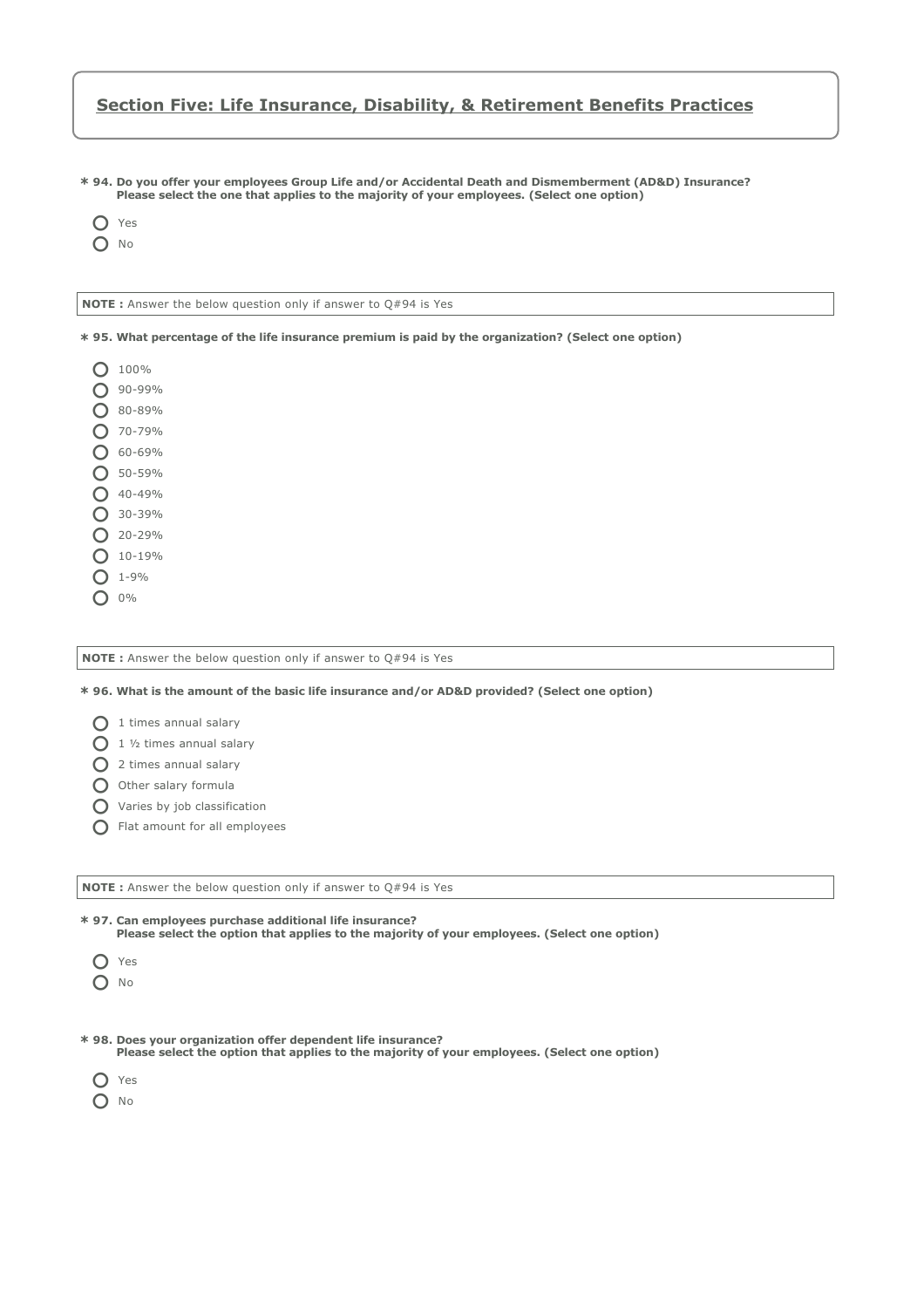**NOTE :** Answer the below question only if answer to Q#98 is Yes

|  |  | * 99. What percentage of the dependent life insurance premium is paid for by the organization? (Select one option) |  |  |  |
|--|--|--------------------------------------------------------------------------------------------------------------------|--|--|--|
|--|--|--------------------------------------------------------------------------------------------------------------------|--|--|--|

| 100%       |
|------------|
| 90-99%     |
| 80-89%     |
| 70-79%     |
| 60-69%     |
| 50-59%     |
| $40 - 49%$ |
| 30-39%     |
| $20 - 29%$ |
| $10 - 19%$ |
| 1-9%       |
| 0%         |

\*(a) Max Number of Weeks of Coverage

| 103. What is the maximum duration in weeks of coverage provided by your organization's short-term disability plan?                                                    |     |                                                                                              | $0 - 5$<br>weeks | $6 - 10$<br>weeks | $11 - 15$<br>weeks | $16 - 20$<br>weeks                                                                                                     | $21 - 25$<br>weeks | $26 - 30$<br>weeks | $31 +$<br>weeks |
|-----------------------------------------------------------------------------------------------------------------------------------------------------------------------|-----|----------------------------------------------------------------------------------------------|------------------|-------------------|--------------------|------------------------------------------------------------------------------------------------------------------------|--------------------|--------------------|-----------------|
|                                                                                                                                                                       |     |                                                                                              |                  |                   |                    |                                                                                                                        |                    |                    |                 |
| NOTE: Answer the below question only if answer to Q#100 is Yes, fully insured plan OR Yes, self-insured plan OR Yes, both fully<br>insured and self-insured           |     |                                                                                              |                  |                   |                    |                                                                                                                        |                    |                    |                 |
| *(a) Max Dollar Amount per Week                                                                                                                                       |     |                                                                                              |                  |                   |                    |                                                                                                                        |                    |                    |                 |
| 102. What is the maximum weekly benefit amount provided by your organization's short-term disability plan?                                                            |     |                                                                                              |                  |                   |                    | $$0-$ \$501- \$1001- \$1501- \$2001- \$2501- \$3001- \$3501-<br>\$500 \$1000 \$1500 \$2000 \$2500 \$3000 \$3500 \$4000 |                    |                    | $$4001+$        |
| NOTE: Answer the below question only if answer to Q#100 is Yes, fully insured plan OR Yes, self-insured plan OR Yes, both fully<br>insured and self-insured           |     |                                                                                              |                  |                   |                    |                                                                                                                        |                    |                    |                 |
| $*(a)$ Max<br>Percentage<br>of Income<br>Replacement                                                                                                                  | ( ) |                                                                                              |                  |                   |                    |                                                                                                                        |                    |                    |                 |
| 101. What is the maximum percentage wage replacement provided by your organization's short-term disability plan?                                                      |     | 0%-10% 11%-20% 21%-30% 31%-40% 41%-50% 51%-60% 61%-70% 71%-80% 81%-90% 91%+                  |                  |                   |                    |                                                                                                                        |                    |                    |                 |
| <b>NOTE</b> : Answer the below question only if answer to $Q#100$ is Yes, fully insured plan OR Yes, self-insured plan OR Yes, both fully<br>insured and self-insured |     |                                                                                              |                  |                   |                    |                                                                                                                        |                    |                    |                 |
| Yes, self-insured plan<br>No                                                                                                                                          |     | Yes, both fully insured and self-insured                                                     |                  |                   |                    |                                                                                                                        |                    |                    |                 |
| Yes, fully insured plan                                                                                                                                               |     |                                                                                              |                  |                   |                    |                                                                                                                        |                    |                    |                 |
| * 100. Does your organization provide short-term disability?                                                                                                          |     | Please select the option that applies to the majority of your employees. (Select one option) |                  |                   |                    |                                                                                                                        |                    |                    |                 |
| 0%                                                                                                                                                                    |     |                                                                                              |                  |                   |                    |                                                                                                                        |                    |                    |                 |
| $1 - 9%$                                                                                                                                                              |     |                                                                                              |                  |                   |                    |                                                                                                                        |                    |                    |                 |
| 10-19%                                                                                                                                                                |     |                                                                                              |                  |                   |                    |                                                                                                                        |                    |                    |                 |
| 20-29%                                                                                                                                                                |     |                                                                                              |                  |                   |                    |                                                                                                                        |                    |                    |                 |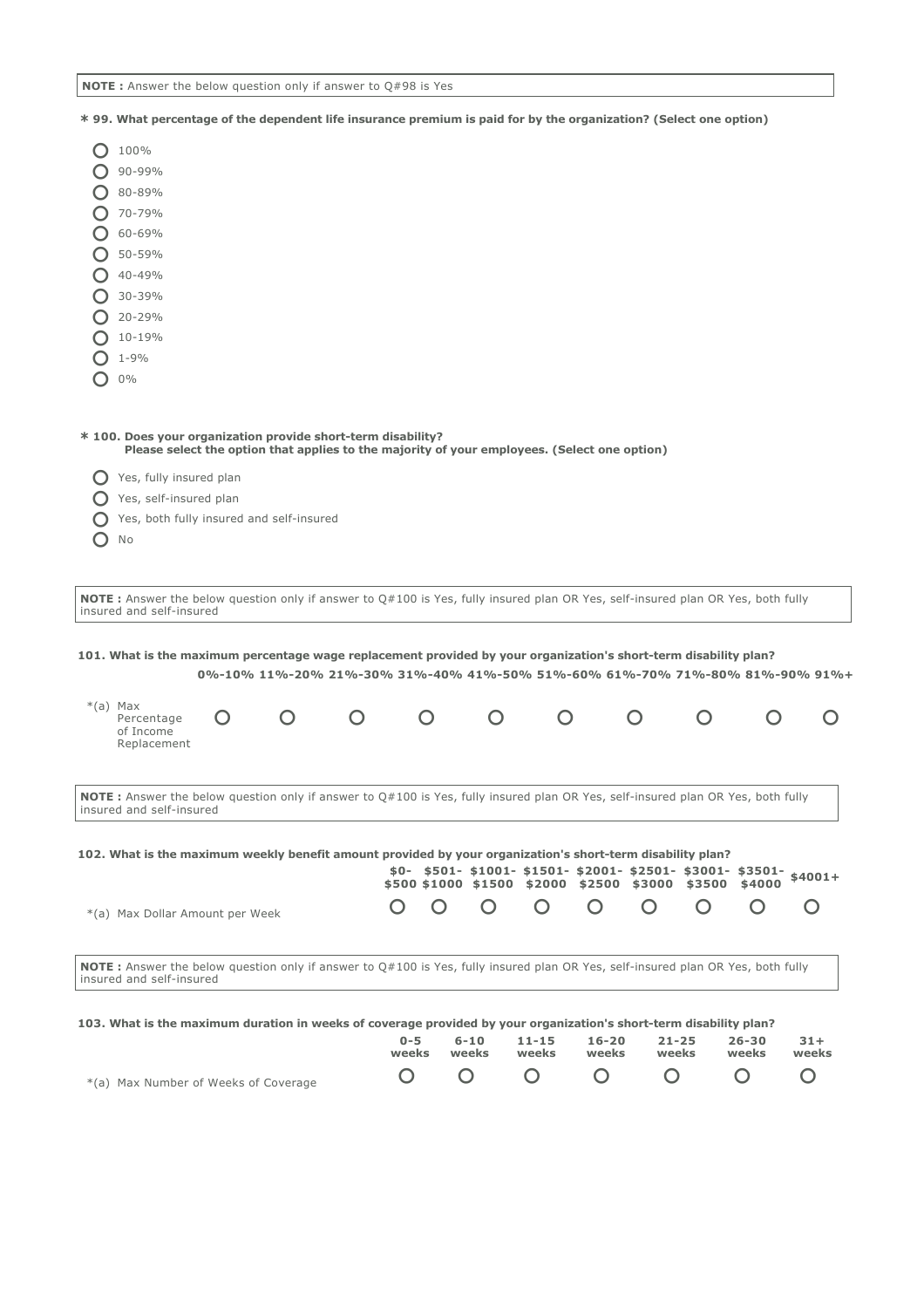# **\* 104. Does your organization pay the premium for you employee's long-term disability insurance? (Select one option)**

- $\bigcirc$  Yes, the long-term disability insurance is paid for by the organization
- $\bigcirc$  No, the long-term disability insurance is not paid for by the organization

| NOTE : Answer the below question only if answer to $Q#104$ is Yes, the long-term disability insurance is paid for by the organization |                  |                                                                                              |                  |                  |  |                                                                      |                                                                                                                                                         |                                               |
|---------------------------------------------------------------------------------------------------------------------------------------|------------------|----------------------------------------------------------------------------------------------|------------------|------------------|--|----------------------------------------------------------------------|---------------------------------------------------------------------------------------------------------------------------------------------------------|-----------------------------------------------|
| 105. What is the maximum percentage wage replacement provided by your organization's long-term disability plan?                       |                  | 0%-10% 11%-20% 21%-30% 31%-40% 41%-50% 51%-60% 61%-70% 71%-80% 81%-90% 91%+                  |                  |                  |  |                                                                      |                                                                                                                                                         |                                               |
| $*(a)$ Max<br>Percentage<br>of Income<br>Replacement                                                                                  | $\left( \right)$ |                                                                                              | $\left( \right)$ | $\left( \right)$ |  | $\left( \begin{array}{c} 1 \end{array} \right)$                      |                                                                                                                                                         | $\left( \begin{array}{c} \end{array} \right)$ |
| NOTE: Answer the below question only if answer to $Q#104$ is Yes, the long-term disability insurance is paid for by the organization  |                  |                                                                                              |                  |                  |  |                                                                      |                                                                                                                                                         |                                               |
| 106. What is the maximum monthly benefit amount provided by your organization's long-term disability plan?                            |                  |                                                                                              |                  |                  |  | \$2500 \$5000 \$7500 \$10000 \$12500 \$15000 \$17500 \$20000 \$25000 | $$0-$ \$2501- \$5001- \$7501- \$10001- \$12501- \$15001- \$17501- \$20001-<br>\$0- \$2501- \$5001- \$7501- \$10001- \$13500- \$35000- \$35000- \$25001+ |                                               |
| *(a) Max Dollar Amount per<br>Month                                                                                                   |                  | $\left( \right)$                                                                             |                  |                  |  |                                                                      |                                                                                                                                                         | ( )                                           |
| * 107. Does your organization provide retirement benefits?<br>Yes<br>No                                                               |                  | Please select the option that applies to the majority of your employees. (Select one option) |                  |                  |  |                                                                      |                                                                                                                                                         |                                               |
| <b>NOTE</b> : Answer the below question only if answer to $Q#107$ is Yes                                                              |                  |                                                                                              |                  |                  |  |                                                                      |                                                                                                                                                         |                                               |
| * 108. What retirement plan(s) and options does your organization offer?                                                              |                  | Please select all that apply for the majority of your employees.                             |                  |                  |  |                                                                      |                                                                                                                                                         |                                               |
| 401(k)<br>401(a)<br>403(b)<br>457<br>Pension Plan<br>SIMPLE IRA<br>Roth $401(k)$<br><b>SEP</b><br>Other options                       |                  |                                                                                              |                  |                  |  |                                                                      |                                                                                                                                                         |                                               |

**NOTE :** Answer the below question only if answer to Q#108 is Other options

**\* 109. What other retirement plan(s) or options does your organization offer that is not found on the list above?**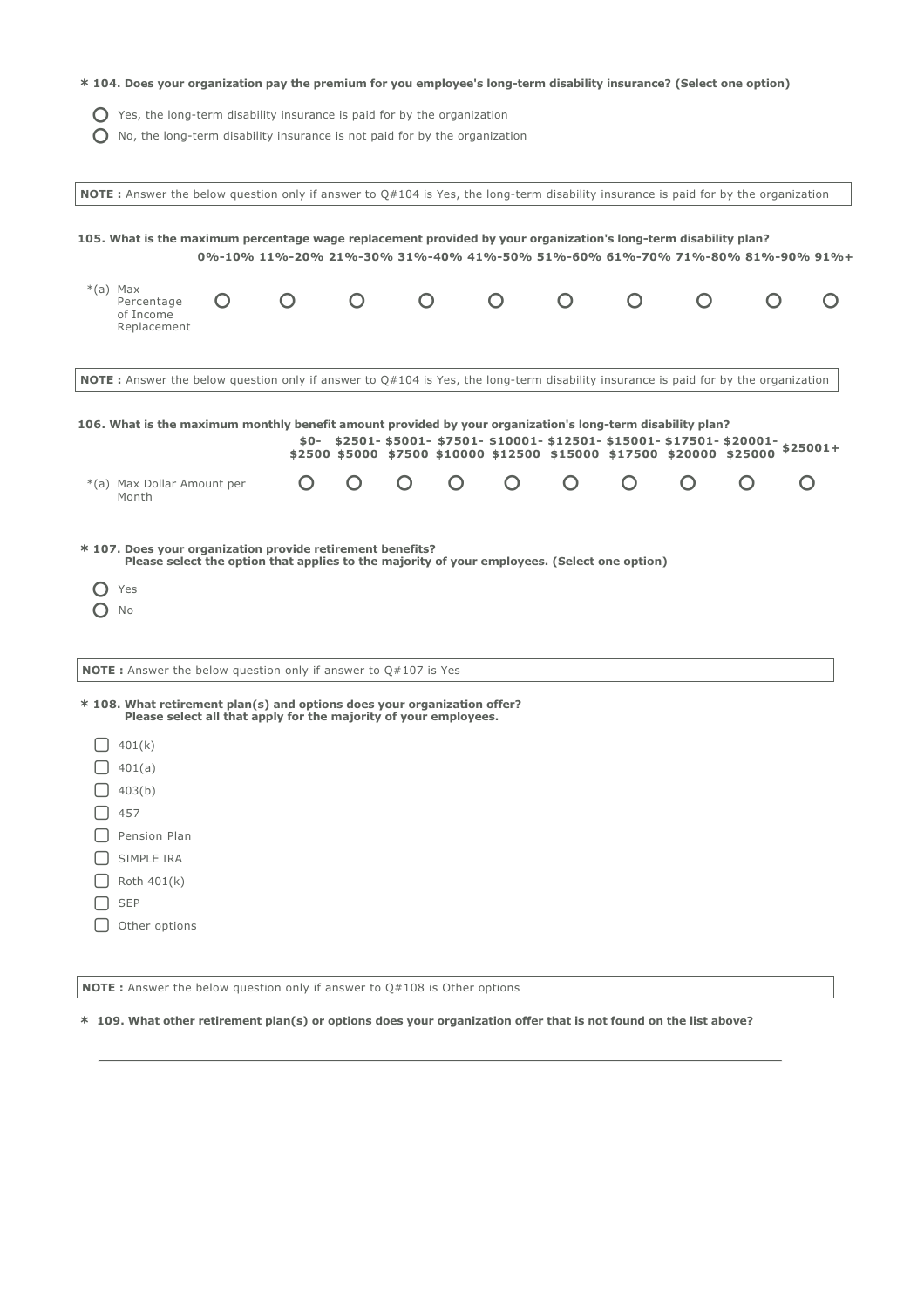**NOTE :** Answer the below question only if answer to Q#107 is Yes

### **\* 110. When are employees eligible to participate in the retirement plan(s)? Please select the option that applies to the majority of your employees. (Select one option)**

- **O** Immediately
- After three months
- $\bigcap$  After six months
- After one year
- O Other eligibility period

**NOTE :** Answer the below question only if answer to Q#110 is Other eligibility period

**\* 111. What other eligibility time period is an available option for your employees that is not indicated in the list above?**

**NOTE** : Answer the below question only if answer to Q#108 is 401(k)

**\* 112. Does your organization contribute to employees' 401(k) retirement accounts? (Select one option)**

- $\bigcirc$  Yes, we contribute to our employees' 401(k) accounts
- $\bigcirc$  No, we do not contribute to our employees' 401(k) accounts

**NOTE :** Answer the below question only if answer to Q#112 is Yes, we contribute to our employees' 401(k) accounts

- **\* 113. If your organization contributes to employees' 401(k) accounts, is the annual contribution a percentage or flat dollar amount? (Select one option)**
	- Annual contribution is a percentage of the employees' salary
	- Annual contribution is a flat dollar amount

**NOTE :** Answer the below question only if answer to Q#113 is Annual contribution is a percentage of the employees' salary

| 114. What is the annual contribution as a percentage of the employees' salary?                                  |  |  |  |                                                                  |  |
|-----------------------------------------------------------------------------------------------------------------|--|--|--|------------------------------------------------------------------|--|
|                                                                                                                 |  |  |  | $0\% - 1\%$ 2%-3% 4%-5% 6%-7% 8%-9% 10%-11% 12%-13% 14%-15% 16%+ |  |
| *(a) Annual Contribution (percentage) 0 0 0 0 0 0 0                                                             |  |  |  |                                                                  |  |
| <b>NOTE:</b> Answer the below question only if answer to $Q#113$ is Annual contribution is a flat dollar amount |  |  |  |                                                                  |  |
| 115. What is the annual contribution as a dollar amount?                                                        |  |  |  |                                                                  |  |

|                                   |  |  | $$0,51-$ \$251- \$501- \$751- \$1001+\$1250 \$1251- \$1501- \$1751- \$2001+<br>\$0 \$250 \$500 \$750 \$1000 \$1001+\$1250 \$1500 \$1750 \$2000 \$2001+ |  |  |
|-----------------------------------|--|--|--------------------------------------------------------------------------------------------------------------------------------------------------------|--|--|
| *(a) Annual Contribution (dollar) |  |  | 0000000000                                                                                                                                             |  |  |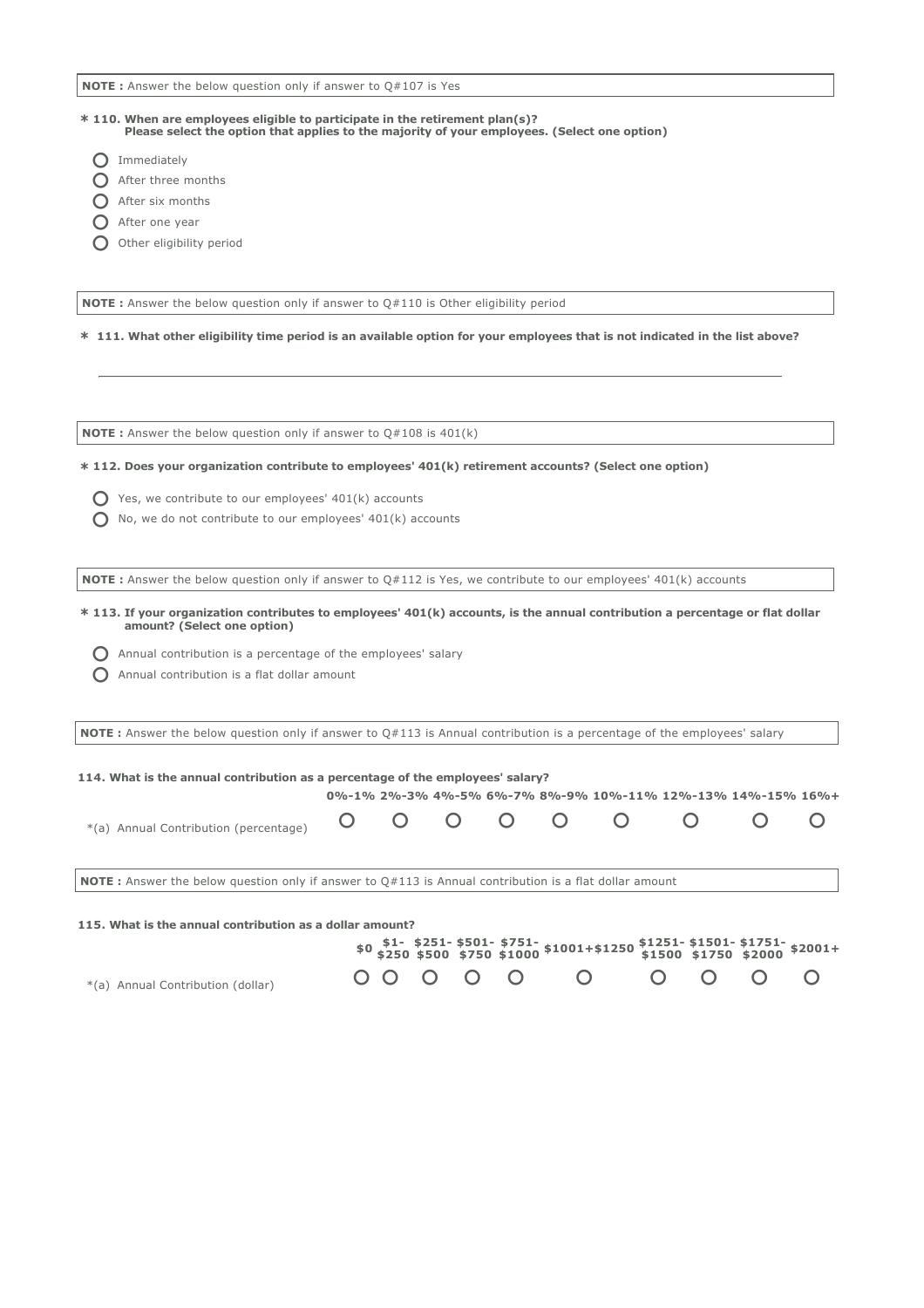| <b>NOTE</b> : Answer the below question only if answer to 0#107 is Yes                                                                                               |  |  |  |                                                                                                                                                     |  |
|----------------------------------------------------------------------------------------------------------------------------------------------------------------------|--|--|--|-----------------------------------------------------------------------------------------------------------------------------------------------------|--|
| * 116. If your organization matches contributions to employees' retirement, is the maximum annual match a percentage or<br>flat dollar amount? (Select one option)   |  |  |  |                                                                                                                                                     |  |
| Maximum annual match is a percentage                                                                                                                                 |  |  |  |                                                                                                                                                     |  |
| Maximum annual match is a flat dollar amount                                                                                                                         |  |  |  |                                                                                                                                                     |  |
| We do not have an annual match                                                                                                                                       |  |  |  |                                                                                                                                                     |  |
|                                                                                                                                                                      |  |  |  |                                                                                                                                                     |  |
| <b>NOTE</b> : Answer the below question only if answer to 0#116 is Maximum annual match is a percentage                                                              |  |  |  |                                                                                                                                                     |  |
| 117. What is the maximum annual match as a percentage?<br>*(a) Maximum Annual<br>Match                                                                               |  |  |  | 0%-1.9% 2%-3.9% 4%-5.9% 6%-7.9% 8%-9.9% 10%-11.9% 12%-13.9% 14%-15.9% 16%+                                                                          |  |
| (percentage)                                                                                                                                                         |  |  |  |                                                                                                                                                     |  |
| NOTE: Answer the below question only if answer to Q#116 is Maximum annual match is a flat dollar amount<br>118. What is the maximum annual match as a dollar amount? |  |  |  |                                                                                                                                                     |  |
|                                                                                                                                                                      |  |  |  | $$0$ \$1- \$501-\$1001-\$1501-\$2001-\$2501-\$3001-\$3551-\$4001-\$4501+<br>\$0 \$500\$1000\$1501 \$2000 \$2500 \$3000 \$3500 \$4000 \$4500 \$4501+ |  |

| $*$ (a) Maximum Annual Match (flat dollar $O$ O O O O O O O O O O O O<br>amount) |  |  |  |  |  |  |  |  |  |  |  |
|----------------------------------------------------------------------------------|--|--|--|--|--|--|--|--|--|--|--|
|----------------------------------------------------------------------------------|--|--|--|--|--|--|--|--|--|--|--|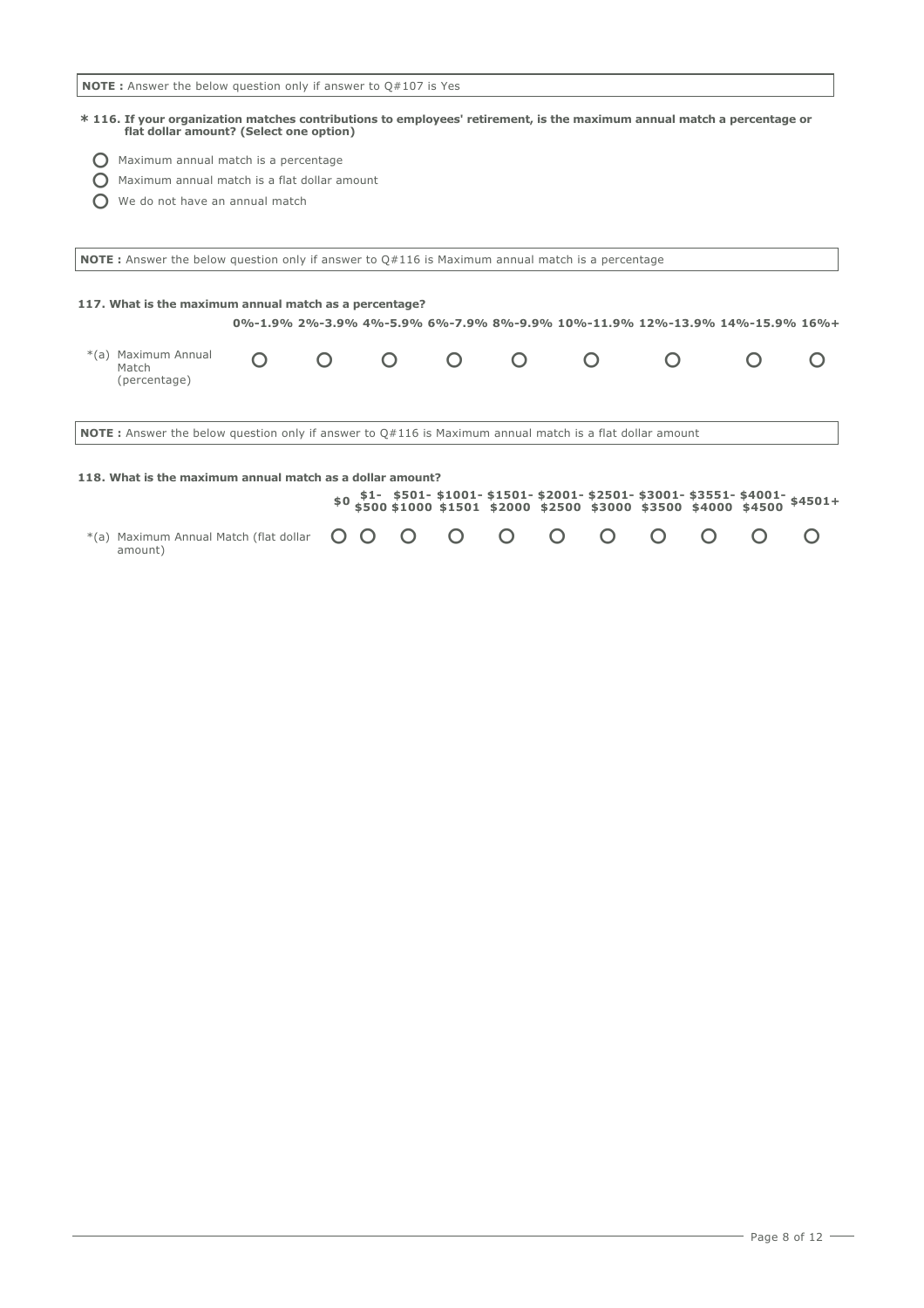# **Section Six: Pandemic and COVID-19**

#### **\* 119. Have your PTO policies changed in the past year due to the COVID-19 pandemic? Please select the option that applies to the majority of your employees. (Select one option)**

- $\bigcap$  Yes, we have granted an additional 120 or more hours to employees
- $\bigcirc$  Yes, we have granted an additional 80-119 hours to employees
- Yes, we have granted an additional 40-79 hours to employees
- Yes, we have granted an additional 1-39 hours to employees
- $\bigcap$  No, we have not changed our PTO policies beyond what has been legally mandated

**\* 120. Is your organization considering, or has already implemented, additional pay for employees continuing to work in known COVID-19 exposed/hazard areas, in essential functions, or in roles where travel may be increased to support business operations? Please select the option that applies to the majority of your employees. (Select one option)**

- $\bigcap$  Yes, we will be providing a bonus
- $\bigcirc$  Yes, we will be providing an hourly differential
- $\bigcap$  Yes, we are considering but have not yet made a decision
- $\bigcap$  No
- N/A does not apply to my organization
- **\* 121. Has your time requirements policy changed with the COVID-19 pandemic? Please select the option that applies to the majority of your employees. (Select one option)**
	- Yes, employees are eligible for full benefits upon hire
	- $\bigcap$  Yes, all existing employees became eligible for full benefits
	- $\bigcirc$  Yes, we reduced the time needed to become eligible for full benefits
	- $\bigcirc$  Yes, we increased the time needed to become eligible for full benefits
	- $\bigcirc$  No, we have made no changes to the time requirements for full benefits

**\* 122. Which of the following hiring practices have you implemented as a result of COVID-19? Select all that apply.**

- $\Box$  We have hired for remote work as our employees can work from anywhere
- We have hired further outside our geographic area
- We have hired outside our state
- We have hired hiring outside our time-zone, but want our employees to work the same shifts
- We have returned to our previous hiring practices as before COVID-19
- O Other hiring practices
- □ Not applicable no changes to hiring practices due to COVID-19

**NOTE :** Answer the below question only if answer to Q#122 is Other hiring practices

#### **\* 123. What other hiring practices have you implemented due to COVID-19 that is not found on the list above?**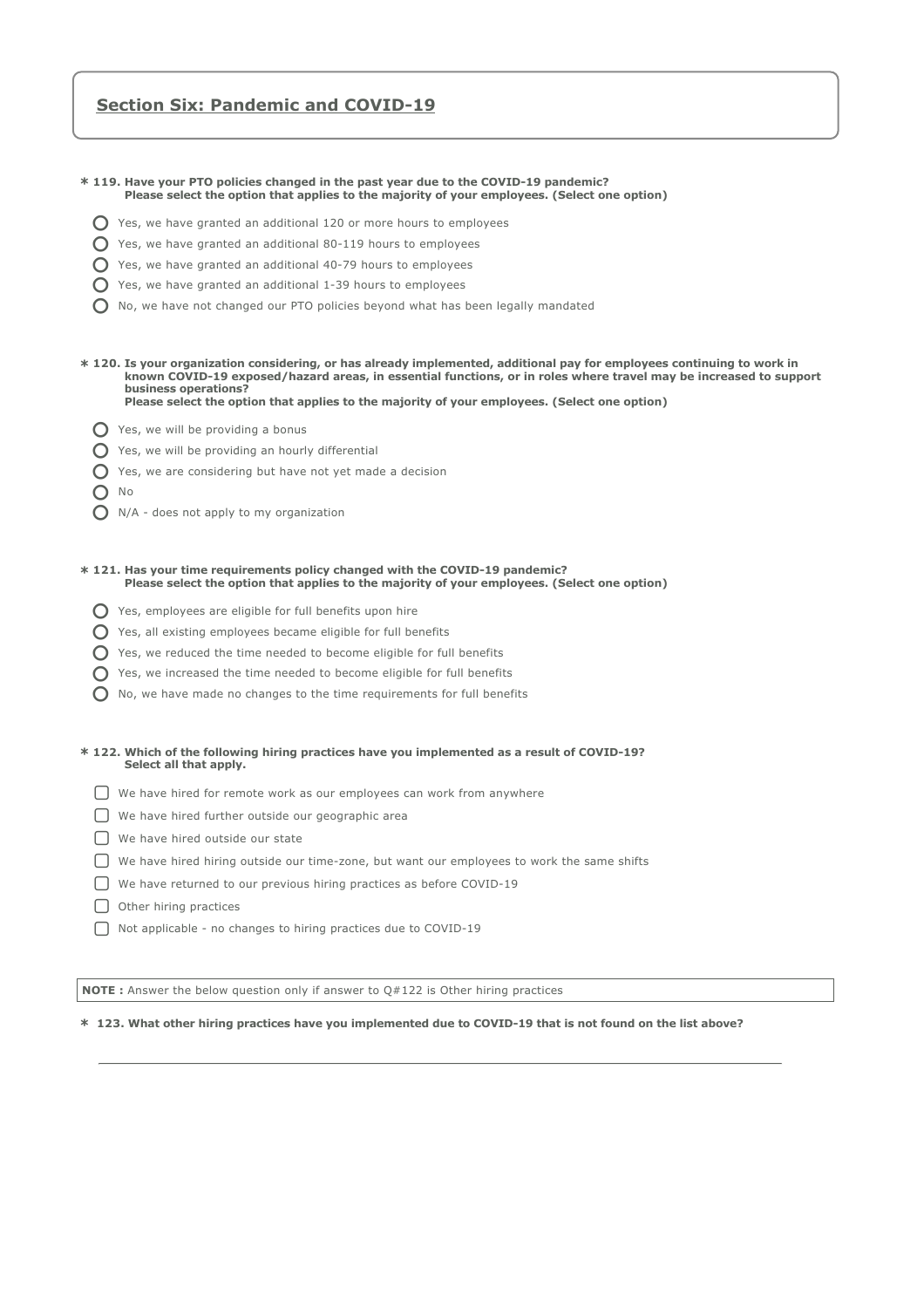#### **\* 124. Which, if any, of the following hiring practices have you implemented during COVID-19 due to the increase of remote work? Select all that apply.**

- Hiring beyond our usual recruitment area
- Hiring out-of-state
- $\bigcap$  Hiring out of same time zone with different shift(s) from typical employee population
- $\bigcap$  Hiring out of same time zone with the same shift(s) our current employee population
- $\Box$  Other hiring practices in regards to remote work
- Continued our previous hiring practices without the effect of remote work
- None of the above

**NOTE :** Answer the below question only if answer to Q#124 is Other hiring practices in regards to remote work

**\* 125. What other hiring practices in regards to remote work have you implemented due to COVID-19 that is not found on the list above?**

**\* 126. What percent of your employees are working from home on a regular basis (more than 3 days per week)? Please select the option that applies to the majority of your employees. (Select one option)**

- $O$  100%
- $O$  76-99%
- $O$  51-75%
- $O$  26-50%
- $\bigcap$  25% or less
- $\bigcap$  No employees work remotely on a regular basis

**\* 127. How are you communicating and engaging with employees given the increase in telecommuting and virtual work? Select all that apply**

- Requiring daily contact between managers and employees
- Requiring weekly contact between managers and employees
- Conducting training/meetings virtually or in-person for managers
- Conducting training/meetings virtually or in-person for employees
- $\Box$  Seeking virtual training for managers and employees
- Creating virtual training for managers and employees
- $\Box$  Offering EAP virtual sessions or increasing 1:1 appointment availability
- $\Box$  Providing daily/weekly updates from our executive team
- $\bigcap$  Providing daily/weekly updates from our HR team
- $\bigcap$  Other means of contact and engagement
- $\Box$  None of the above, our workforce is still interacting primarily in person

**NOTE** : Answer the below question only if answer to Q#127 is Other means of contact and engagement

**\* 128. What other means of contact and engagement with employees have you employed that is not indicated in the list above?**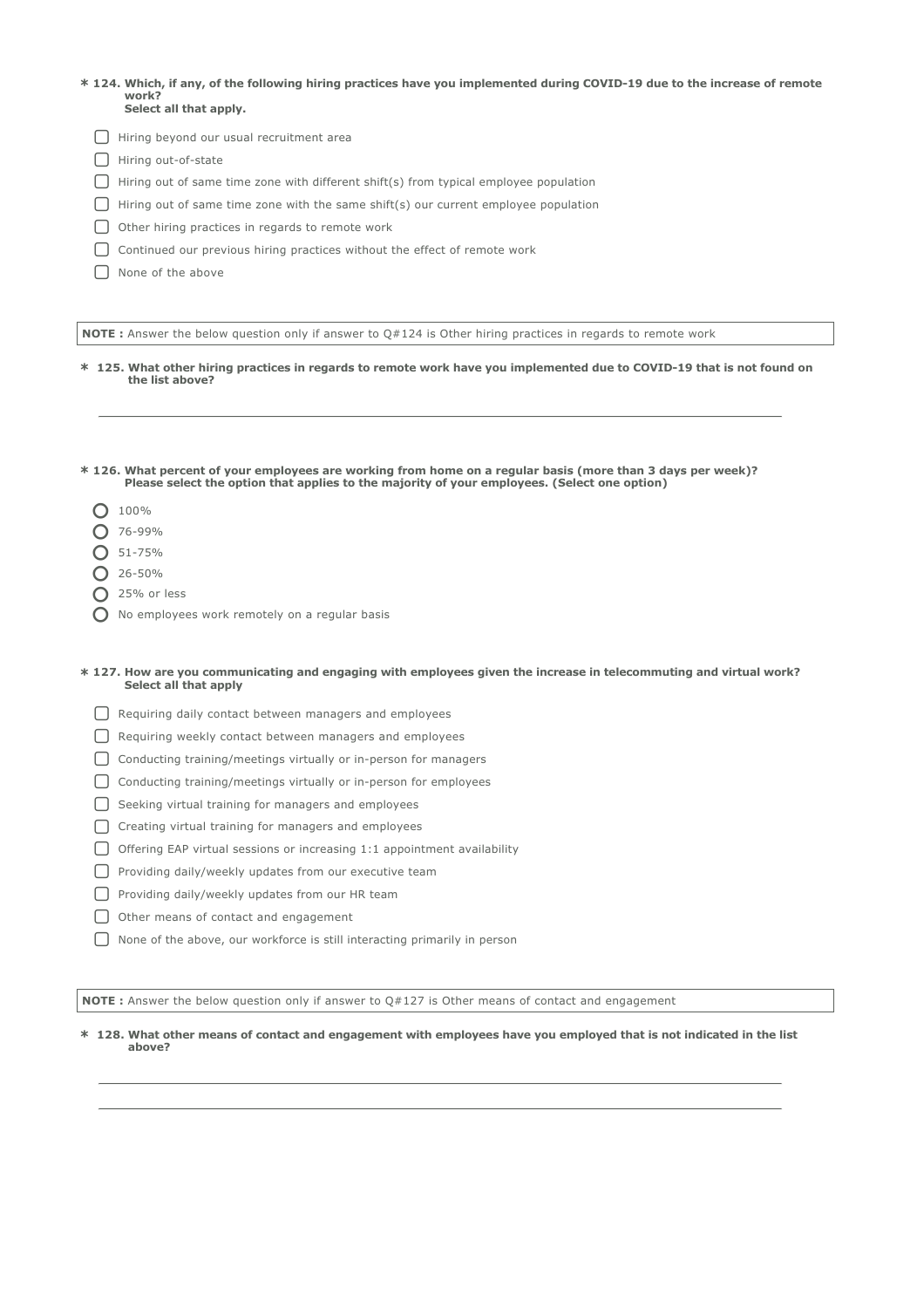#### **\* 129. As a result of COVID-19, have you added any mental health benefits or resources to help employees during the pandemic? Select all that apply**

- Crisis line information and/or health support line access
- Telemedicine counseling support national or regional
- Telemedicine counseling support local
- **Pandemic preparedness resources**
- □ Increased EAP benefits or resources
- Stress/Anxiety/Depression resources geared toward support during COVID-19
- O Other resources
- □ None of the above

**NOTE :** Answer the below question only if answer to Q#129 is Other resources

**\* 130. What other mental health resources do you provide to your employees, as a result of the pandemic, that are not found in the list above?**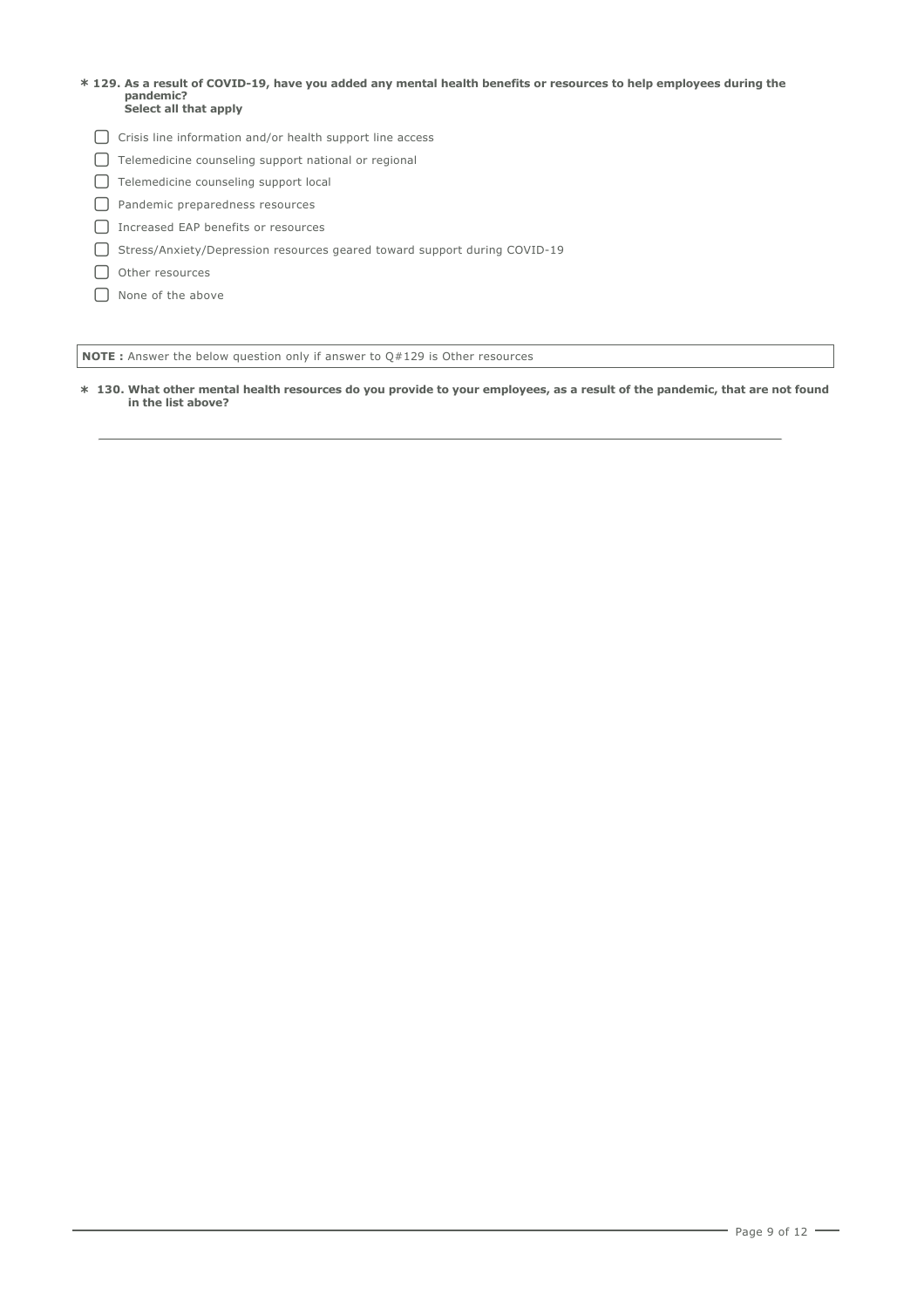# **Section Seven: Diversity, Equity, & Inclusion**

#### **\* 131. How important is DEI (Diversity, Equity, and Inclusion) to your organization? (Select one option)**

- O Very important
- O Important
- $\bigcap$  Neutral
- Less important
- O Not at all important

# **\* 132. Does your organization have a DEI strategy? (Select one option)**

- Yes, our organization has a DEI strategy that is fully implemented
- $\bigcap$  Yes, our organization has a DEI strategy with plans to implement
- $\bigcirc$  No, our organization has plans to discuss a DEI strategy in the near future
- No, our organization has no plans in regards to DEI strategy

# **\* 133. Has your organization performed a pay equity analysis in regards to race? (Select one option)**

- $\bigcap$  Yes, we have performed a pay equity analysis and have instituted changes to address any issues
- $\bigcap$  Yes, we have performed a pay equity analysis and are planning next steps
- $\Omega$  No, we have not performed a pay equity analysis but are looking to perform one within the next 6-12 months
- $\bigcap$  No, we have not performed a pay equity analysis with no plans to do so in the future

### **\* 134. Has your organization performed a pay equity analysis in regards to gender? (Select one option)**

- $\bigcap$  Yes, we have performed a pay equity analysis and have instituted changes to address any issues
- $\bigcap$  Yes, we have performed a pay equity analysis and are planning next steps
- $\bigcirc$  No, we have not performed a pay equity analysis but are looking to perform one within the next 6-12 months
- $\bigcirc$  No, we have not performed a pay equity analysis with no plans to do so in the future

# **\* 135. Do you provide mandatory training where DEI sensitivity and awareness are the primary focus? (Select one option)**

- $\bigcap$  Yes, DEI training is mandatory for all employees
- Yes, DEI training is voluntary and encouraged for employees
- $O$  No, we do not offer DEI training currently, but would like to in the next 6-12 months
- $\bigcap$  No, we do not offer DEI training with no plans to do so in the future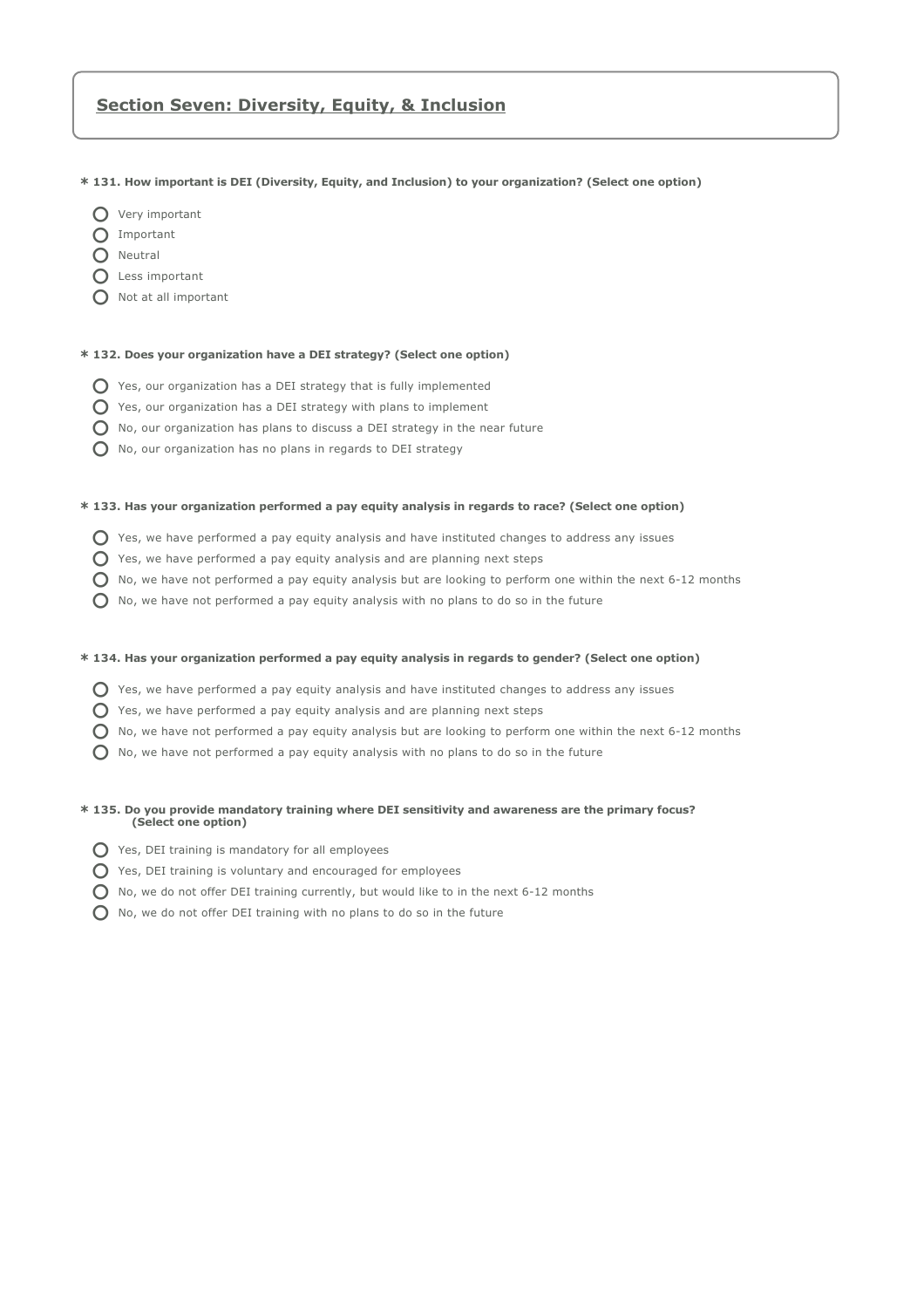**NOTE :** Answer the below question only if answer to Q#135 is Yes, DEI training is voluntary and encouraged for employees OR No, we do not offer DEI training currently, but would like to in the next 6-12 months OR No, we do not offer DEI training with no plans to do so in the future

- **\* 136. Within the next year, how likely are you to provide mandatory DEI Training to your employees? (Select one option)**
	- O Very unlikely
	- O Unlikely
	- O Not sure yet
	- O Likely
	- O Very likely

**NOTE :** Answer the below question only if answer to Q#135 is No, we do not offer DEI training currently, but would like to in the next 6-12 months OR No, we do not offer DEI training with no plans to do so in the future

- **\* 137. Within the next year, how likely are you to provide voluntary DEI Training to your employees? (Select one option)**
	- O Very unlikely
	- O Unlikely
	- O Not sure yet
	- $\bigcap$  Likely
	- O Very likely
- **\* 138. Do you review participation in employee benefits by racial or ethnic groups to ensure you are reaching your staff adequately? (Select one option)**
	- $\bigcap$  Yes, we review employee benefits participation by racial or ethnic groups on a set schedule
	- Yes, we review employee benefits participation by racial or ethnic groups on an as-needed basis
	- $\bigcirc$ No, we have yet to review employee benefits participation by racial or ethnic groups, but have plans to do so in the near future
	- $\Omega$ No, we have not reviewed employee benefits participation by racial or ethnic groups, and have no plans to do so in the future
- **\* 139. Does your organization collect employee EEO information for Equal Employment Opportunity or Affirmative Action record-keeping and reporting purposes? (Select one option)**
	- Yes, our organization regularly collects data on a set schedule
	- $\bigcap$  Yes, our organization collects data on an as-needed basis
	- $O$  No, our organization does not collect data, yet, but have plans to do so in the near future
	- $\bigcirc$  No, our organization does not collect data, and have no plans to do so in the future

#### **\* 140. Please select the answer that best applies to your organization regarding your policy/implementation of genderinclusive restrooms. (Select one option)**

- $\bigcirc$  We currently do not provide and do not plan to provide in the next 12 months
- $\bigcap$  We currently do not provide but plan to provide in the next 12 months
- $\bigcirc$  We currently provide and plan to continue to provide
- $\bigcap$  We currently provide but plan to discontinue in the next 12 months
- We provide other accommodations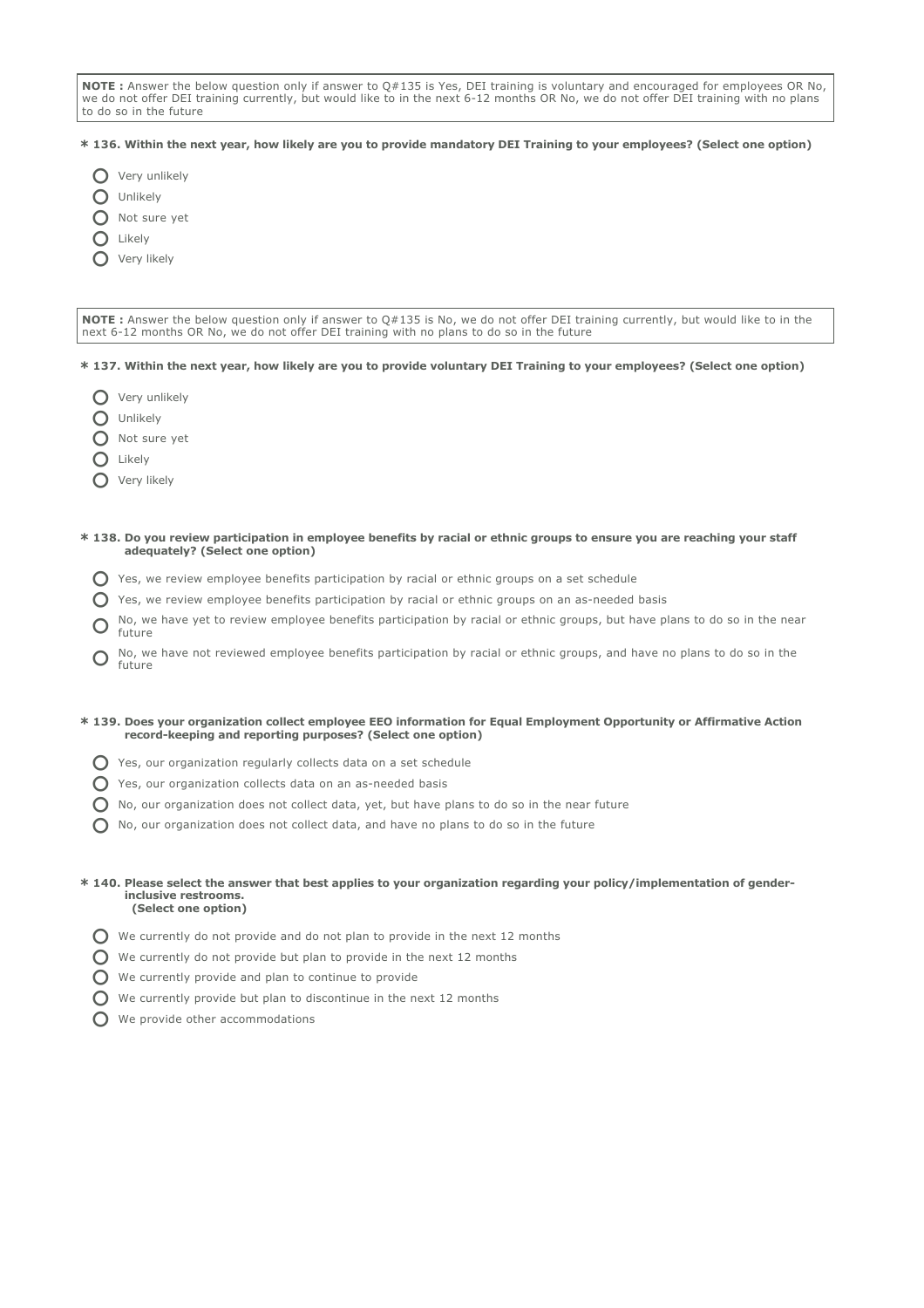**NOTE :** Answer the below question only if answer to Q#140 is We provide other accommodations

**\* 141. What other accommodations do you offer and that are not found in the list above?**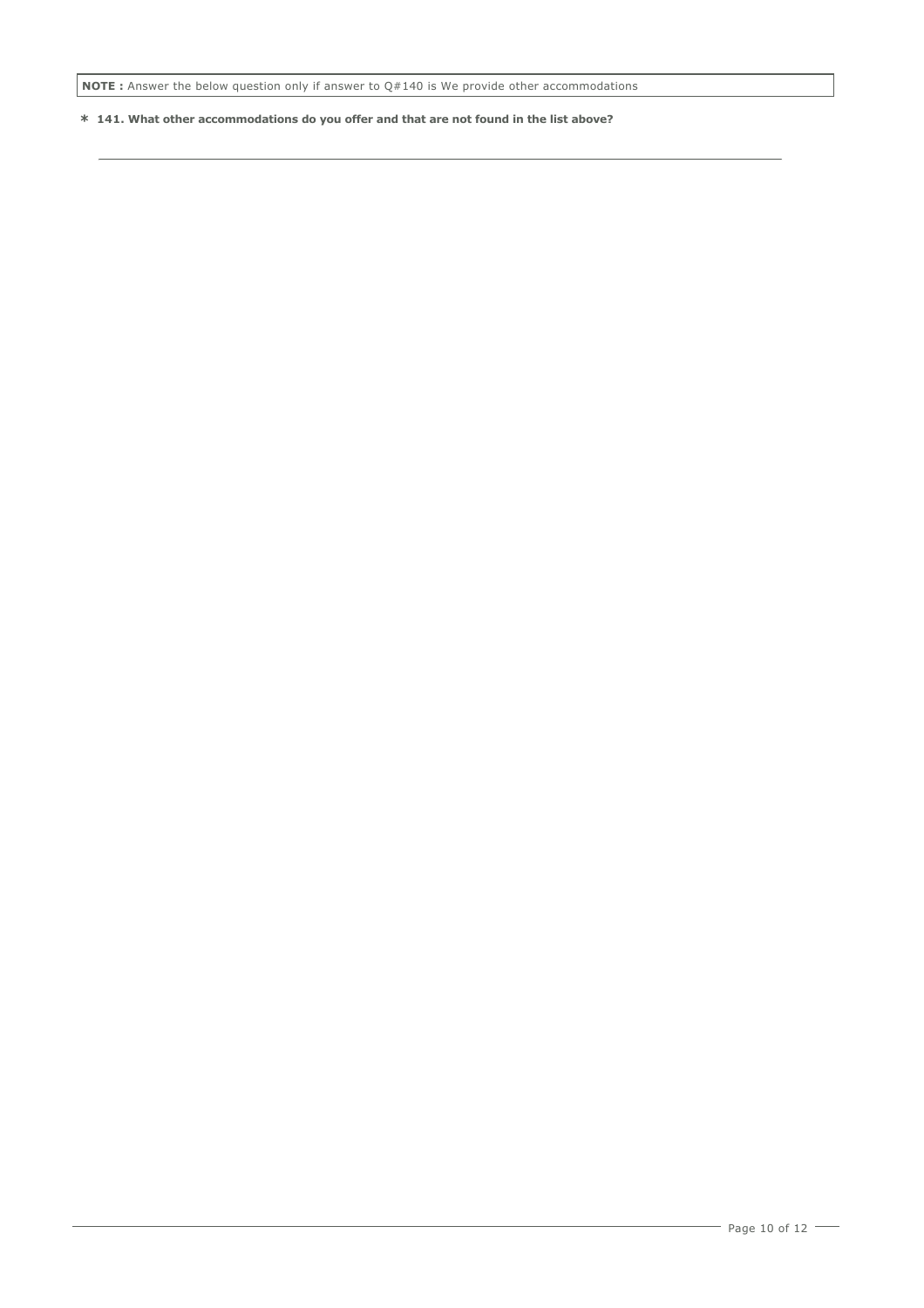# **Section Eight: Other Policies & Practices**

**\* 142. Which working arrangements do you normally provide, allow, or utilize (when not under COVID-19 conditions)? Please check all that apply.**

- Compressed work schedules (e.g., 10-hour days 4 days a week, 12-hour days 3 days a week, etc.)
- Flextime work schedules
- □ Job sharing
- $\Box$  Telecommuting/working remotely
- $\Box$  Fixed part-time employees
- $\bigcap$  Seasonal or variable schedules
- Contingent/Contract workers
- O Other working arrangements
- $\bigcap$  None of the above

**NOTE** : Answer the below question only if answer to Q#142 is Other working arrangements

- **\* 143. What other working arrangements do you normally provide, allow, or utilize (when not under COVID-19 conditions) that was not indicated above?**
- **\* 144. How are flexible work schedule arrangements granted? Please check all that apply.**
	- Position based
	- Department or function based
	- Type of work based
	- $\Box$  Other criteria for granting flexible work schedule
	- $\bigcap$  None are granted

**NOTE :** Answer the below question only if answer to Q#144 is Other criteria for granting flexible work schedule

**\* 145. What criteria for granting flexible work schedules do you use that were not indicated above?**

**\* 146. Please select the statement that best describes your organization's policy regarding casual dress. (Select one option)**

- O Not permitted
- $\bigcap$  Permitted on designated day(s)
- $\bigcap$  Permitted based on set criteria (i.e. work position, department, responsibilities)
- Always permitted
- $\bigcap$  N/A-we do not have a policy on casual dress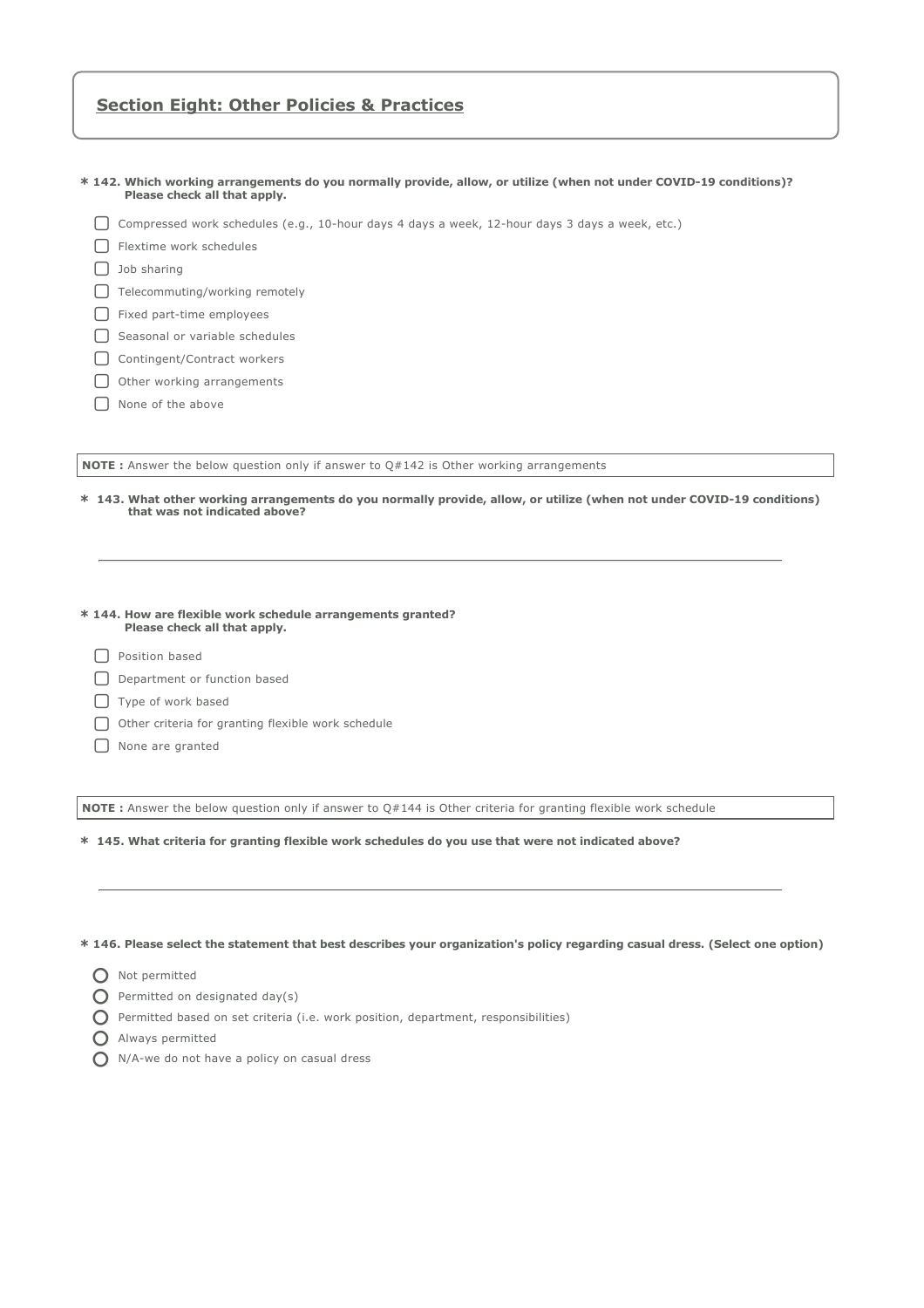#### **\* 147. How often are pets permitted in the workplace? Please note that pets are not referring to service animals. (Select one option)**

- $\bigcirc$  Pets are not permitted
- Pets are permitted anytime
- $\bigcap$  Pets are permitted only on special occasions
- $\bigcap$  Pets are permitted only on certain days of the week
- O Other permitted policies
- $\bigcirc$  N/A-we do not have a policy on pets in the workplace

**NOTE :** Answer the below question only if answer to Q#147 is Other permitted policies

**\* 148. What other pets in workplace policies do you offer that are not found in the list above?**

**\* 149. Which company-wide event(s) does your organization sponsor? Please select all that apply. Do not include events for which your organization makes no financial contribution.**

- End of year/holiday event
- $\Box$  Sports event(s)
- Summer BBQ/Picnic
- $\Box$  Periodically provide lunch
- $\Box$  Employee appreciation event(s)
- O Other events
- ◯ No, we do not offer any company-wide events

**NOTE :** Answer the below question only if answer to Q#149 is Other events

**\* 150. What other company-wide event(s) do you offer that are not found in the list above?**

# **\* 151. Please select the answer that best describes your organization's policy on smoking/vaping in the workplace. (Select one option)**

- $\bigcirc$  It is permitted in designated areas
- $\bigcap$  It is not permitted during working hours in any workplace location(s)
- We do not have a policy on smoking/vaping
- **\* 152. Does your organization measure employee satisfaction and/or employee engagement? Please select the response that applies to the majority of your employees. (Select one option)**
	- **O** Yes, satisfaction and engagement
	- **O** Yes, satisfaction only
	- Yes, engagement only
	- $\bigcap$  No, we do not measure either satisfaction or engagement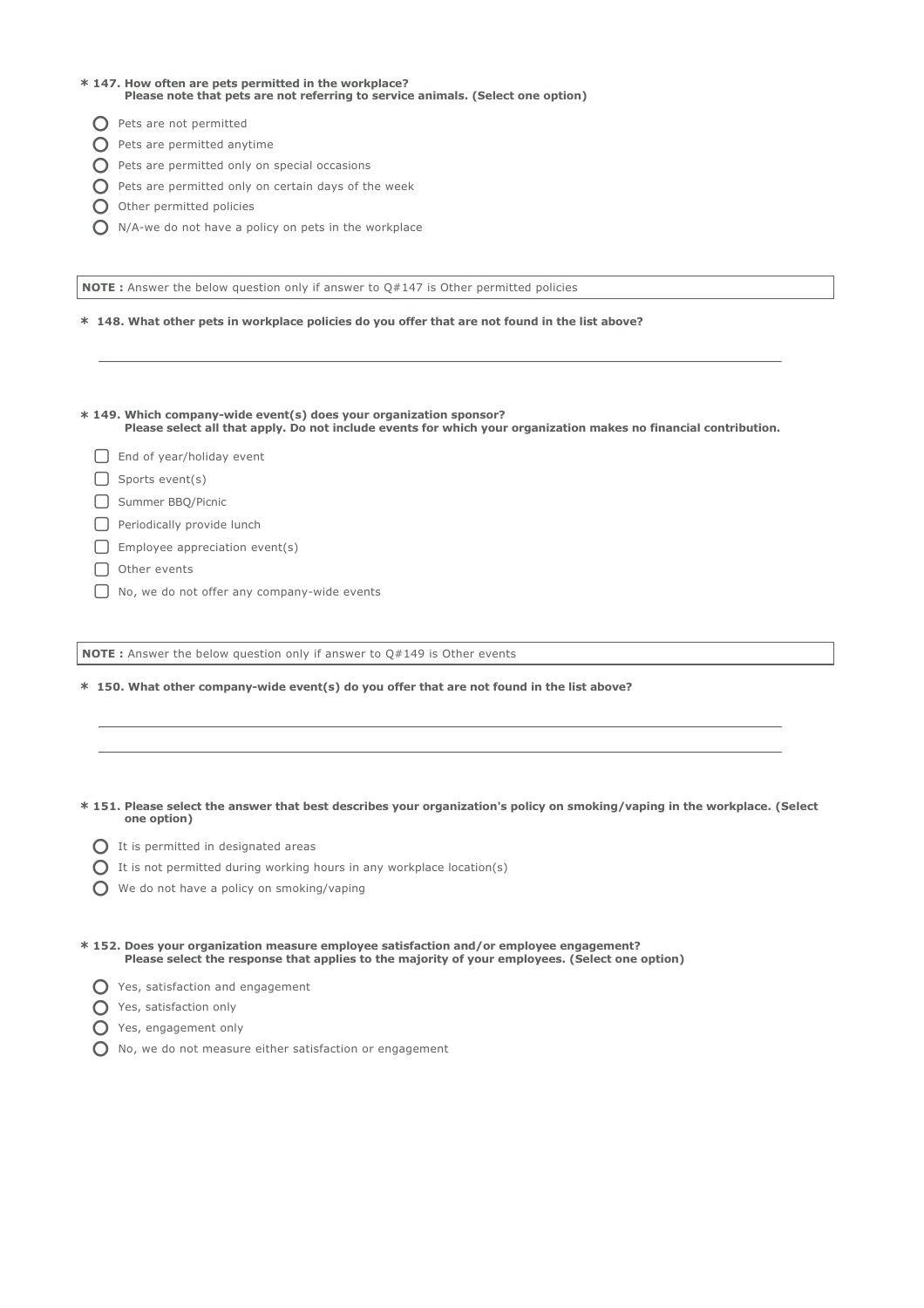|                                                |                                                      | * 153. Does your organization provide formal training and development for employees? |                                                              |                                                                                |  |                                                                                                |                                                                                                                                                                                                                                                                                                                                                                                            |
|------------------------------------------------|------------------------------------------------------|--------------------------------------------------------------------------------------|--------------------------------------------------------------|--------------------------------------------------------------------------------|--|------------------------------------------------------------------------------------------------|--------------------------------------------------------------------------------------------------------------------------------------------------------------------------------------------------------------------------------------------------------------------------------------------------------------------------------------------------------------------------------------------|
|                                                |                                                      |                                                                                      |                                                              |                                                                                |  |                                                                                                |                                                                                                                                                                                                                                                                                                                                                                                            |
|                                                |                                                      |                                                                                      |                                                              |                                                                                |  |                                                                                                |                                                                                                                                                                                                                                                                                                                                                                                            |
| Yes, both internal and external training       |                                                      |                                                                                      |                                                              |                                                                                |  |                                                                                                |                                                                                                                                                                                                                                                                                                                                                                                            |
|                                                |                                                      |                                                                                      |                                                              |                                                                                |  |                                                                                                |                                                                                                                                                                                                                                                                                                                                                                                            |
|                                                |                                                      |                                                                                      |                                                              |                                                                                |  |                                                                                                |                                                                                                                                                                                                                                                                                                                                                                                            |
|                                                |                                                      |                                                                                      |                                                              |                                                                                |  |                                                                                                |                                                                                                                                                                                                                                                                                                                                                                                            |
|                                                |                                                      |                                                                                      |                                                              |                                                                                |  |                                                                                                |                                                                                                                                                                                                                                                                                                                                                                                            |
|                                                |                                                      |                                                                                      |                                                              |                                                                                |  |                                                                                                |                                                                                                                                                                                                                                                                                                                                                                                            |
|                                                |                                                      |                                                                                      |                                                              |                                                                                |  |                                                                                                |                                                                                                                                                                                                                                                                                                                                                                                            |
|                                                |                                                      |                                                                                      |                                                              |                                                                                |  |                                                                                                |                                                                                                                                                                                                                                                                                                                                                                                            |
|                                                |                                                      |                                                                                      |                                                              |                                                                                |  |                                                                                                |                                                                                                                                                                                                                                                                                                                                                                                            |
|                                                |                                                      |                                                                                      |                                                              |                                                                                |  |                                                                                                |                                                                                                                                                                                                                                                                                                                                                                                            |
|                                                |                                                      |                                                                                      |                                                              |                                                                                |  |                                                                                                |                                                                                                                                                                                                                                                                                                                                                                                            |
| Yes, partial tuition reimbursement is provided |                                                      |                                                                                      |                                                              |                                                                                |  |                                                                                                |                                                                                                                                                                                                                                                                                                                                                                                            |
|                                                | \$0\$<br>Yes, full tuition reimbursement is provided |                                                                                      | No, we do not offer any formal internal or external training | * 155. Does your organization offer tuition reimbursement? (Select one option) |  | Please select the response that applies to the majority of your employees. (Select one option) | NOTE: Answer the below question only if answer to Q#153 is Yes, internal training OR Yes, external training OR Yes, both internal<br>154. If your organization budgets an annual amount for employees' professional development, what is the per employee<br>$$1-$ \$501-\$1001-\$1501-\$2001-\$2501-\$3001-\$3551-\$4001-\$4501+<br>\$500\$1000\$1500\$2000\$2500\$3000\$3500\$4000\$4500 |

# **\* 156. What is the maximum annual amount of tuition reimbursement offered to an employee? (Select one option)**

- $O$  Less than \$1,000  $\bigcirc$  \$1,001 to \$2,000
- $\bigcirc$  \$2,001 to \$3,000
- $\bigcirc$  \$3,001 to \$4,000
- $\bigcirc$  \$4,001 to \$5,000
- Greater than \$5,000

### **157. What is your organization's turnover rate(s) prior to February 2022?**

|                                           |   |        |   |   |        |        | 0%-10% 11%-20% 21%-30% 31%-40% 41%-50% 51%-60% 61%-70% 71%-80% 81%-90% | $91 -$<br>100% |
|-------------------------------------------|---|--------|---|---|--------|--------|------------------------------------------------------------------------|----------------|
| $*(a)$<br>Total<br>turnover<br>rate       |   | Ő      |   | Ő | Ő      | $\cup$ |                                                                        |                |
| $*(b)$<br>Voluntary<br>turnover<br>rate   |   | $\cup$ | Ő | O | $\cup$ | $\cup$ |                                                                        |                |
| $*(c)$<br>Involuntary<br>turnover<br>rate | Ω | Ő      |   | Ő | Ő      | $\cup$ |                                                                        |                |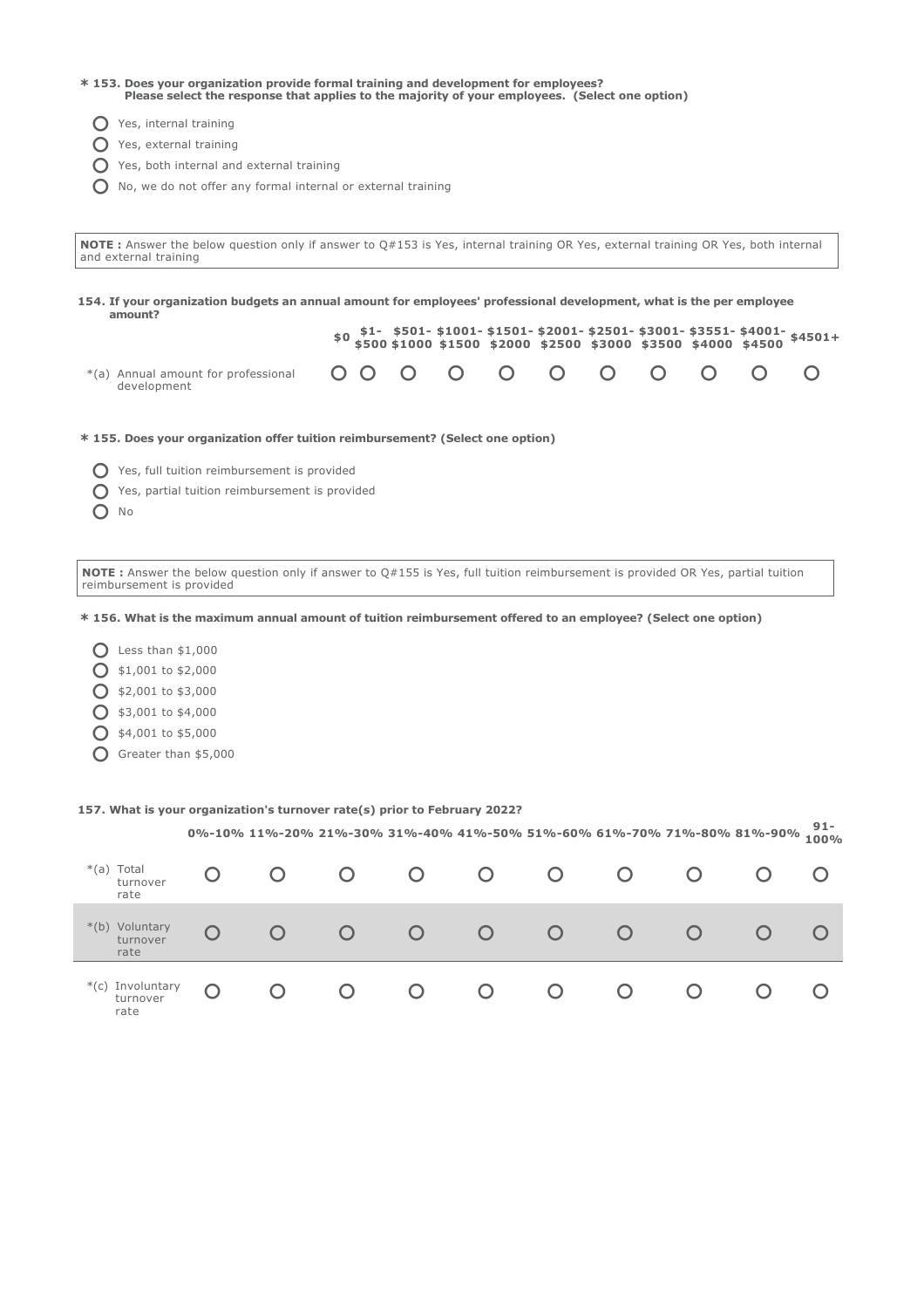| * 158. Which other areas of your business are most likely to keep you up at night?                                   |
|----------------------------------------------------------------------------------------------------------------------|
| The responses below help determine future survey content only. You will not be contacted for sales purposes based on |
| your responses. Please check all that apply.                                                                         |

- Employee Recruitment
- Employee Turnover
- Employee Development
- Employee Satisfaction and/or Engagement
- Employee Performance Management/Performance Assessment
- Employee or Labor Relations
- C Compensation & Staying Competitive
- Pay Equity
- Payroll Administration
- □ Benefit Costs
- $\Box$  HR Technology
- $\Box$  HR Compliance
- Safety & Wellness
- O Organizational Culture
- Strategic Planning & Execution
- Financial Performance of the Organization
- $\Box$  Strategy of the Organization
- Pandemic Impact on Business Continuity (i.e. supply chain, financial implications, temporary shutdown)
- O Other areas of concern

**NOTE :** Answer the below question only if answer to Q#158 is Other areas of concern

**\* 159. What other areas of concern do you have that are not found in the list above?**

- **\* 160. Does your organization utilize one or more HR technology systems/applications (i.e., some form of HRIS/HRMS/HCMS, Applicant Tracking System, Learning Management System, Performance Management System, Payroll System, Time Tracking System, etc.)? (Select one option)**
	- O Yes  $O$  No

**NOTE :** Answer the below question only if answer to Q#160 is Yes

**\* 161. If you use a comprehensive HRIS/HRCM application, please tell us which one and any thoughts (e.g., likes and dislikes) you have about it:**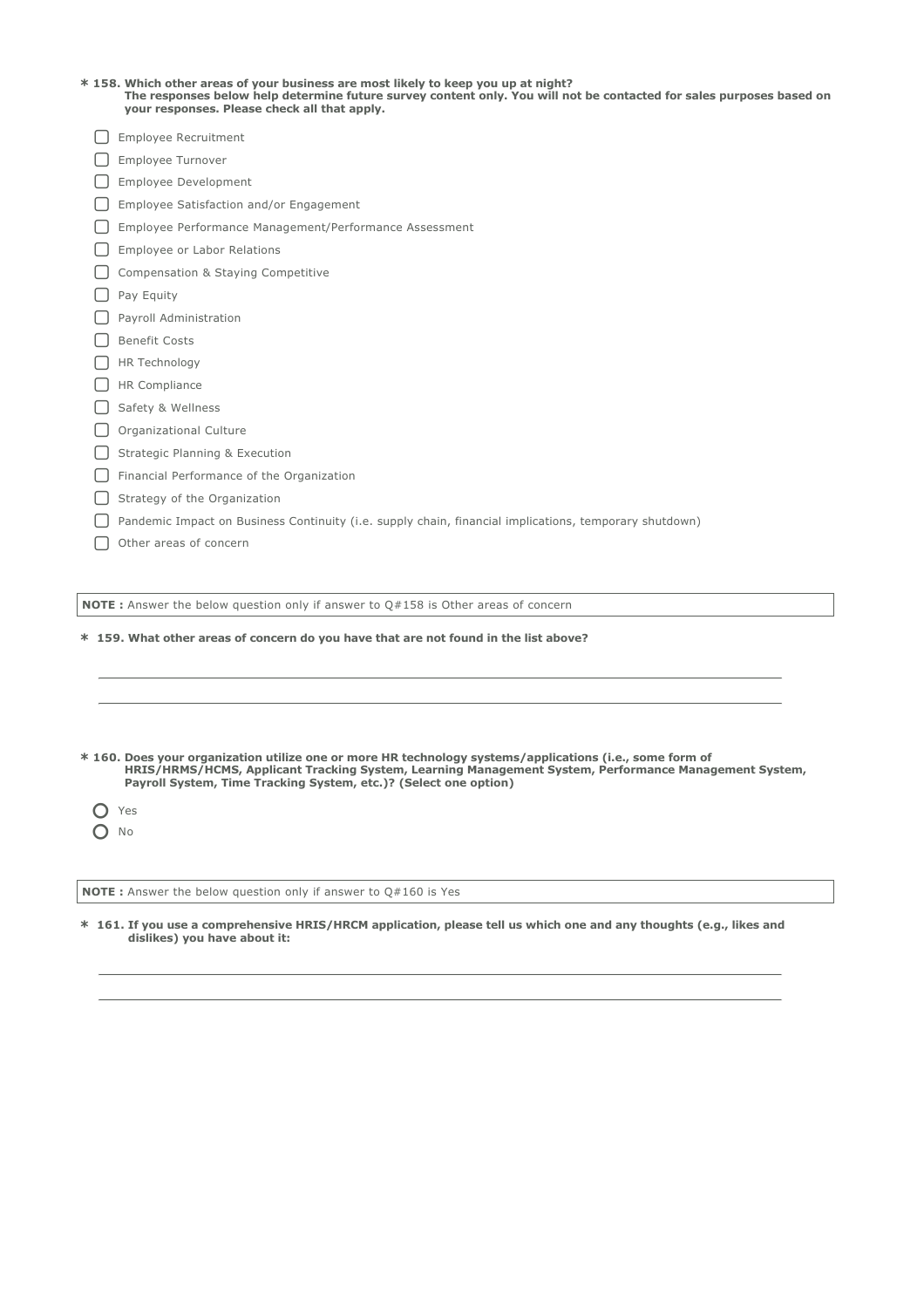**\* 162. How comprehensive was this survey about benefits policies and practices? (Select one option)**



# **163. Comments/Suggestions:**

 **164. What aspects, or areas, of organizational benefits, policies, and practices, should we have asked about but did not do so?**